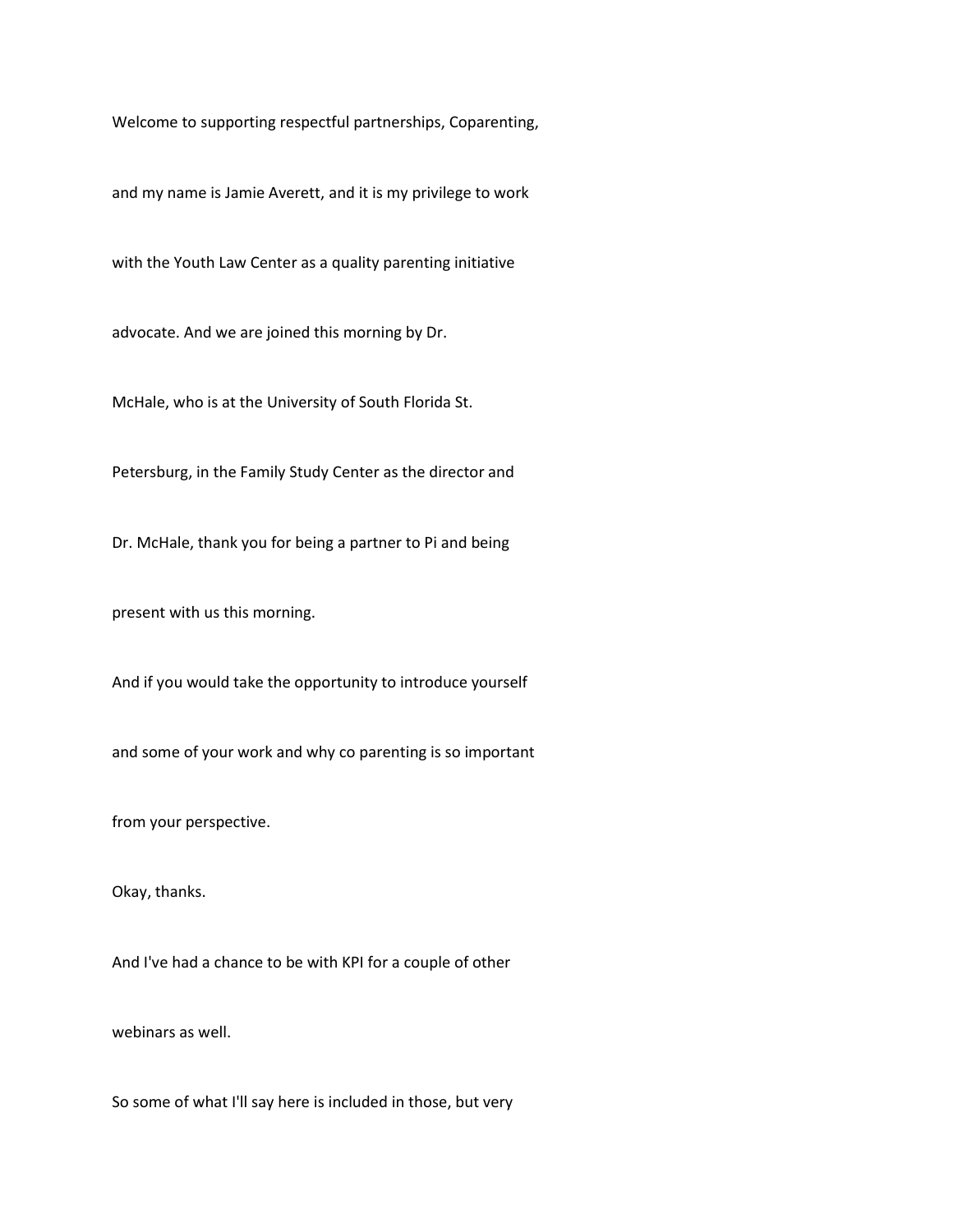briefly, I wanted to let folks know that the Family Study

Center at USF St.

Petersburg is relatively unique entity in the United States.

We are the only center for which all of the initiatives that

we undertake are concerned with co parenting, and we define

co parenting very broadly.

Co parenting is in every child concept, our family Study

Center. So we do work with married families with divorced

families, with never married families, with children growing

up in multigenerational family systems, being raised by parents

and grandparents.

We've consulted on projects with military families.

The concept is in every child concept.

Every child is co parented, and the only question is for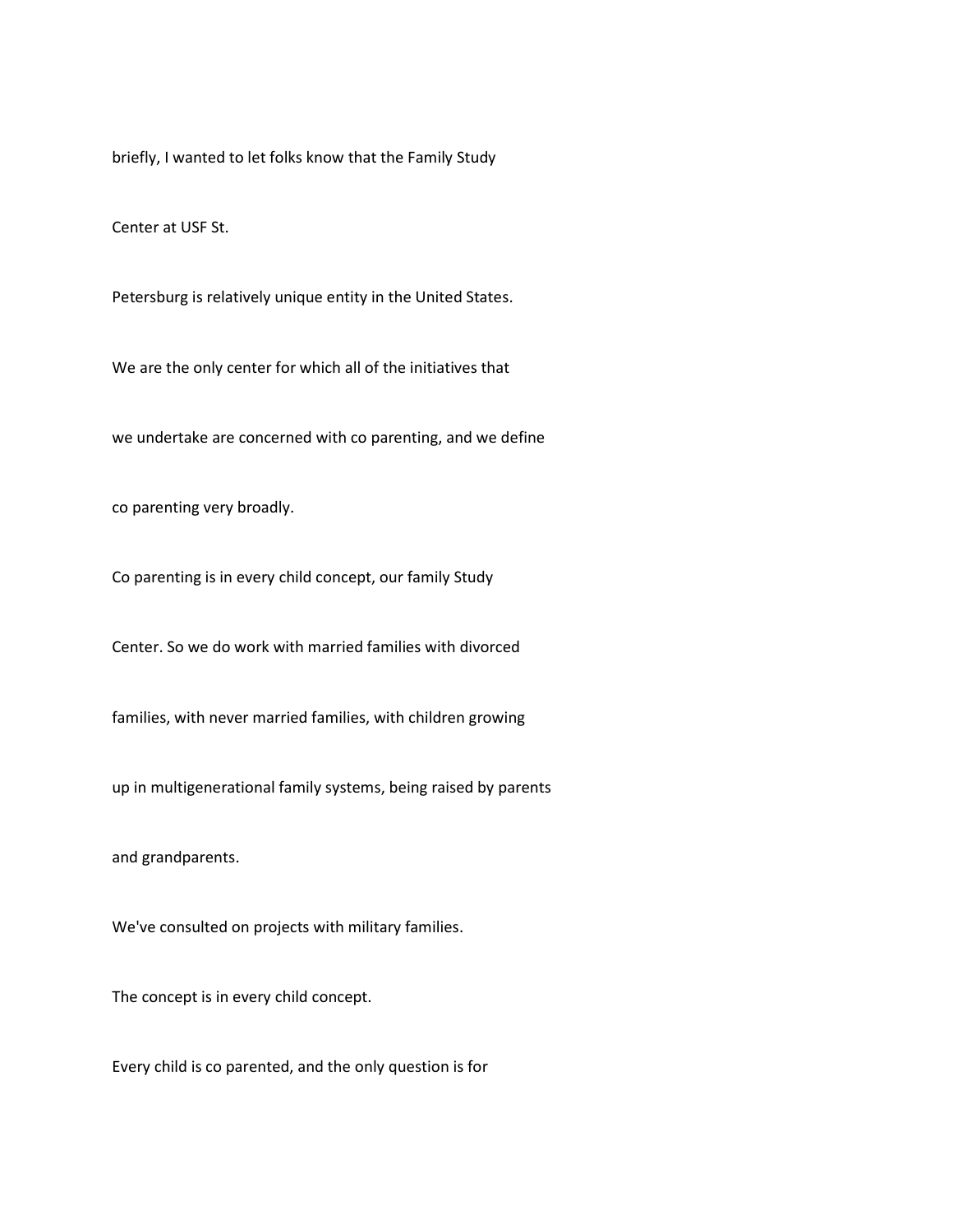the important adults involved in their lives, which is how

we're here together today, because the co parenting relationship

for children who are in foster care is the relationship that

exists between the biological and foster families.

And I've intentionally put a picture of an infant in the

middle of the slide here and introducing the work of the

Family Study Center for two reasons.

One is to remind me to let our audience know that the majority

of the work at our Family Study Center is work that is concerned

with the families of infants and toddlers.

And so most of our initiatives are initiatives with children

from birth to age three.

Although certainly virtually everything we'll be talking

about today is equally relevant and pertinent to elementary

school age children and adolescents.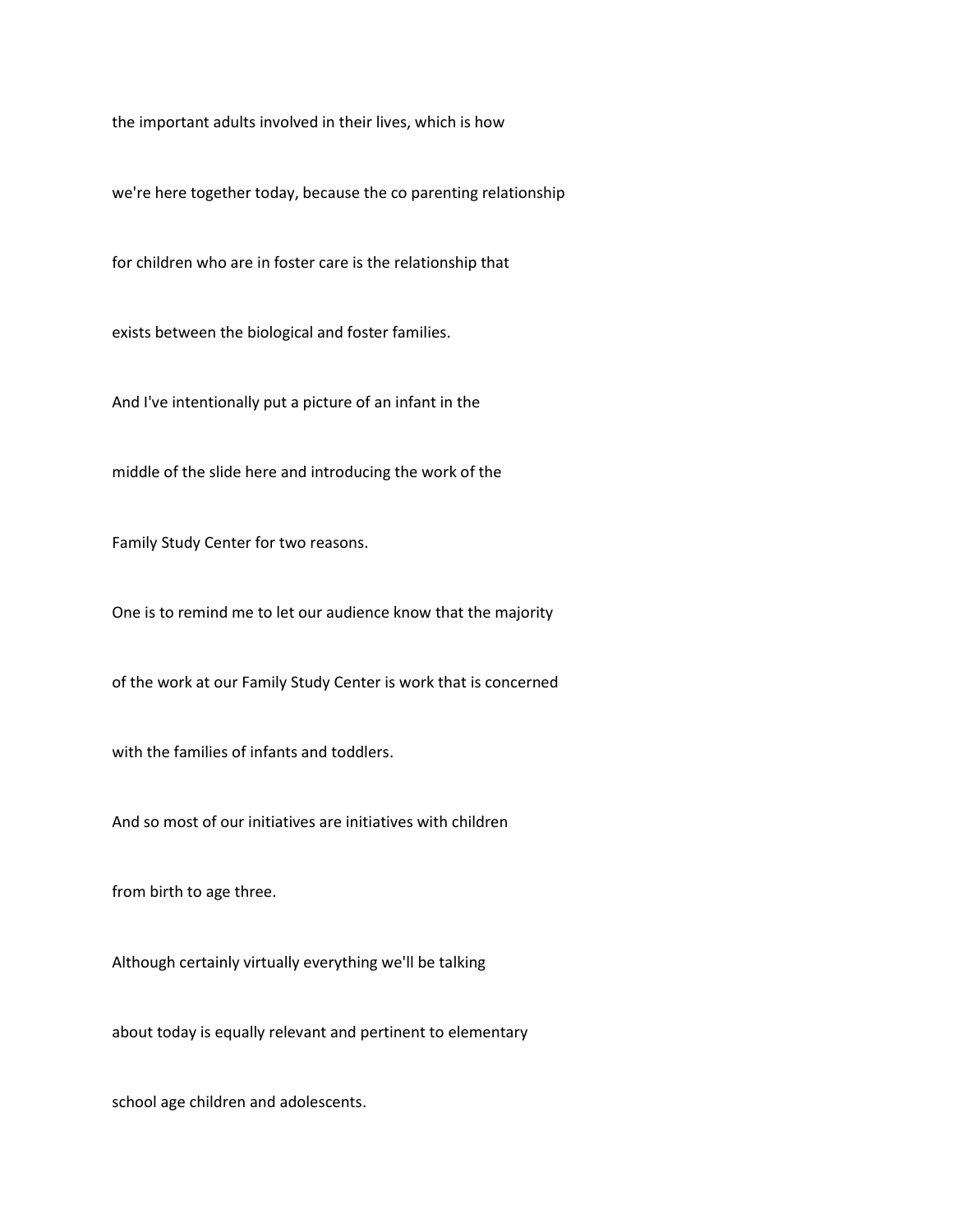But if you detect a bias and what we're talking about towards

younger children, that's the reason why the more important

reason why the babies at the center.

And if you gaze into the baby's eyes, you'll really maybe

remember it for the next hour that Coparenting is really

a concept that is intended to see the world through the eyes

of the child.

In fact, one of the curriculum that we've developed is call

through the eyes of the child, with the idea being that if

the adults in the child's world, the co parents are working

well together, that is going to support the child's adjustment.

We tend to get so focused on what's happening between the

grownups that often the children are sort of forgotten about.

And this is all about and for the kids.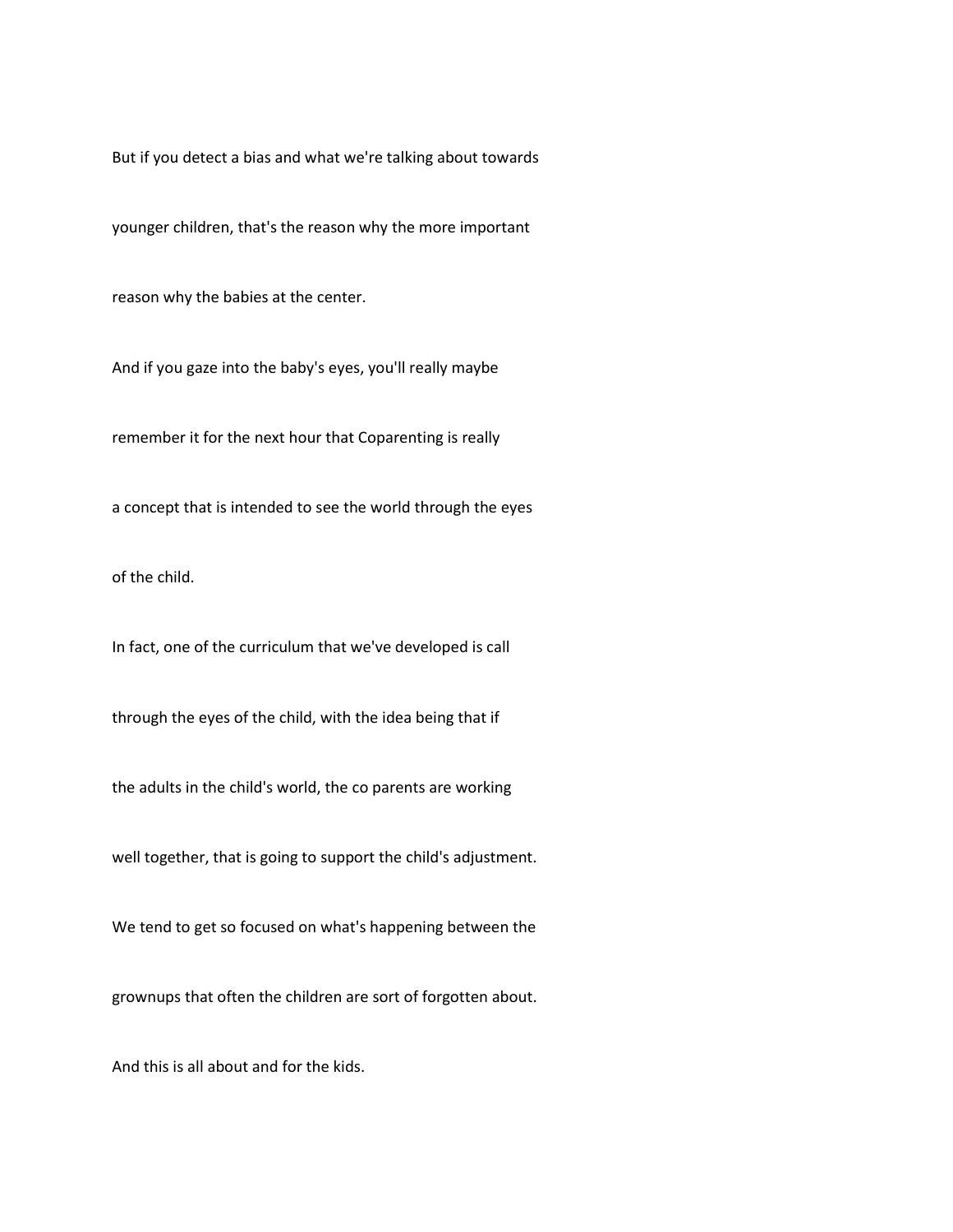And so we'll continue to come back to that.

But if a coparenting alliance is functioning effectively,

the child will know that and the child will benefit from

that. And if it's not, a child will know that and we'll struggle

because of the so that's sort of the reminder for me on the

first slide, a reminder for all of us during the Webinar

today that really co parenting is about the children, and

that's not trite.

It's not sort of a slogan.

It really is.

The reason that co parents need to work effectively together

is because it's going to optimally support children's assessment.

When that doesn't happen, we're going to see children struggling.

We'll talk more about that as we go.

That just reiterates to me.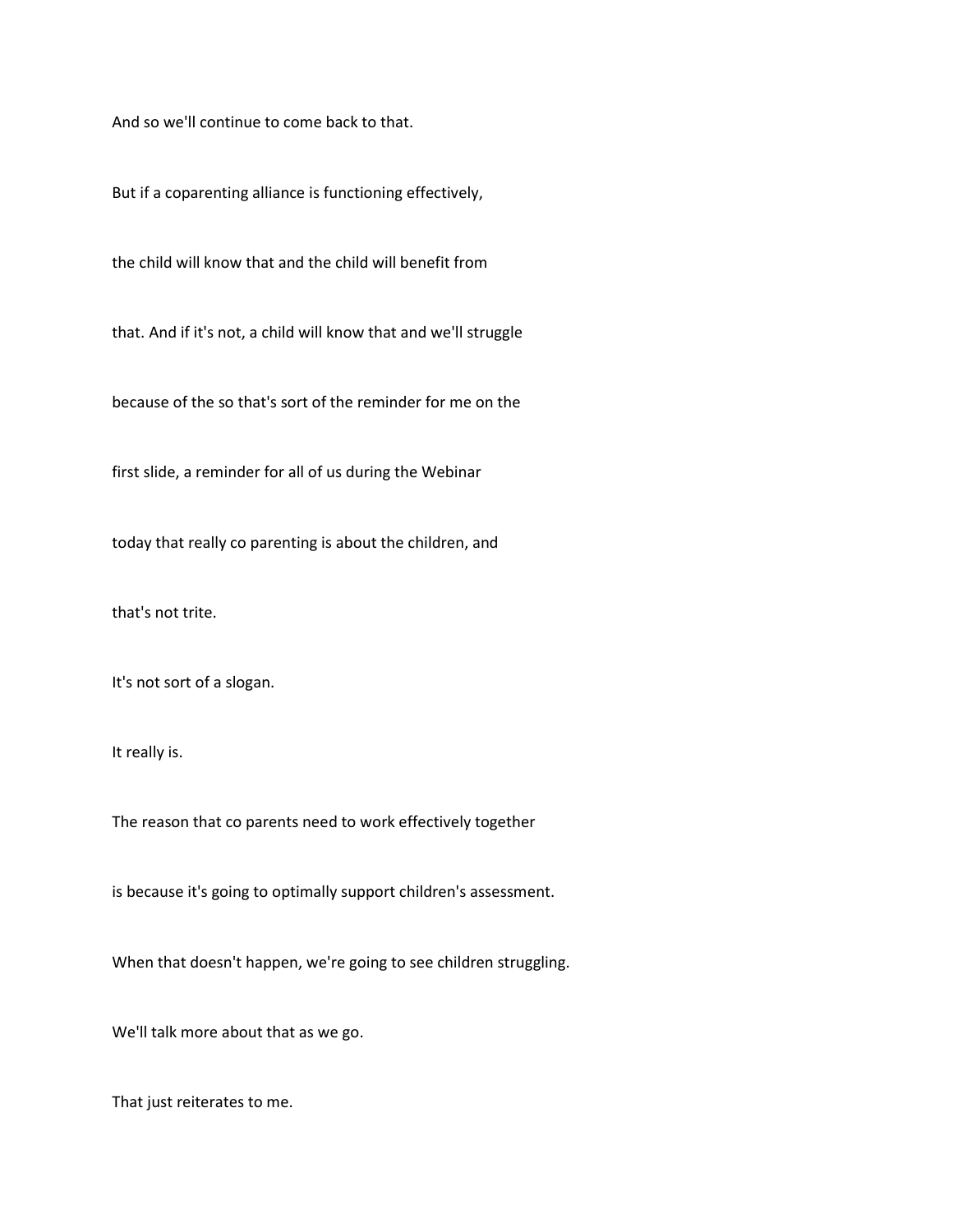One of the main goals for Quality parenting initiative is

to view everything through the focus and the lens of a child,

to keep us all centered and give us the ability to collaborate

and to work together, which makes are working together this

morning. Just a natural partnership as well.

Just a brief introduction and overview of our agenda.

We're going to focus on the foundational principles to developing

effective coparenting relationships.

We will look at how engaging in those relationships support

healthy development and children.

We will also explore potential harm to children that occur

when cohere relationships are not developed.

We are going to look at the successes and challenges of developing

coparenting relationships.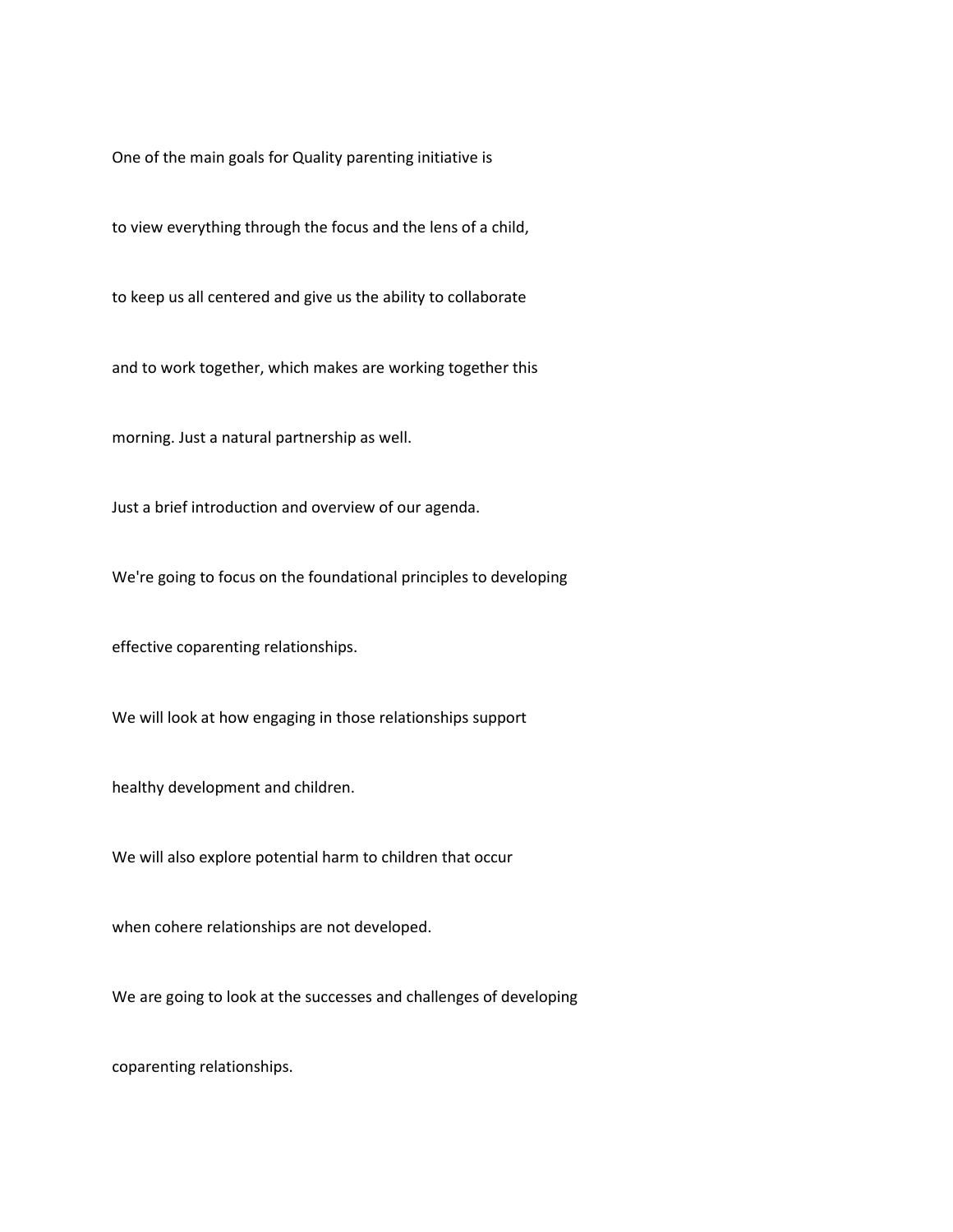Also, how do we support the development of those relationships

and some tools that we can use to implement coparenting relationships?

So before we describe a cohering relationship, we would like

to hear from you of how you would describe a healthy cohering

relationship. Open communication, established boundaries

communications. A great deal of you are focusing on communication

interaction to support the needs of children healthy boundaries,

supporting one another role, positive encounters, focusing

on the needs of children.

So those are all and the ones really relevant.

Good, too.

Getting past assumption.

So a great sense of understanding from what we can see from

the chat answer.

So thank you for participating in that.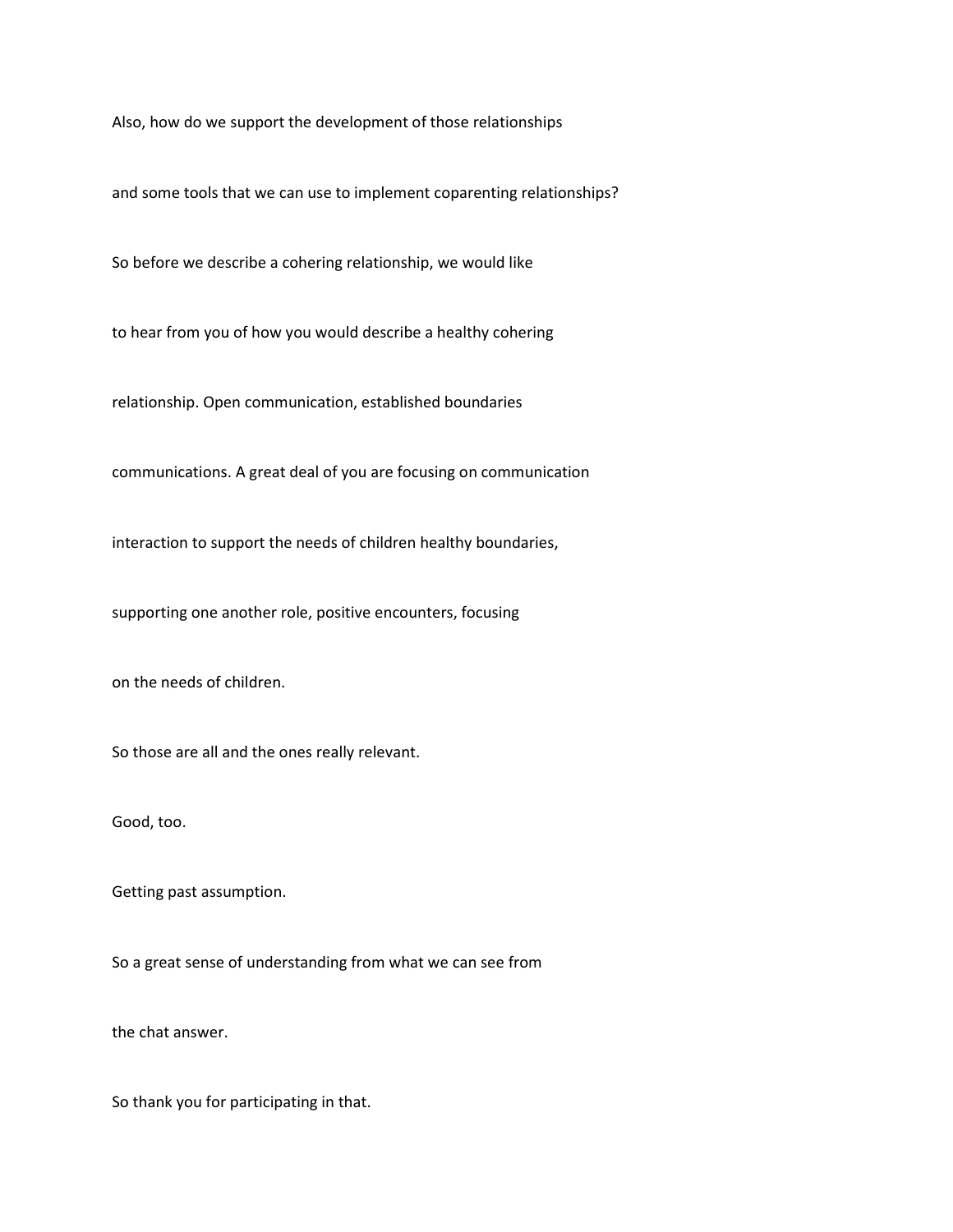So we can kind of see where you're at and your foundation

for co parenting.

And at this time we will continue to allow Dr.

Michael to provide us with more information from his perspective

about what coparenting should look like and how it affects

the development of our children.

So it was terrific to have done that initially because virtually

every element of the definition of the positive coparenting

alliance was hit upon by one or more of the people that responded

there. So that can kind of shorten the amount of time that

I'll want to spend on all of this.

The one thing I did want to say to just reiterate what I

said at the outset is for us at the Family Study Center and

for the work that we've been carrying out for the last 25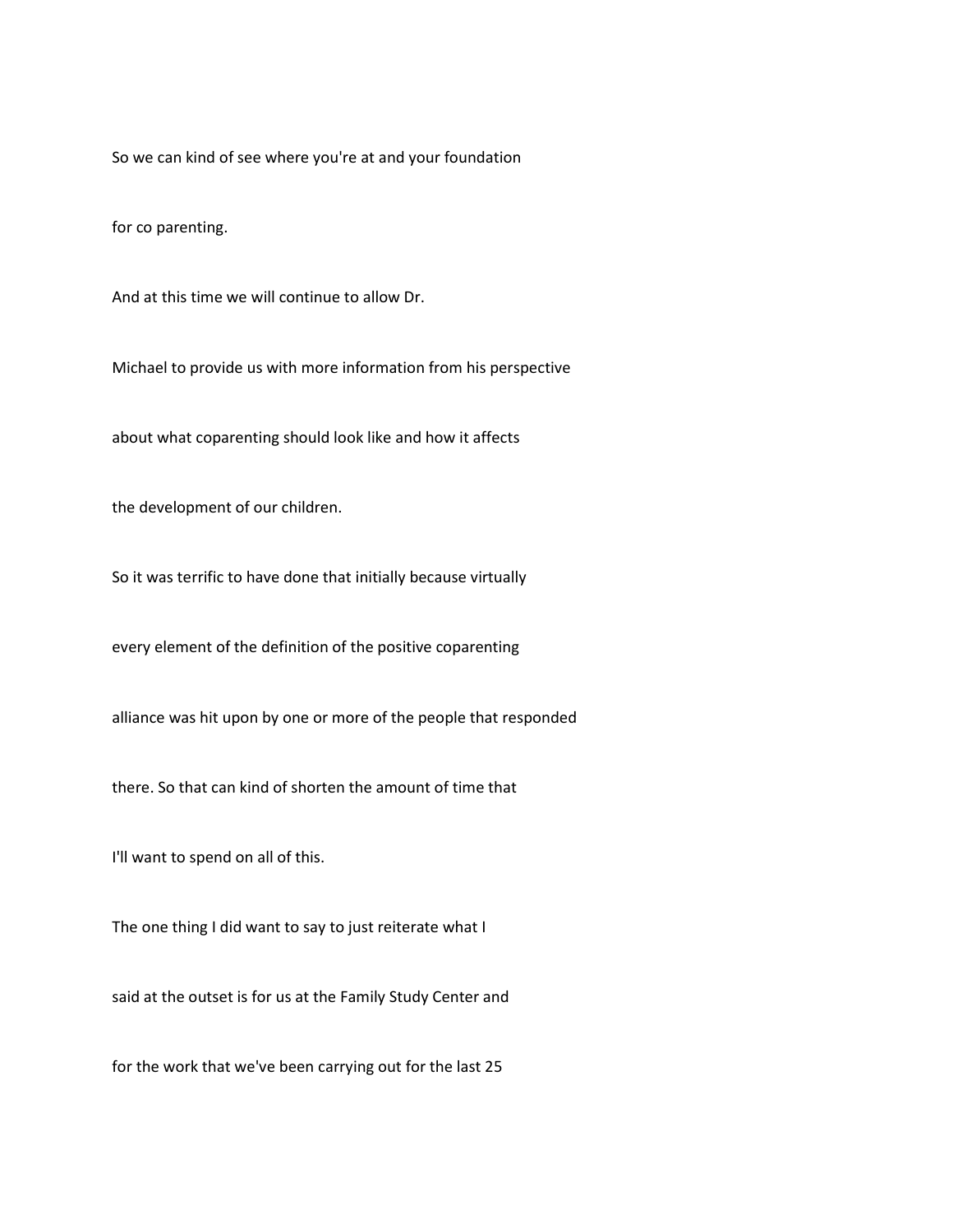years. We do view.

Coparenting is in every child concept.

And so the idea is that every child is co parented and sort

of the gold responsibility of those who are working with

families. This figure who are the important adults in the

child's life with them, they've developed bonds.

And so the imagery surrounding the definition of coparenting

here is intended to convey that there are many, many different

kinds of families, but that every child's coparent, of course,

for us here today, our focus on coparenting is really the

coparenting alliance that develops between the biological

and foster families.

That alliance is going to be important in the same way as

it's important to all children.

So for all children, there are bumps in the relationship.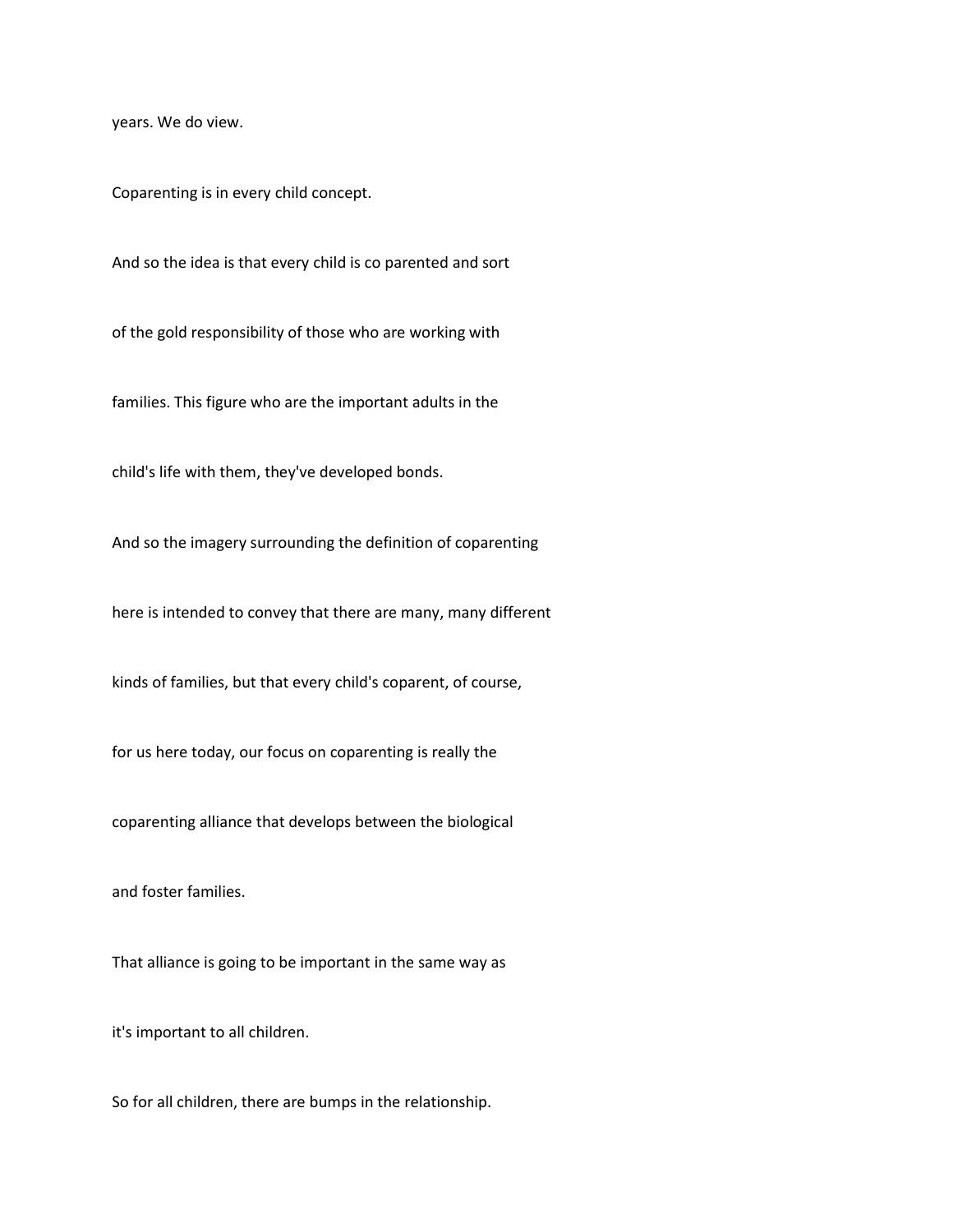There's dissonance.

There's disagreements in families where the coparenting alliance

developed in a positive way.

The grownups whomever they may be find ways to talk together

about their areas of disagreement.

Work this out.

Obviously, in a family where the parents are coresident,

you can do that at night, after the kids are down pillow

talk you can talk about.

Do we really want her going over to that child's house?

What about the computer time?

Is that a good idea for sleep over those kinds of things

that becomes more challenging if the adults are in different

households. So for divorce, parents trying to have this communication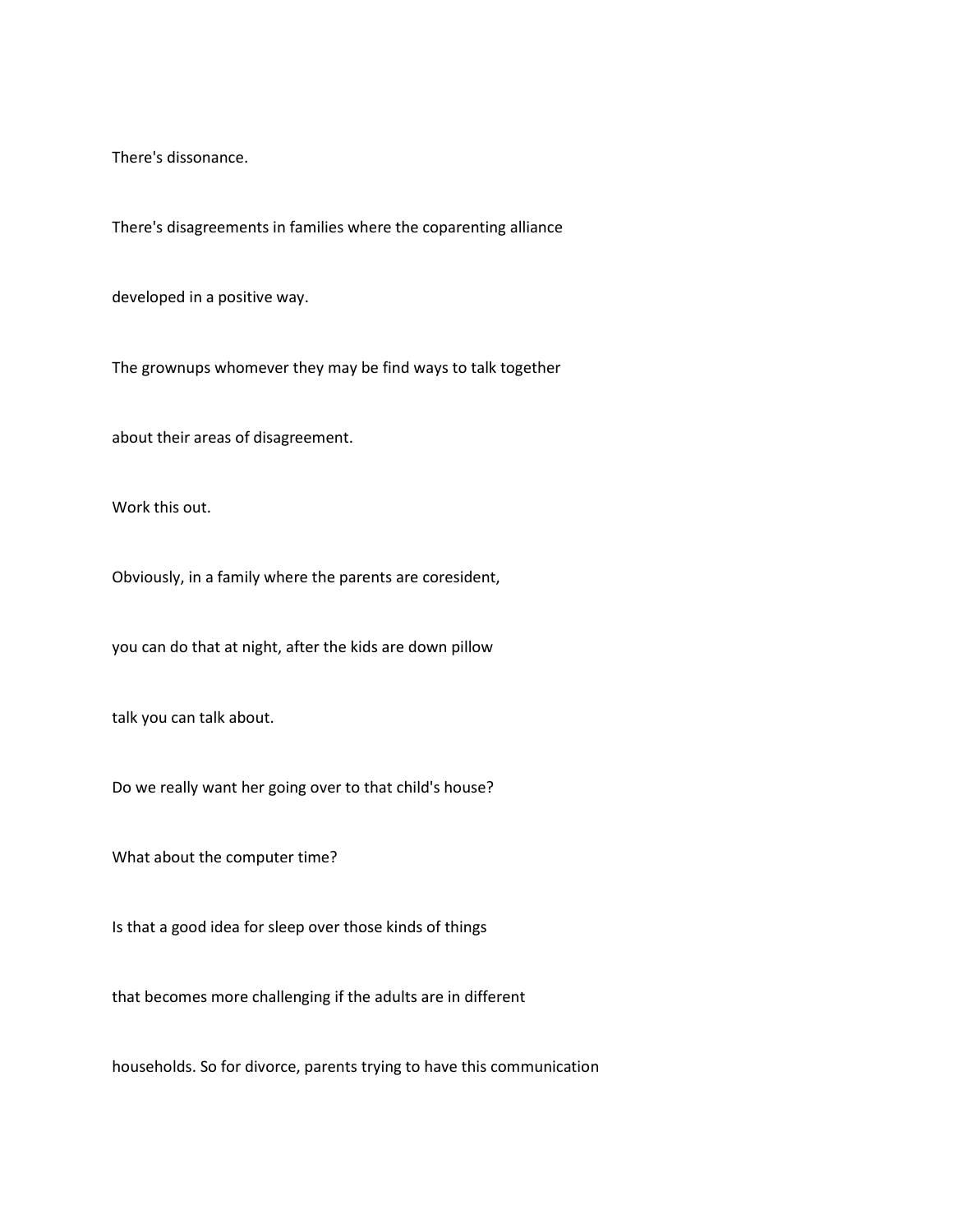across different households, there's a greater challenge,

but it's equally important, maybe or more important.

And then as you get farther still, with parents who are incarcerated

with parents who are struggling with immigration issues,

with parents who are deployed in the military, that communication

becomes even more important.

And obviously here as well.

When you're trying to coparent across the households of the

biological and foster family, the and the co parenting alliance

that develops between those individuals, that family.

And we're going to use an unusual term.

Today, we're going to be talking about the biological and

foster family as the child's family, because I think it's

really, really important to recognize that through the eyes

of the child, if these adults are talking and communicating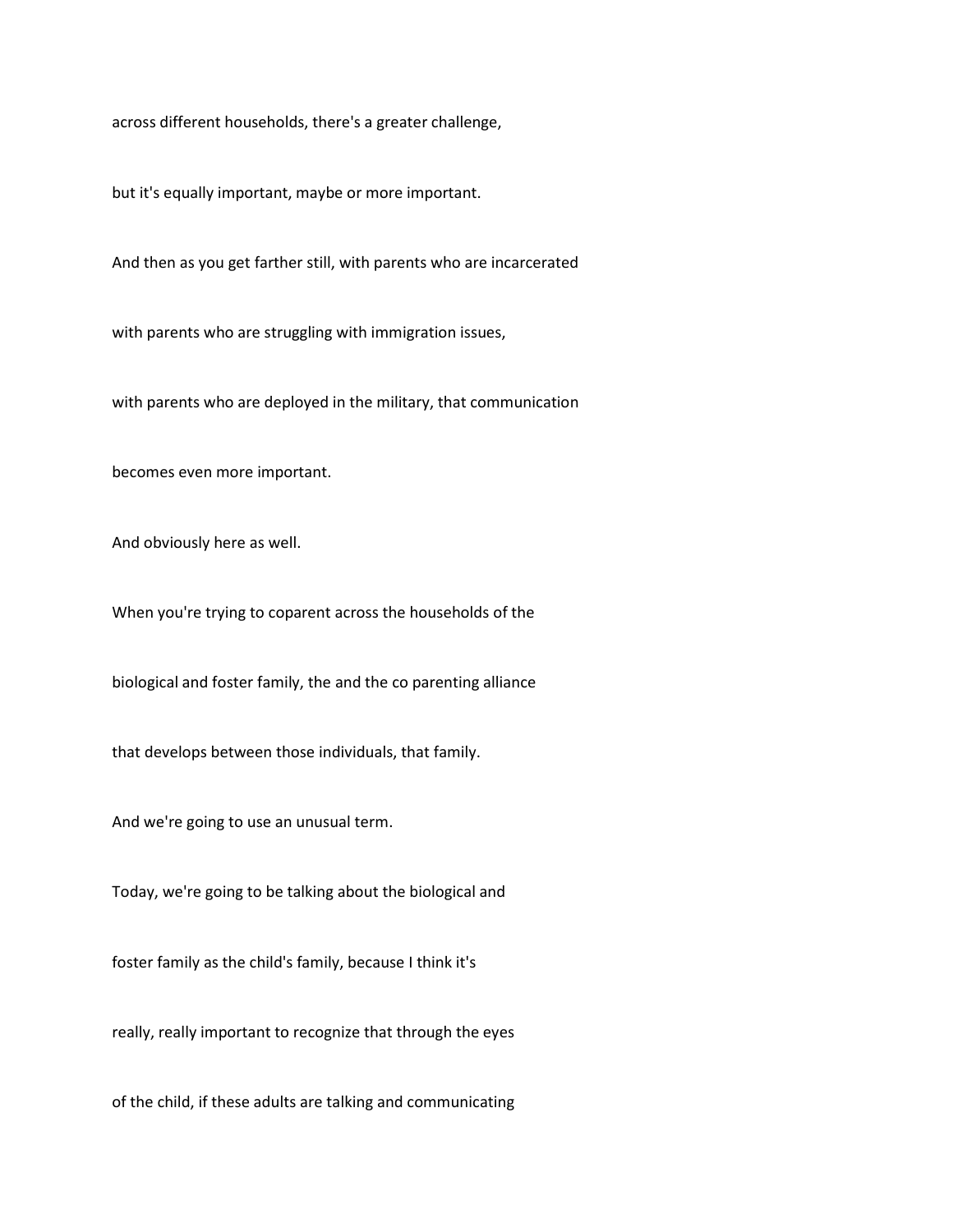with each other and the child sees all these ladies know

each other and they're talking regularly, and they're talking

about one another with me.

That is going to be to create a sense of family that's going

to benefit the child.

So if we can go to the next slide, these are the core components

of a co parenting alliance in any family system.

And before I go through the four of these, I'll do it relatively

briefly. But I also wanted to call attention to the volume

on the left.

So some of you may have seen when you registered for the

Webinar today that the term co parenting was spelled in the

hyphen. And this is the book on Coparenting published by

the American Psychological Association.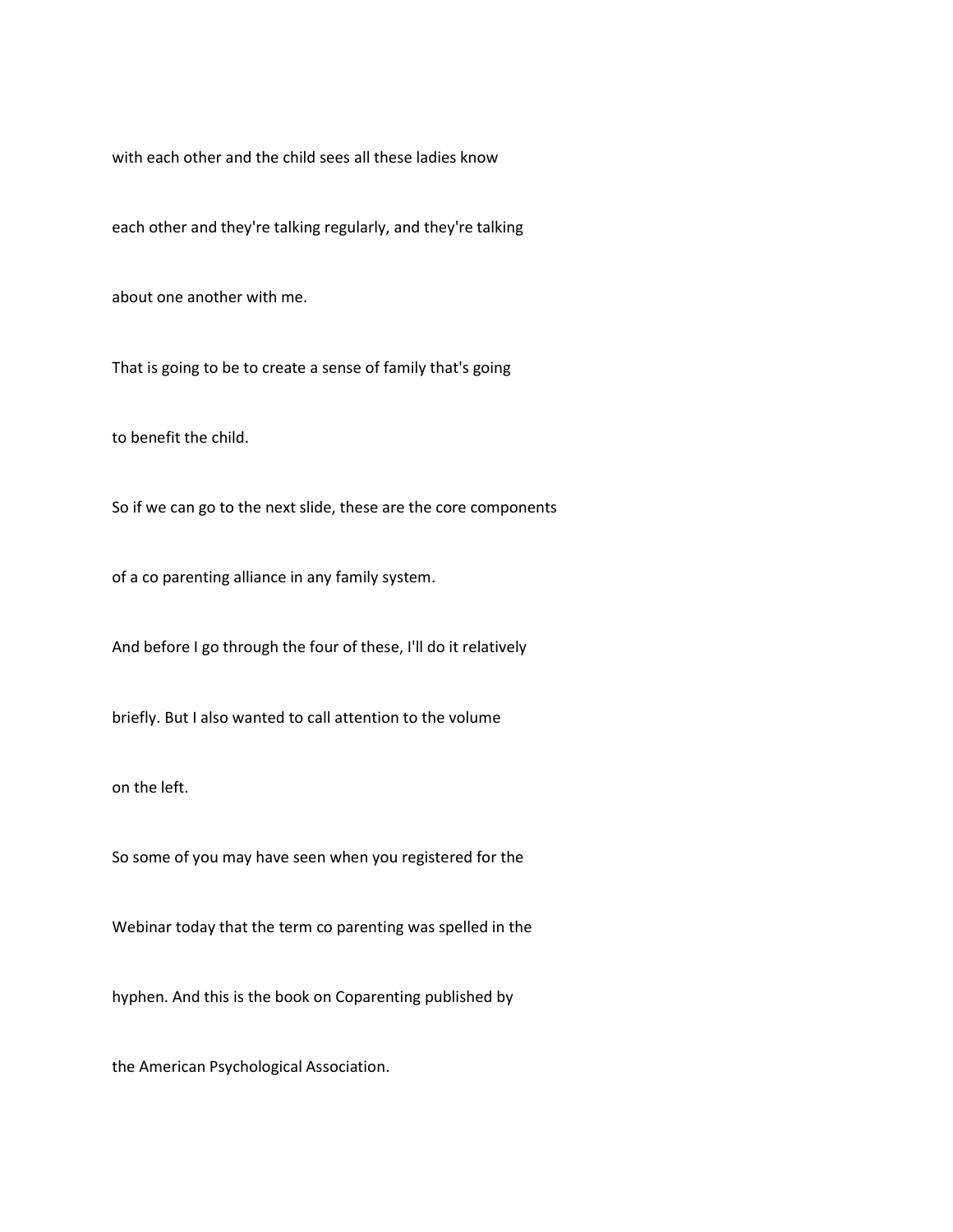In the initial draft of the cover, they had a hyphen in the

word coparenting, and I argued with them and we went back

and forth for several months, 72 different emails back and

forth. We're not going to publish the book if there's a high

in it, because we're not concerned with co parenting.

We're trying to do co parenting, trying to bring the adults

together for the child, not do like this.

And so, since the publication of this volume in 2011, as

you read the literature, virtually all of those who are studying

families are beginning to recognize the coparenting is really

the bringing together.

It's not parallel parenting across two households.

And that's true for all different family systems, including

post divorced families.

That having been said, the four elements on the right side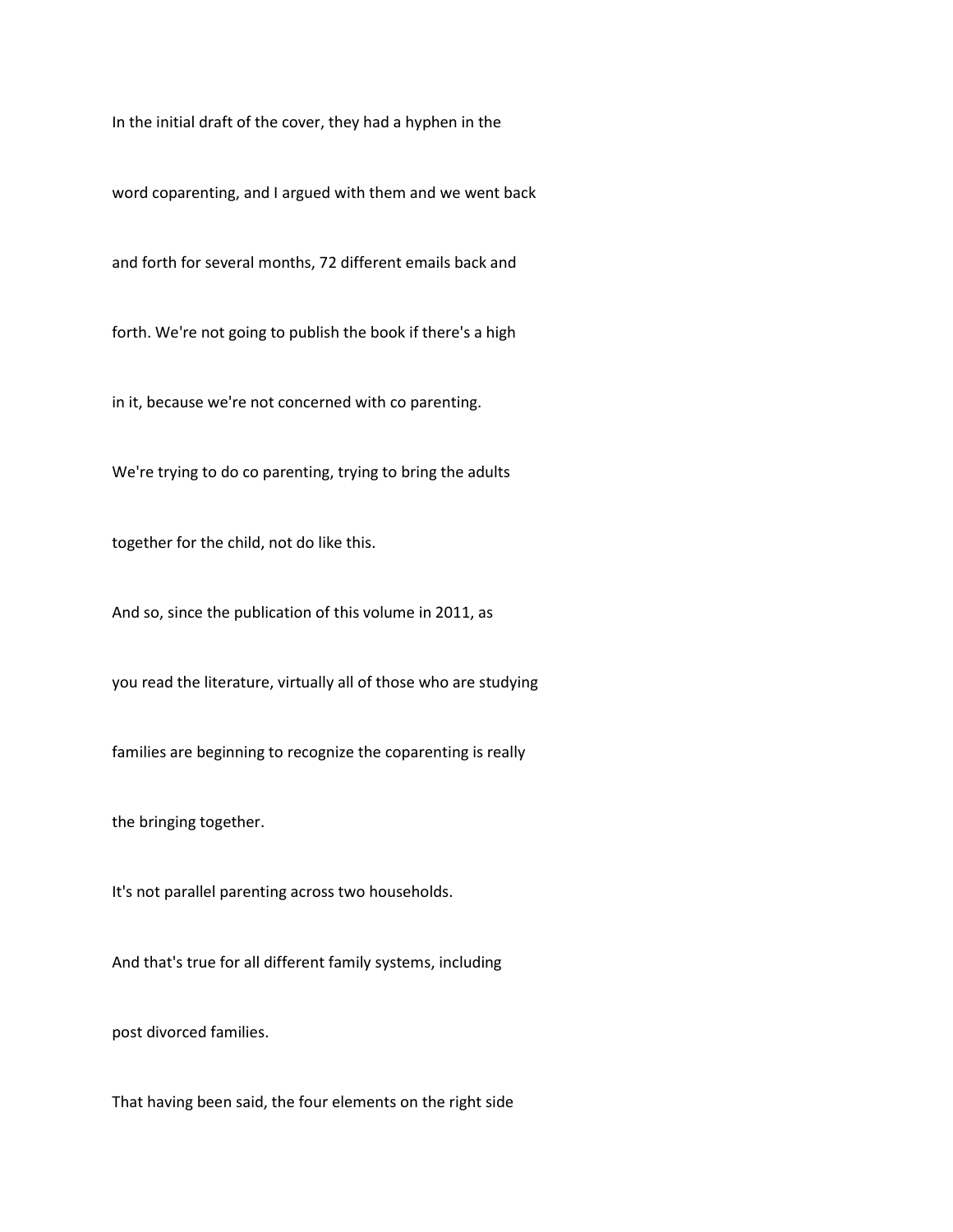of this graph describe positive coparenting in any family

system, including the family systems that we're talking about.

Today.

We've already talked a little bit about the importance of

support and solidarity between the adults were coparenting,

the child, and many of the people who wrote their own definitions

of coparenting.

We're touching upon that their definitions.

What I wanted to talk a little bit about was the importance

of consistency and predictability in the approach is that

the two families or the two adults take in guiding the child's

development, because, as I said before, in any family that's

ever existed, there are disputes, disagreements about optimally

how best to raise a child.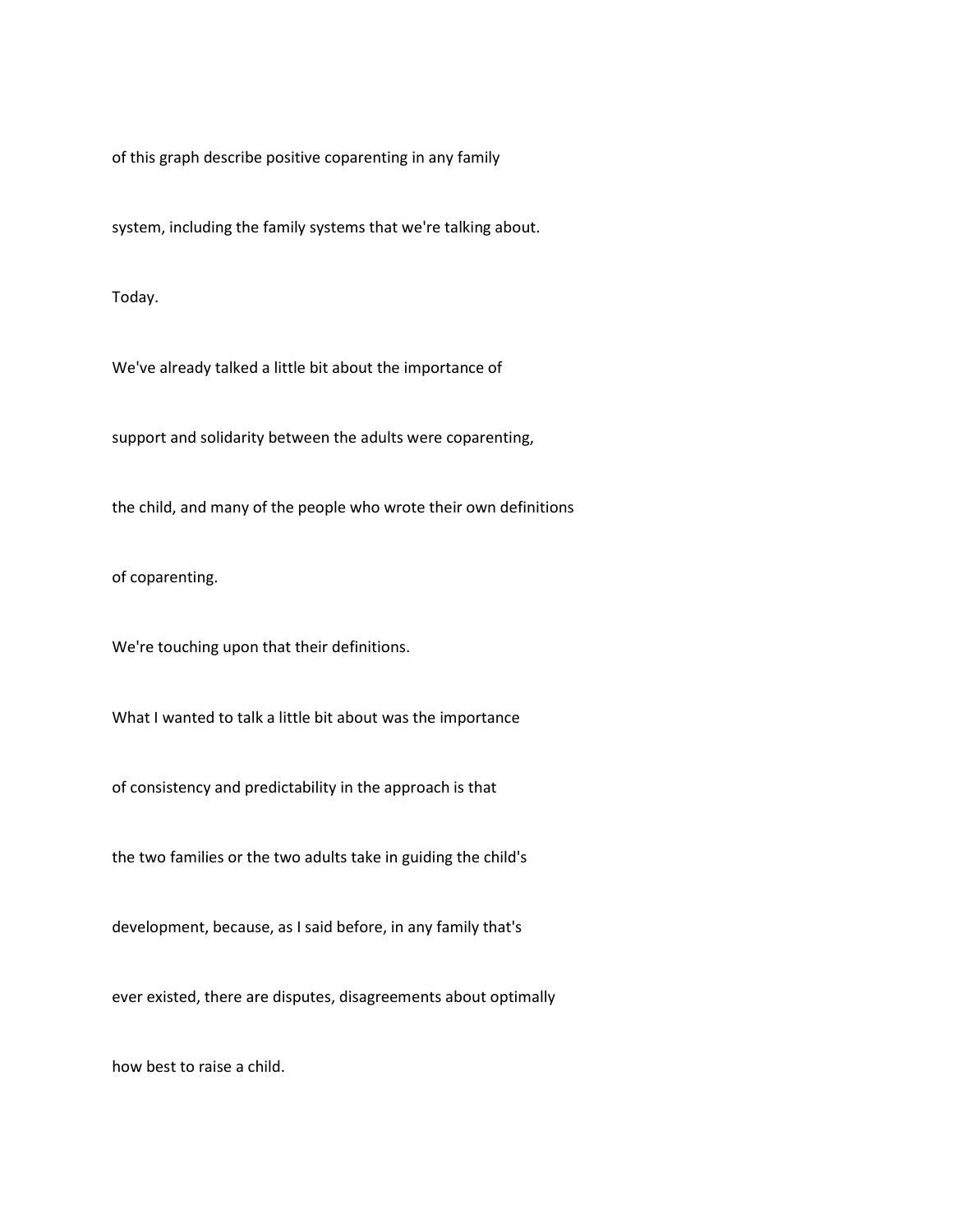Every set of coparent has those ideas about what's best and

what they think isn't a child's best interest.

But it's especially important and especially challenging

to make happen in families where the parents are not communicating

with one another.

And so communication is so critically important that support

solidarity between the adults.

We can take something as simple as the use of a pacifier

with an infant.

And so if the biological family has been very sort of clear

from the beginning that they didn't want to use a pacifier.

They wanted a child to develop trust in their own rhythms.

They wanted them to regulate without needing a prop.

They wanted them be able to do that on her own.

The foster family, after having many, much experience with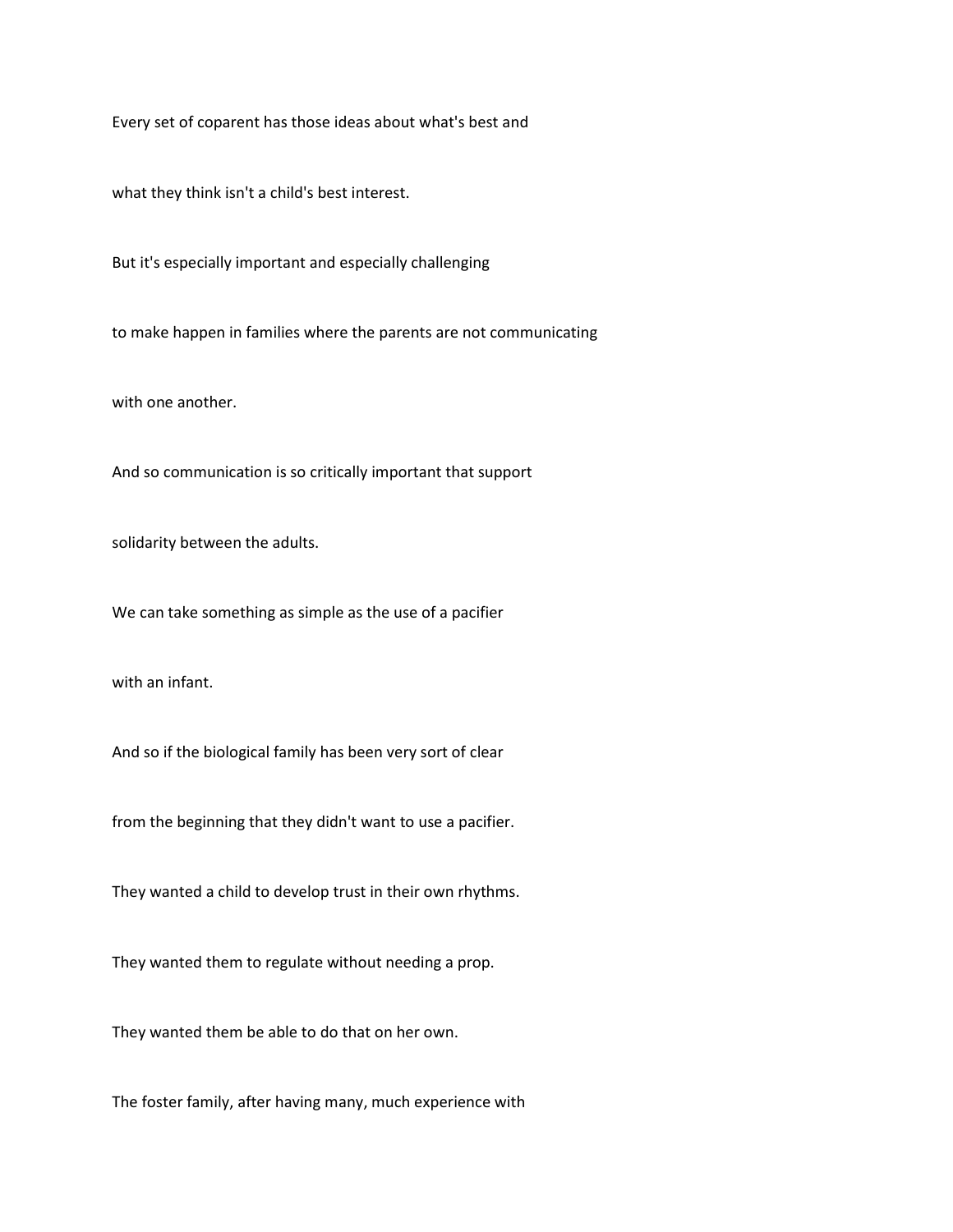many kids, decided that a pacifier was a good idea, it's

really helpful, especially with a distressed child that helps

them to calm more quickly so they will use it with a child.

Now it's time for overnight for child's going back home.

And the if the biological family is not using a passive fire,

the child gets disregulated, gets upset because back home

people go, oh, it looks like there's some problems here.

I don't know if this is going to work as something as simple

as not having communicated together about when and how to

use a pacifier.

And that's an overly simplified example.

Maybe, but it steaks the importance of being able to communicate

about some very basic important things to the child.

What are the level buys that call the child?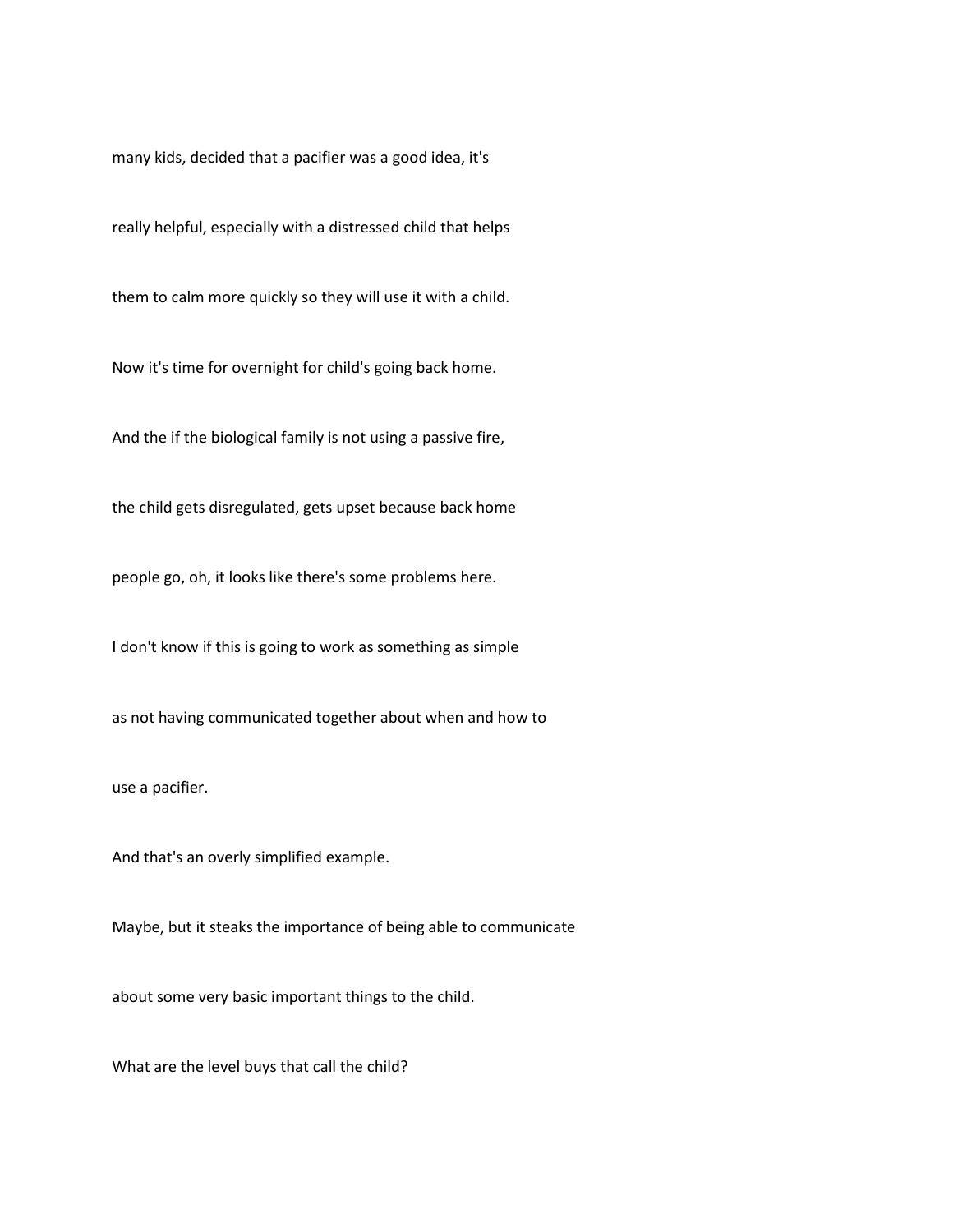What are the kinds of foods that are going to get the child

to be upset.

So the kinds of things that we know with our own kids growing

up in our own family.

But when you're working across two different families, that

may not be as easy and it goes both ways.

So there may be some things that are happening in the foster

family home that they want the biological family to know

about. If you set up the communication, then those things

can be discussed and talked about a process together.

If you're just completely operating in separate ways, as

many post divorced families do, this is mom house.

This is Dad's house.

And remember the toy she'll need that then places the child

in this position where it's harder to get that continuity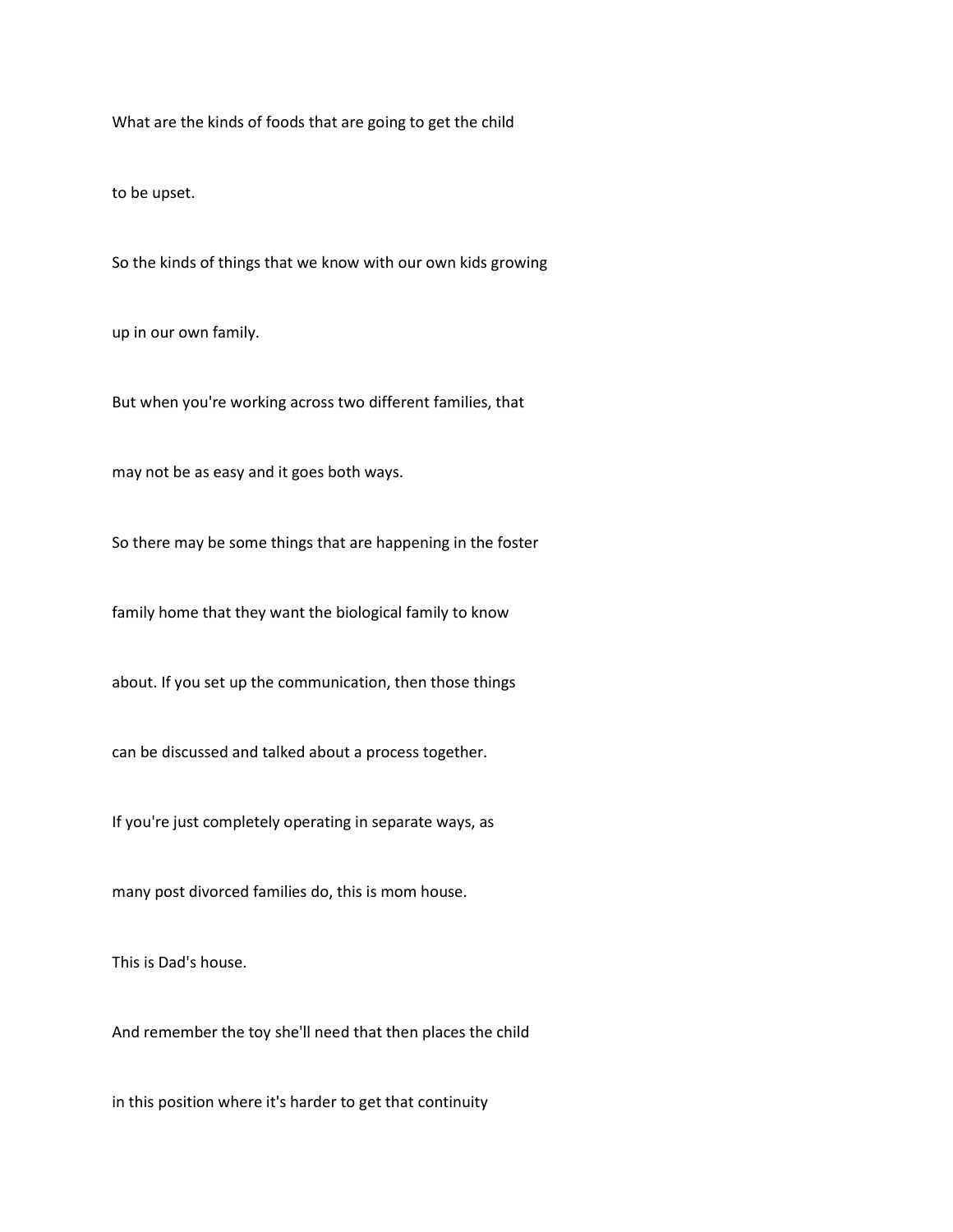and support.

The third is, I think, also very important security and integrity

of the family's home base.

That's the goal.

The goal of Copart between biological and foster family is

to give that child to such a security that my family has

got me, my family, in this case, the biological and foster

family they have me.

They got me in many families where there are some strains

and challenges.

The children will be accustomed to spending time in Grandma's

house. But Grandma's house is not being ripped away from

the family and sent this day of the relatives like Grandma's

house is home and they're going to be there for a period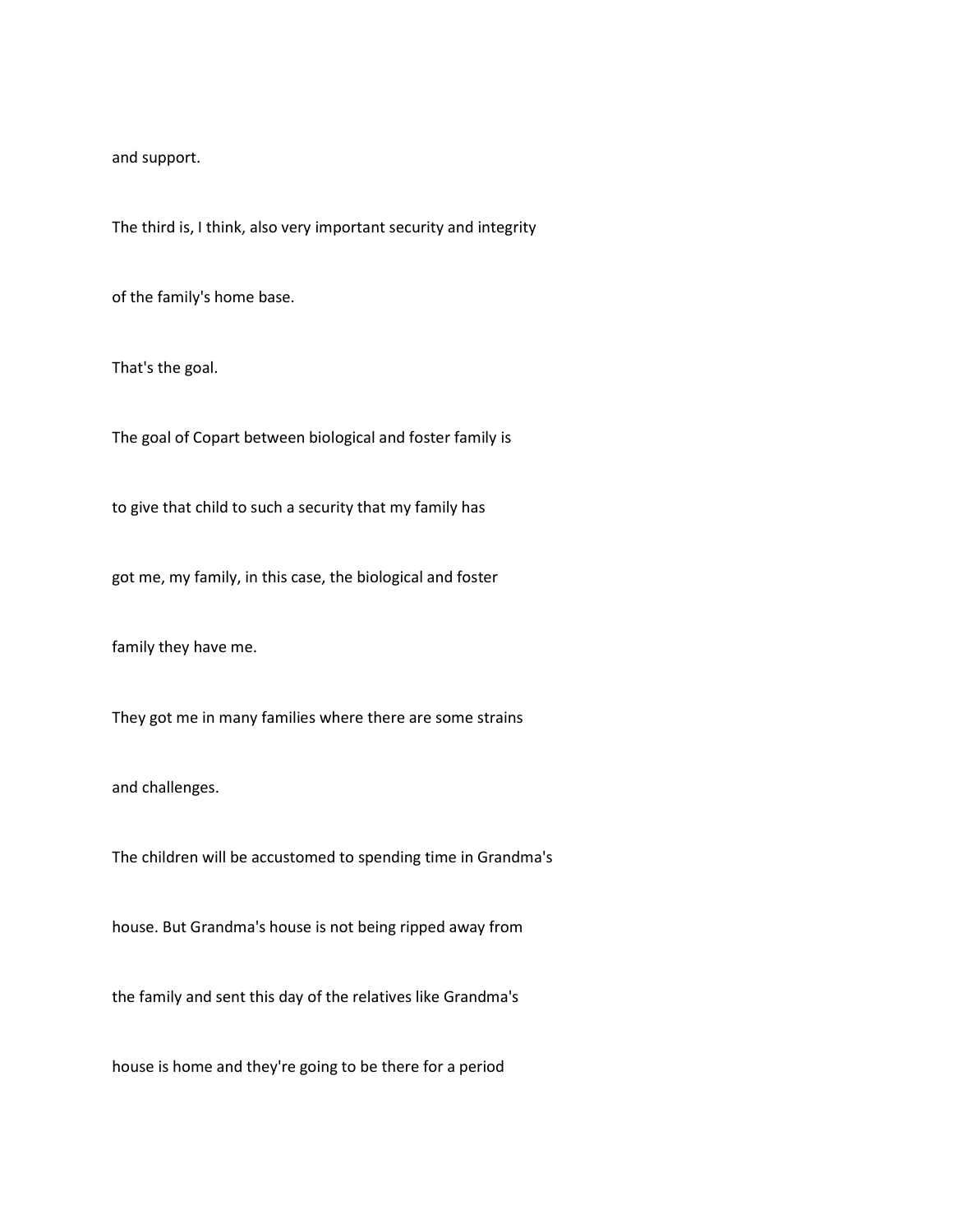of time, and then they'll be back with their mom brother

dad again.

And children are very adaptable.

Children learn to be able to move back and forth between

different households.

They can still feel safe and secure in the family if the

grownups are helping them to feel safe and secure across

multiple domiciles.

That's what we're talking about here.

In just as an opposed divorced family with two different

homes, the parents can work well to build a bridge between

the homes, or they can the chat walking on a tight rope between

the two homes and the post divorced families that work well

create that sturdy bridge.

The child feel safe.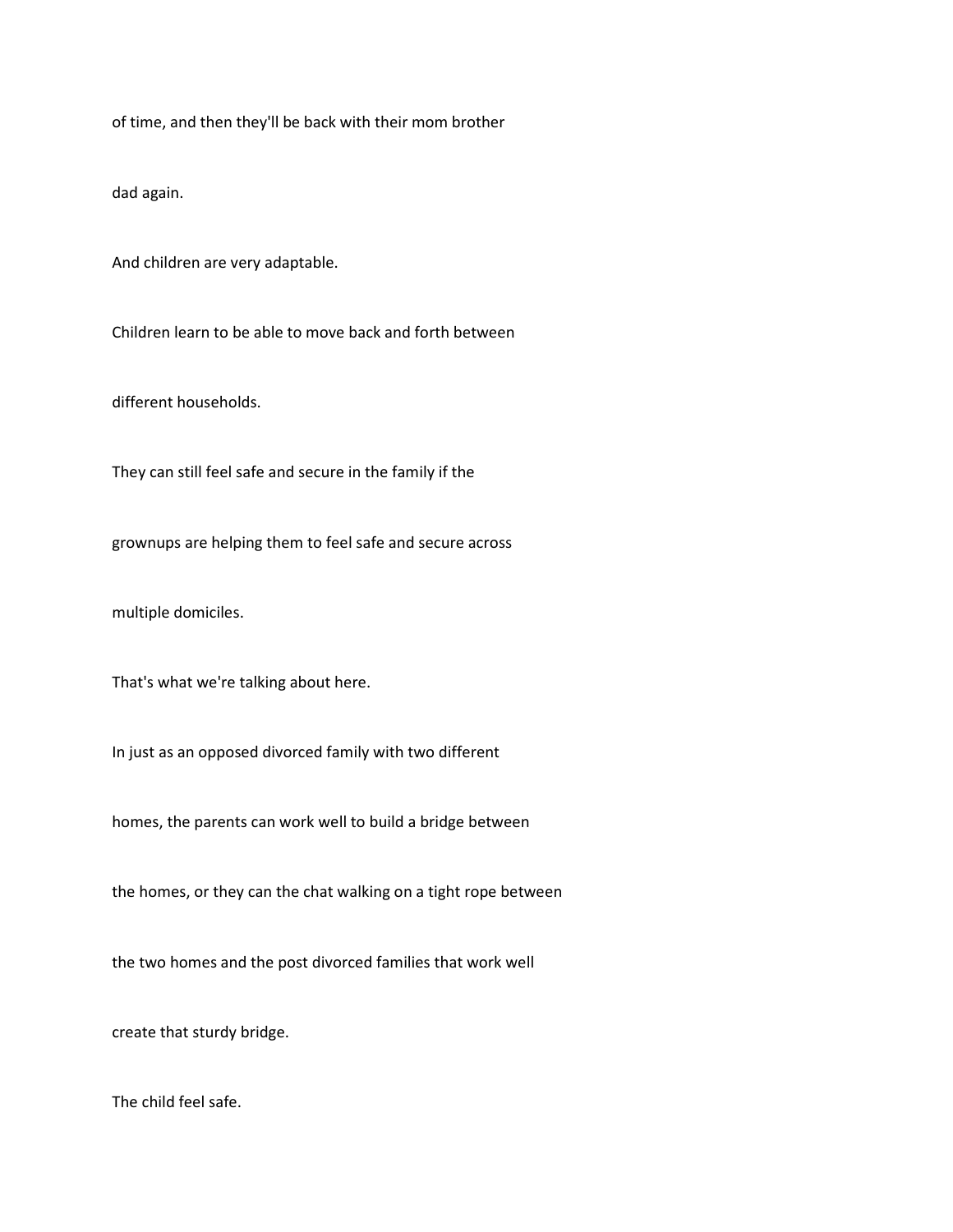That's what we're talking about today as well.

And finally, the last one.

And I'm embarrassed to say that when I first started talking

and teaching about coparenting, this last bullet wasn't there

until we realize that there are actually families with adults

are agreeing pretty well with one another, but they're not

paying attention to the child's needs and sensibilities.

And so we talked a little bit earlier before the Webinar

Jamie and I were talking about there's a condition called

tactical sensitivity.

Some children have heightened sensory experiences compared

to Uri.

They're listening to fireworks and they're a little bit too

noisy or the food tastes weird and they don't like it, and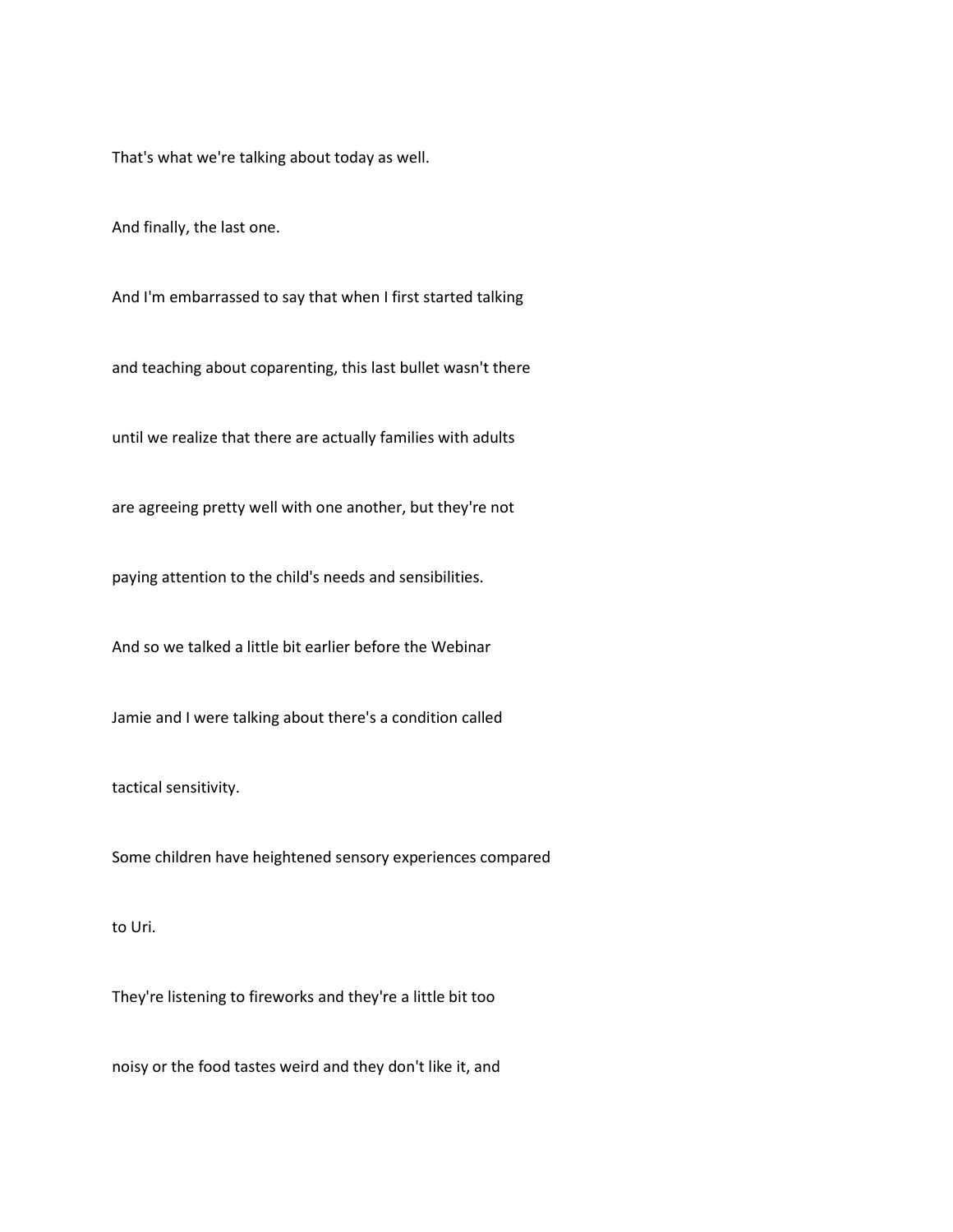they split it out and the texture is really odd, or the shirt

feels too scratchy.

And for most children, that's not a thing.

But for children who are experiencing things bigger than

they really are, it's really important to know and recognize

that so colleague and California talking about the child

who had to have their formula heat up for exactly 16 seconds

in the microwave.

And if you have a parent who's like, I'm not doing that,

that's baby and her, she just needs to walk it off and not

paying attention to the child's needs, then they could be

agreeing together that the kid needs to tough it out.

The child has not been coparent as well because the adults

are not attuned.

So that last piece, the attunement is really, really important.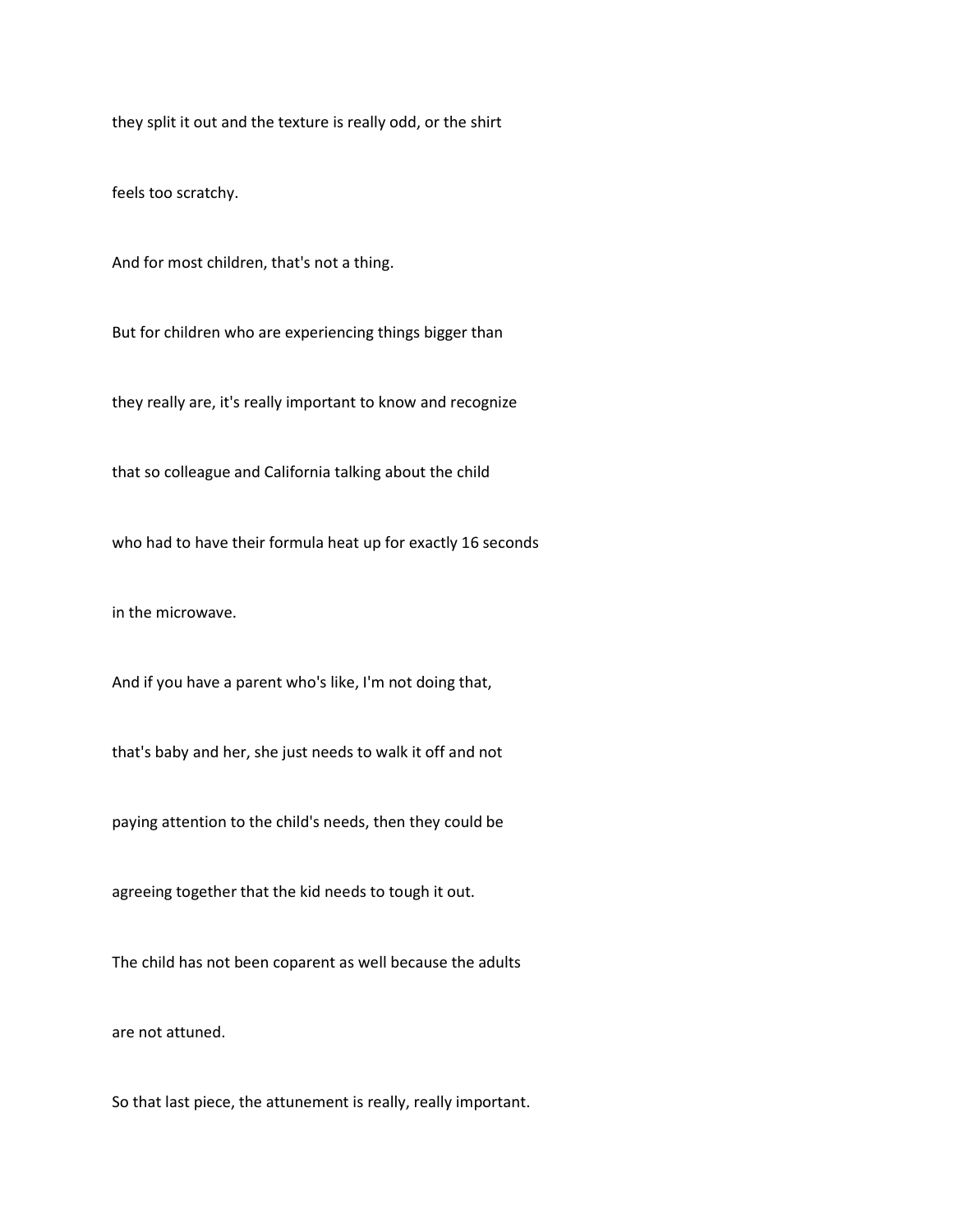And we're talking about attunement between the adults, not

just your attunement to the child, my attunement child, but

our attunement together.

So those elements you can't find a family system, co parenting

a child where these elements are not important, and those

are really the core components that we're thinking and talking

about today in this webinar, I think, goes back to what you

said the first part, to remember those big blue eyes in the

center and the picture of the child, to remember that this

is child focused and really concerned about the needs of

the child and not necessarily that of the adults involved

in the child's life, and to keep that as a center of the

conversation as we learn how to coherent with one another

in a most effective way.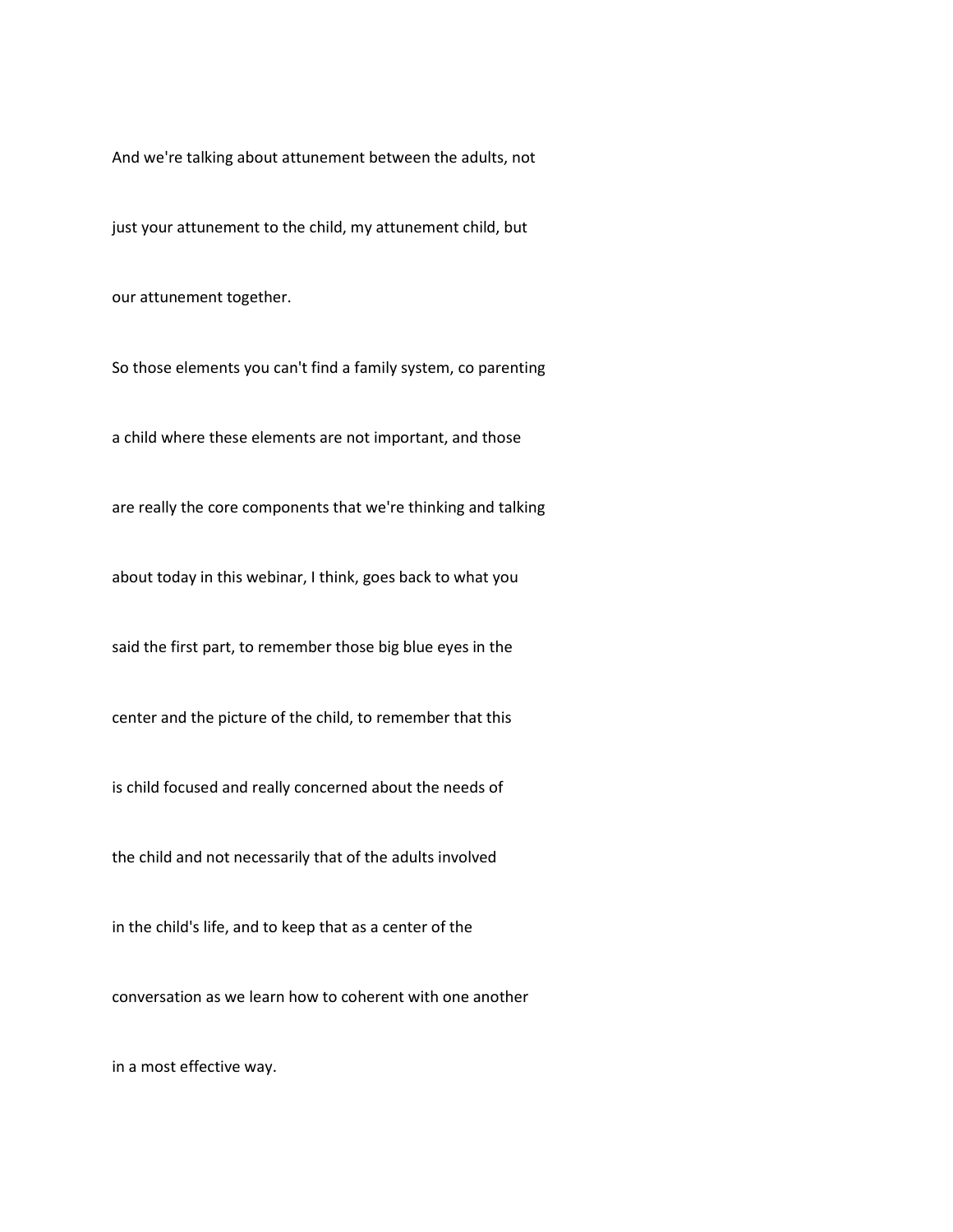## Agree.

So this little fella is not very happy, and it is scary to

meet new people, and especially if the new people don't know

that what helps you go to sleep at night.

Michael Row was talking about the little corner of the trip

that I would scratch when I was really upset, and it would

help me to calm myself down and get to sleep.

But these new people don't know that, and I'm not able to

tell them because I don't have a voice yet.

And so I said at the beginning that you might see a little

bit of a bias with infants and toddlers, and especially for

the youngest children who are not able to tell you that they

have these needs, but they're suffering because the grown

ups don't know that they have these needs.

This is where the communication between the household is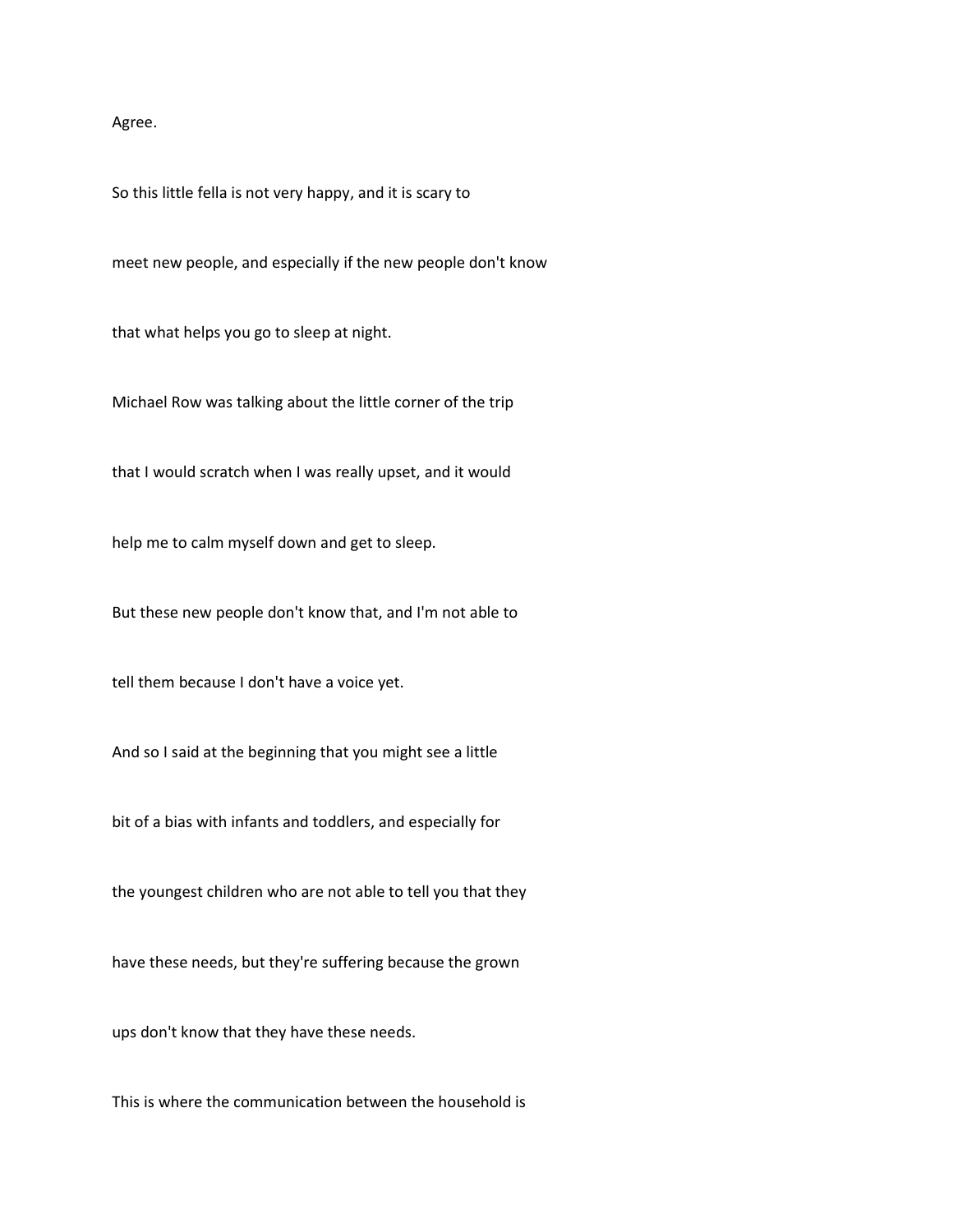so important, what foods I'm going to spit out.

If you try to give them to me, they're going to make me upset,

what songs can kind of make me calm down a little bit.

What routines are soothing to me.

Mom and dad well know that the biological family will know

that, and the foster family will learn that.

And if there's communication that's going back and forth,

then the child can be met more quickly where they are and

helped to down regulate some of the grief that they're experiencing.

And I'm going to use the term grief today.

And that's not always a term that we use when children are

removed from the families in place in foster care, it's often

to keep them safe.

Something's happened at home where the parents have not been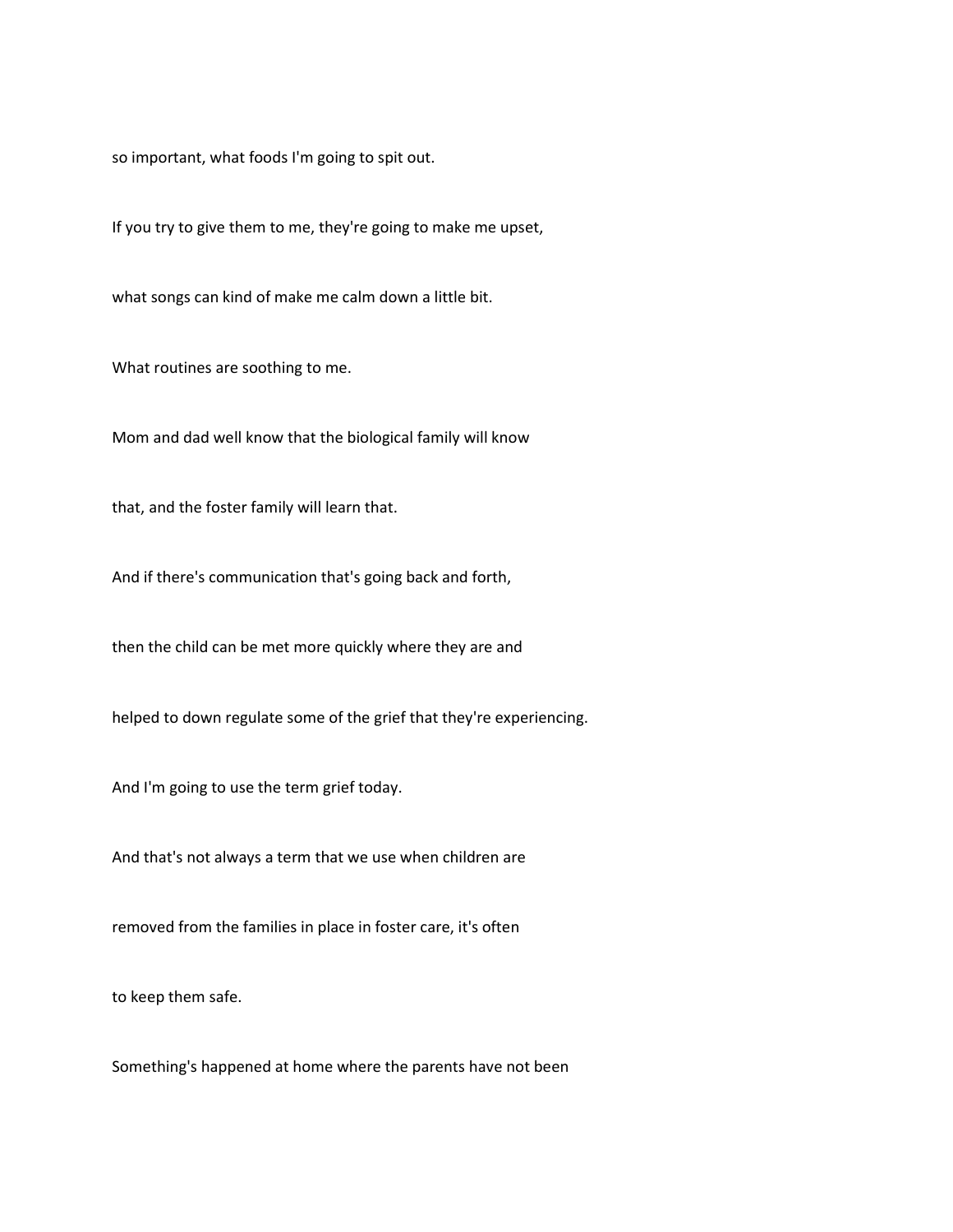able to provide for the safety in the way that the child

most needs.

And so the child is going to be safer for a period of time

with another family while the family works to try to reboot

and get things back on an even keel again.

But that doesn't mean that that same child is not going to

be warning the family that they've left.

And for the very small child is experiencing this grief.

They need to be helped with the grief, like all children

do. And the ones who are in the best of it and help them

are the foster parents who will be able to help them understand

a little bit more about what's happening.

And if the child fear about loss can be mitigated by reconnecting

with the family sooner.

And if the foster family can be talking about mom and dad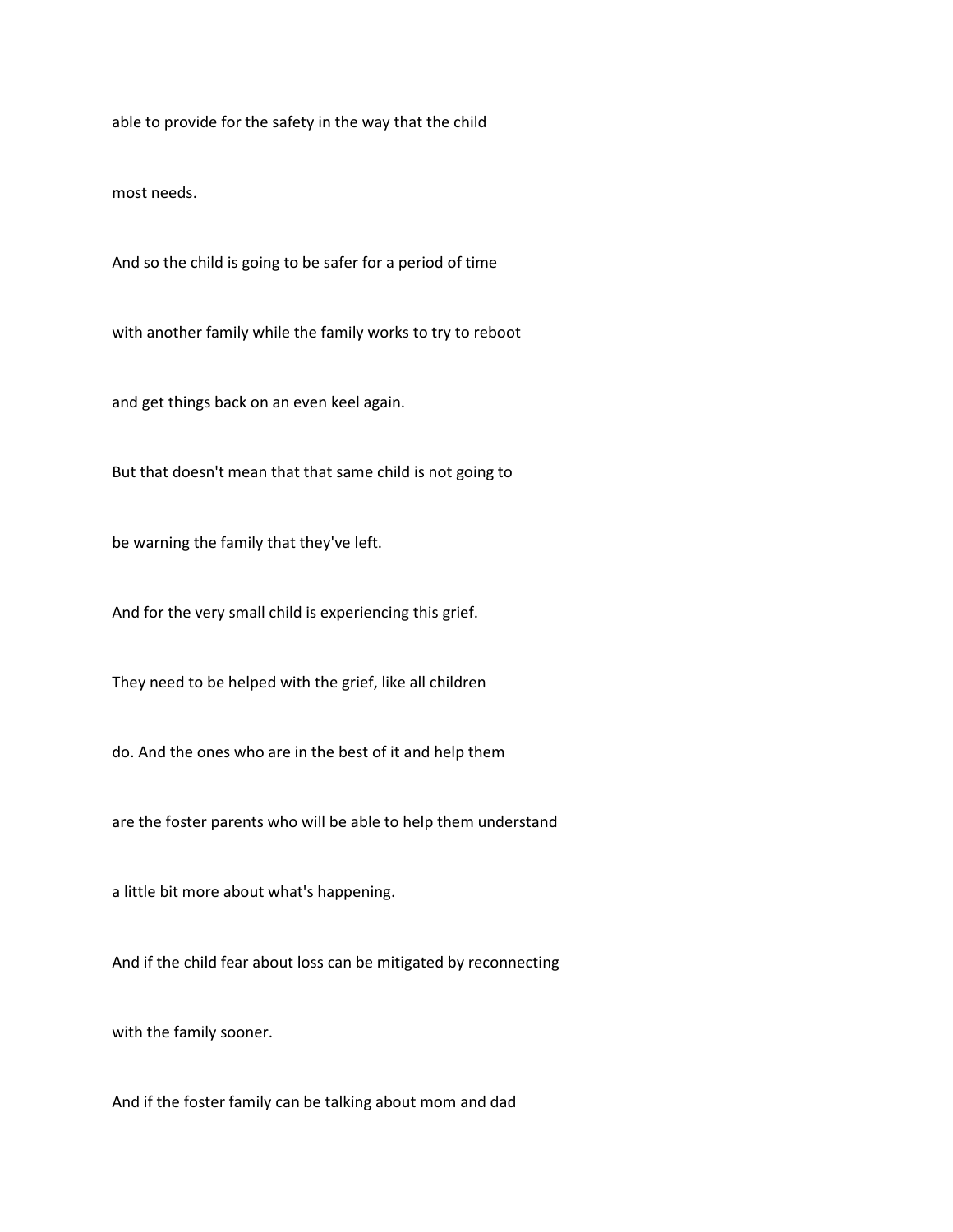and grandma, aunt, read or whoever the child is missing sooner,

so that child knows that they still exist, that they're still

alive. And that connection, it could be made that's going

to reduce some of the grief that they're experiencing, some

of the distress that they're experiencing because babies

can't tell you that they're feeling this way, what do they

do? They acted out.

They show you their behavior, they're inconsolable.

They won't stop crying, they won't go down and sleep, they

won't take naps, they're spinning their food back up.

The showing the problems that we say are behavior problems,

but they're trying to help you understand how they're feeling.

So being able to understand that that's going to be a thing

for kids when they come to stay with you and with older kids,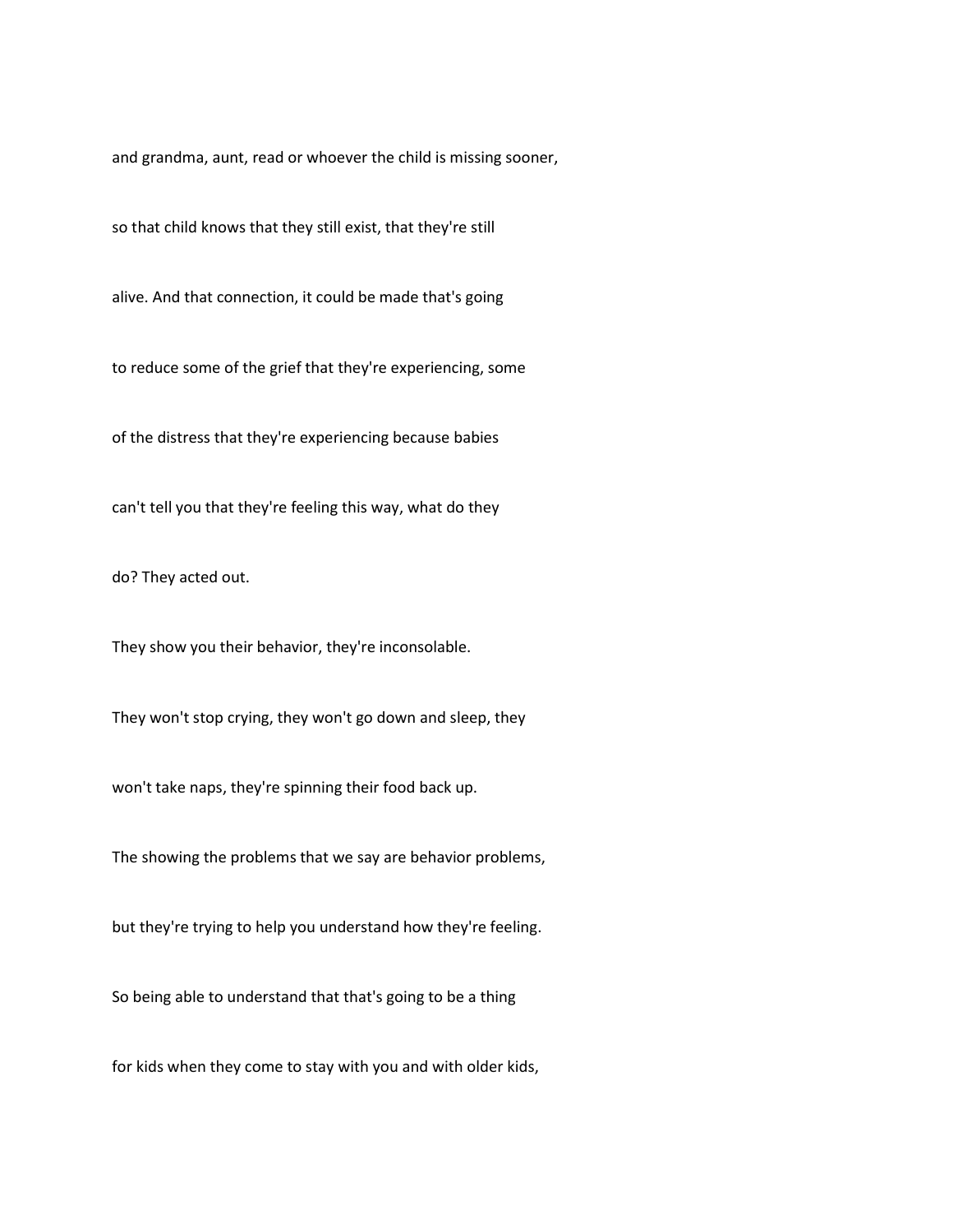too, not just with infants and toddlers, but especially with

those early children.

It can be a thing.

And more importantly, or as importantly, we know that the

period from birth to age three is a period of the child's

life. When 80% to 85% of all brain development is occurring,

the child's brain is adapting to the life situation that

they're in.

Brains are very adaptive.

Baby's brain will accommodate acclimate the environment that

they're in.

But imagine a childhood is experiencing this distress, this

grief, this upset, and nobody's helping with it.

What that's doing?

Is it's imprinting the child's brain in a way that is helping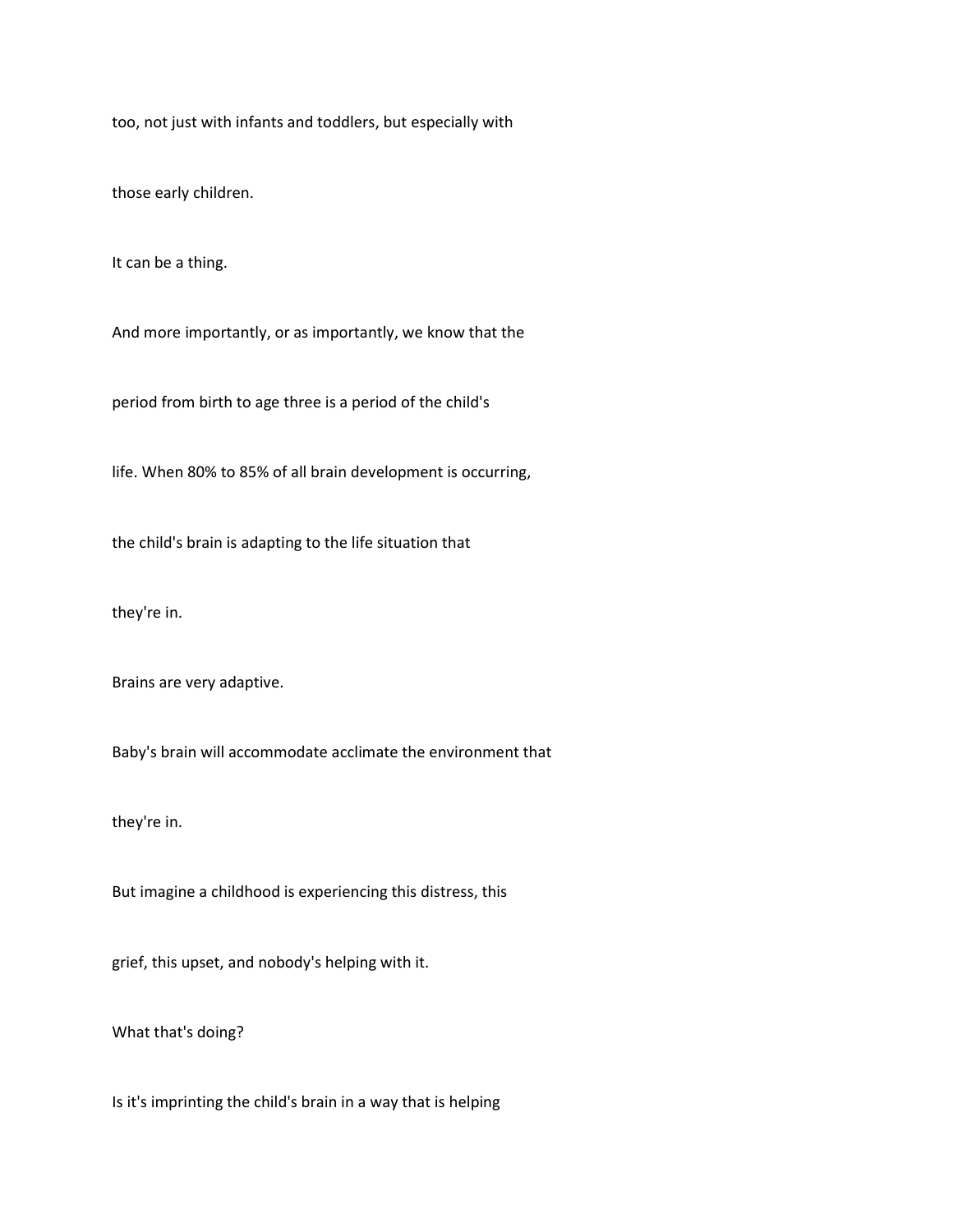them to adapt and cope with a situation.

But in the longer term, it's not going to be healthy for

that child.

Our job is to help the child to down regulate, be more peaceful,

be more calm, be more comforted.

And we can't do that if we don't know what the baby needs.

And so you and I are sitting here today with brains that

were created and developed from birth to age three, and we

continue to use them as adults.

So it's different now from when we were one, two, three years

old. We now have the cortex fully developed, the talking

part of the brain that can tell us it's okay.

Calm down.

Don't be upset.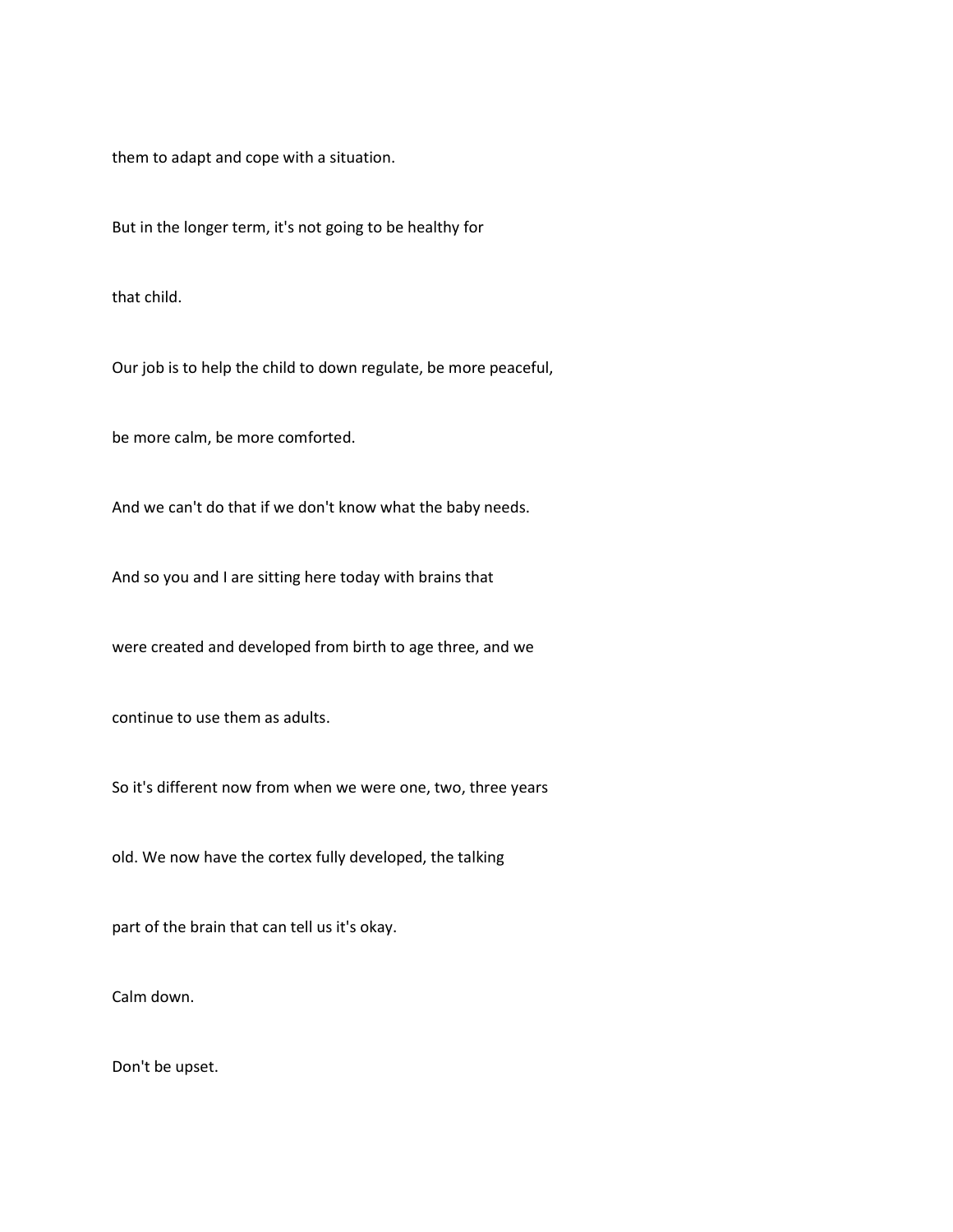You're gonna be fine.

But babies don't have that.

Babies haven't developed that part yet.

So the grown ups have to provide that for them.

So it's so important in those early hours and days and weeks

after the child has been removed, to be doing all we can

to help, to collaborate, so that we're seeing this terrifying

new situation through the eyes of the child and doing all

we can to help reassure the child and help the child to feel

centered and safe and comfortable.

A couple of things that you have pointed out, the word grief

is something that think sometimes we forget that the parents

who then removed from their children and separate it from

their children are also experience in grief, and that's a

real thing that we have to recognize working with them in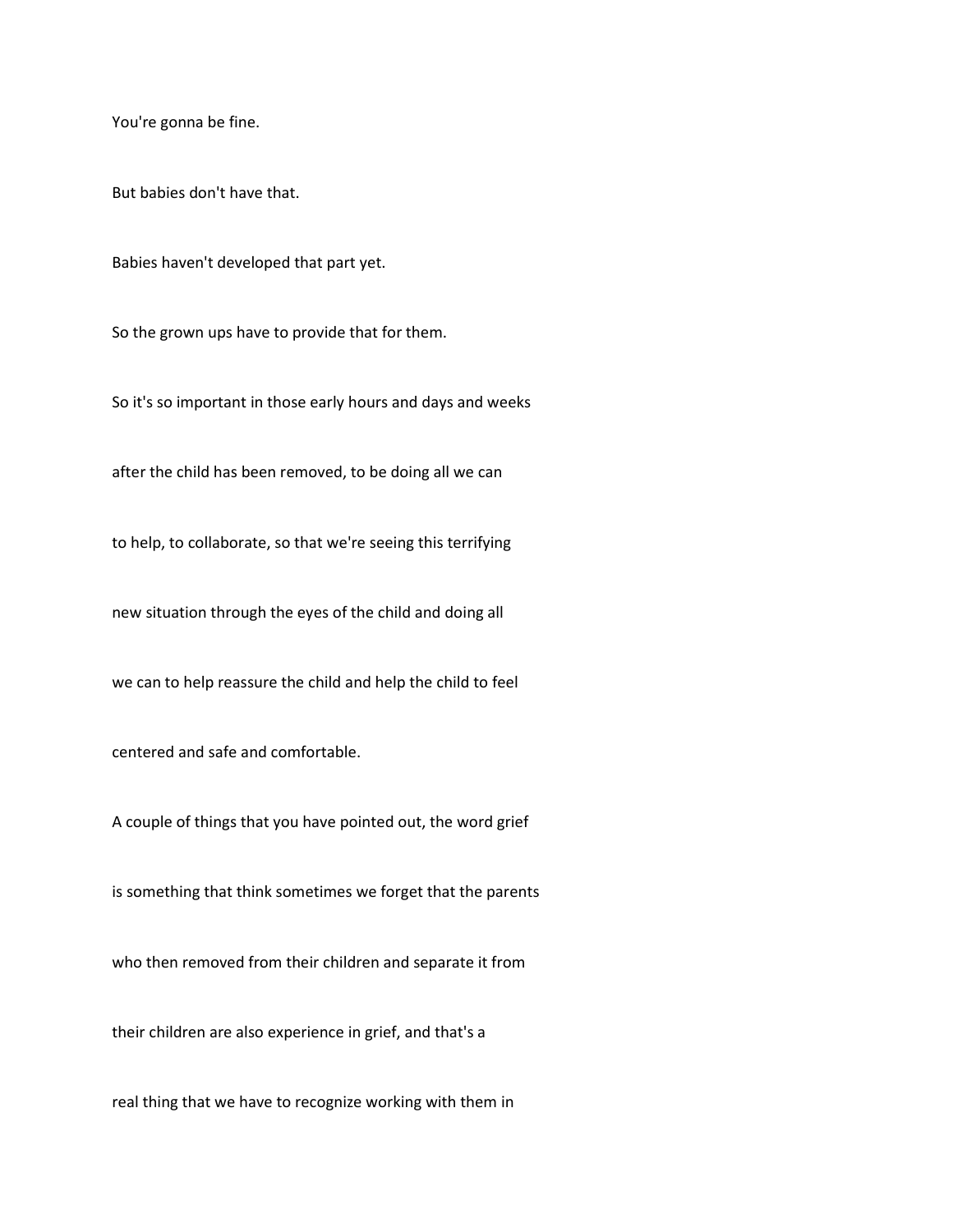developing this relationship as well.

And I think we have a video a little bit later of a parent

who maybe struggled for longer than she ought to have because

she wasn't able to connect as soon as she wanted to.

Parents are, as you're saying, experiencing the grief and

feeling the empathy for their kids as well, the sooner they

can lay eyes on and have that initial contact, and the better

that initial contact can go, the more they can down regulate,

the more hope they will have, and the more they'll be able

to be a participative partner.

So thank you for reminding us of that.

I think that's so important.

And I know and a lot of the work that we have done.

And when we are dealing with children with this population,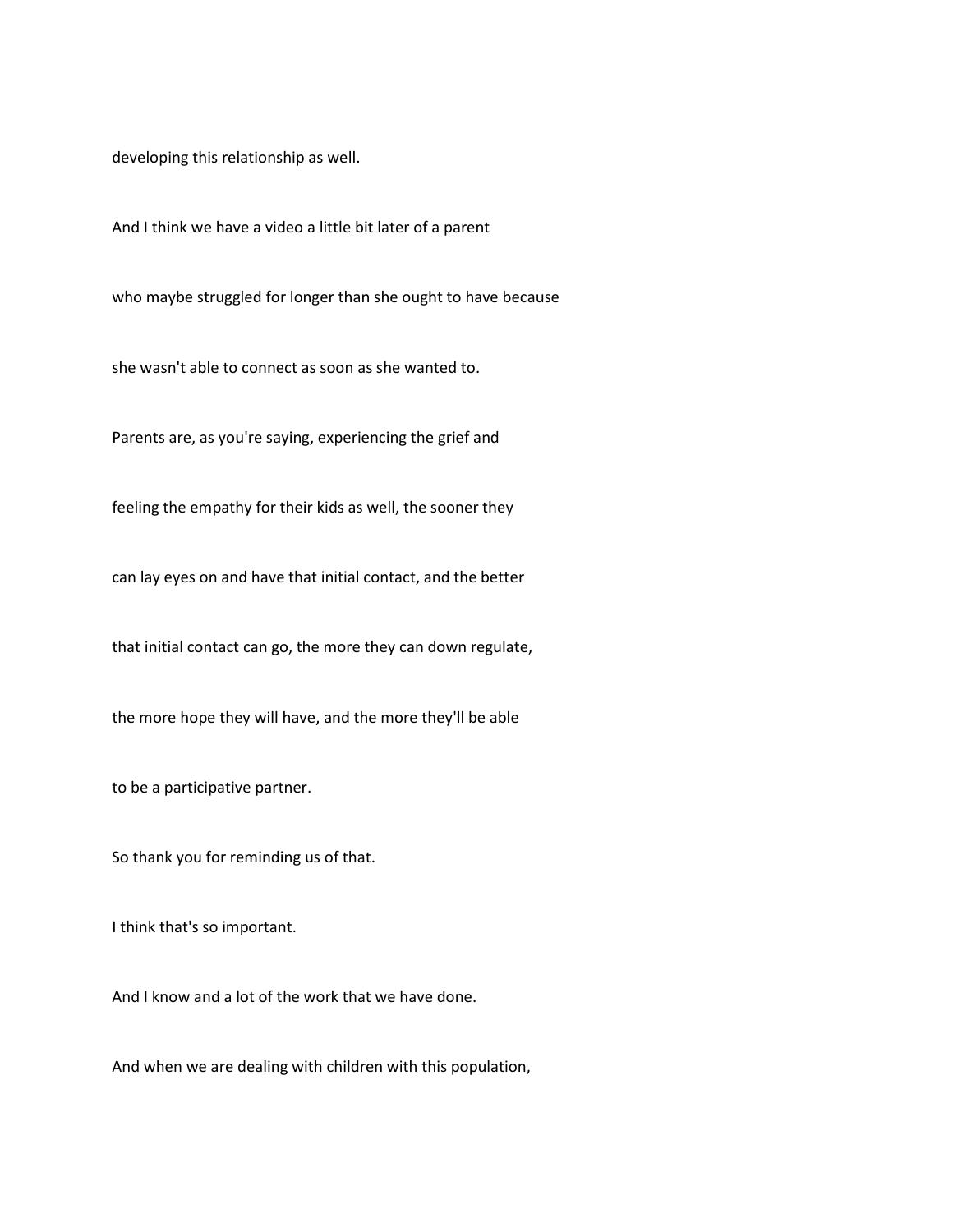a lot of times, those children all the chronic chronologically,

maybe a certain age developmentally, they are not at that

age. And so when we're taking those things into account,

and even when you're talking about the brain development

and my understanding, the last part of your brain that actually

develops is the part that helps you regulate impulse control

and make good decisions and judgments.

And so those are our adolescents.

And so some of those things we have to keep in mind how those

things affect the children that we're working with as well.

Absolutely.

And, you know, I think you'll often have a four, five, six

year old who developmentally is still struggling with the

issues that this little guy is here because the basic safety

and security needs have not been met.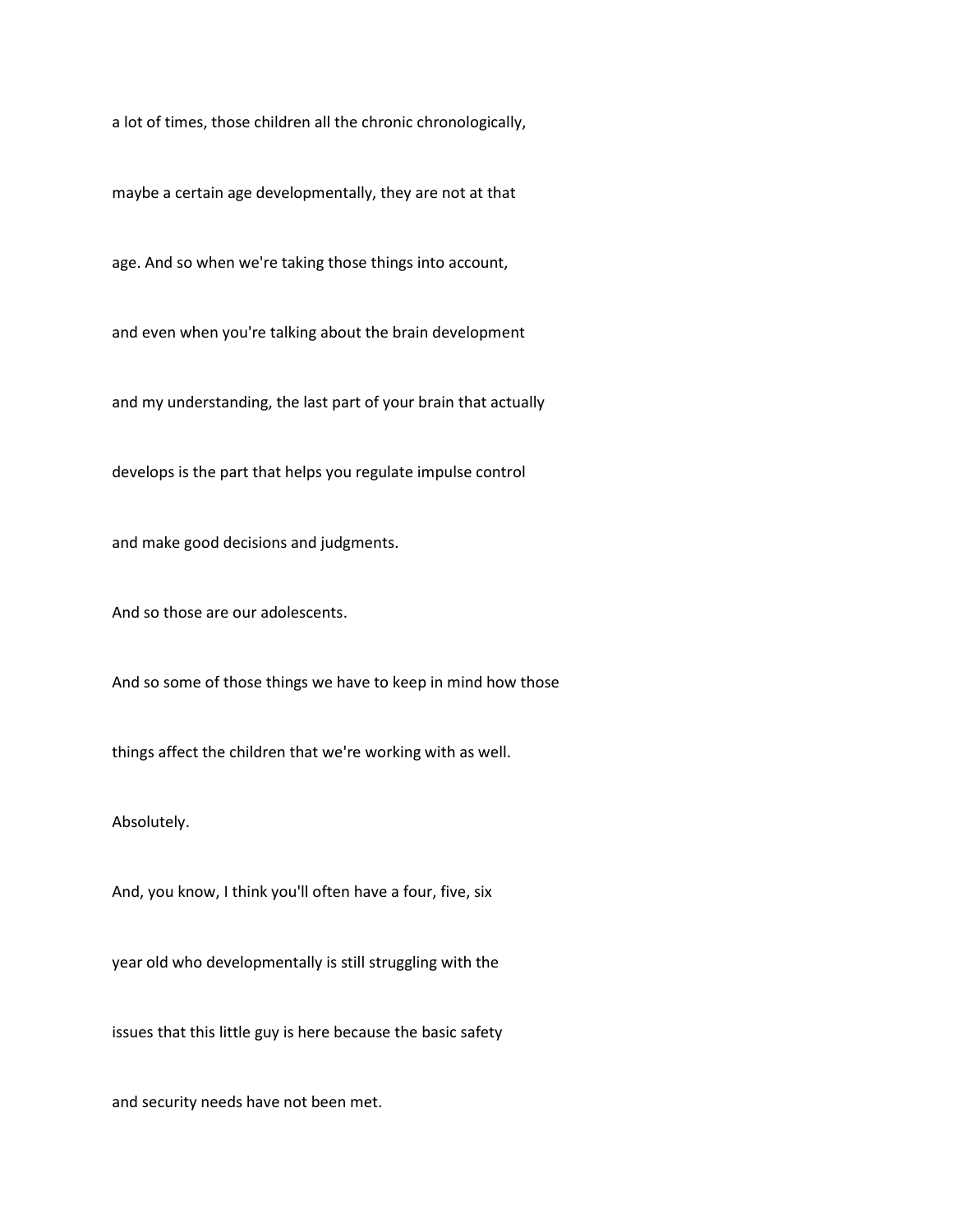And so the over exaggerated behaviors to try to help me,

I need somebody over here pay attention to me no longer all

that adaptive.

First, maybe they were fine for a one year old, but for six

year old, not so adaptive, but they're playing a similar

function. And as you're saying, with the older kids, too,

you know, that early brain development has occurred in place.

That's what the child's ceiling.

But you can definitely help them with the talking part of

the brain and the regulation.

So I do feel like that it's not a window that closes on that.

And I'm grateful for you also bringing it back to the older

kids. Count on you to do that throughout our presentation

today. Alright, on our next slide here, we have 25 years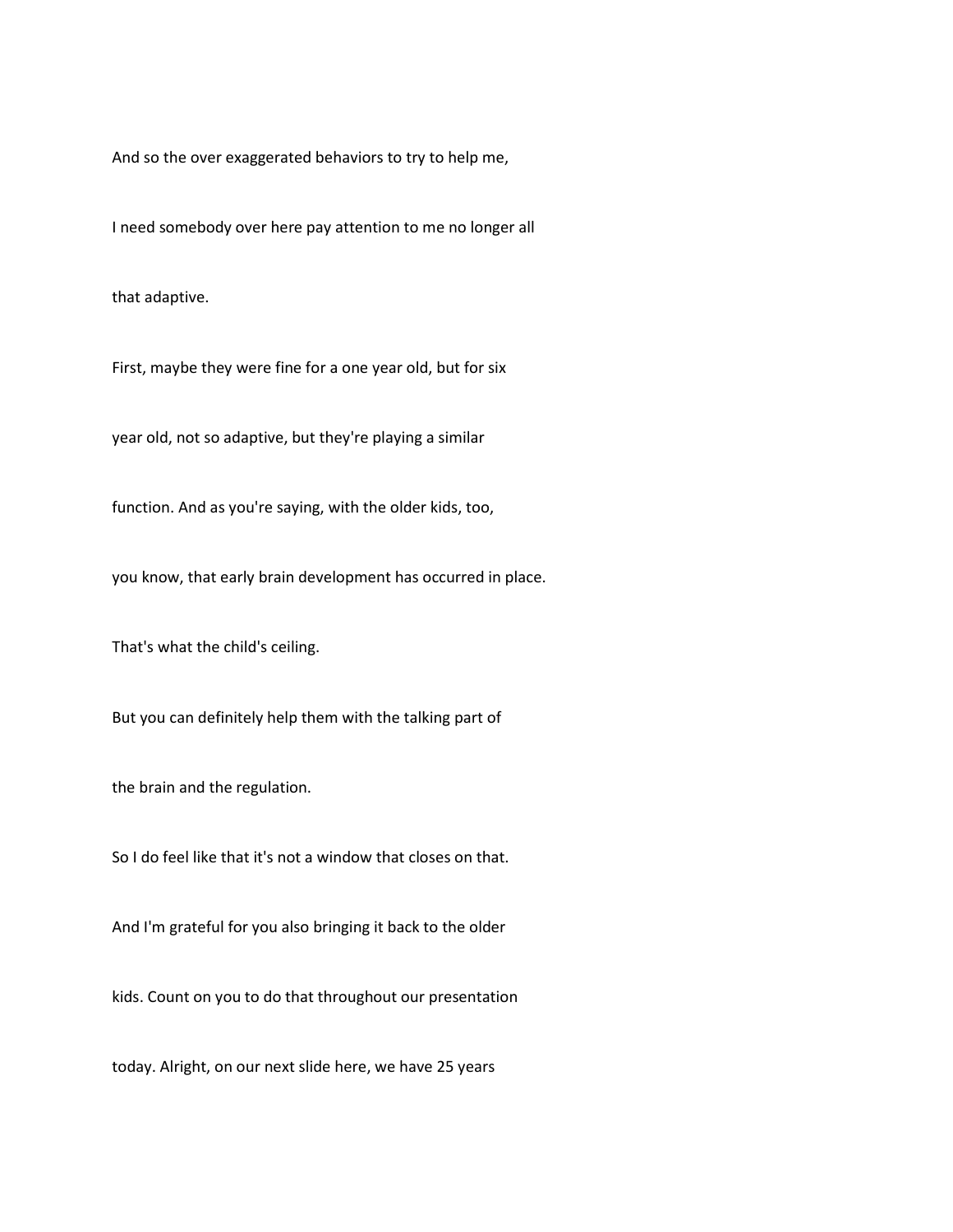of research on co parenting and child development.

We have less than 25 years of research on co parenting between

biological and foster families.

But these are some of the early lessons that come out of

some of the work that's been done.

So I think that these are important to talk about a little

bit, some of them we've talked about already.

Remember the basic adage that what we're talking about is

a family like any family.

It happens to be that this child is being co parented by

these grown ups for this period of time in their life, and

so the healthier, that relationship will be the healthier,

the outcome will be for the child.

And somebody said you're reading through people's definitions

really quickly.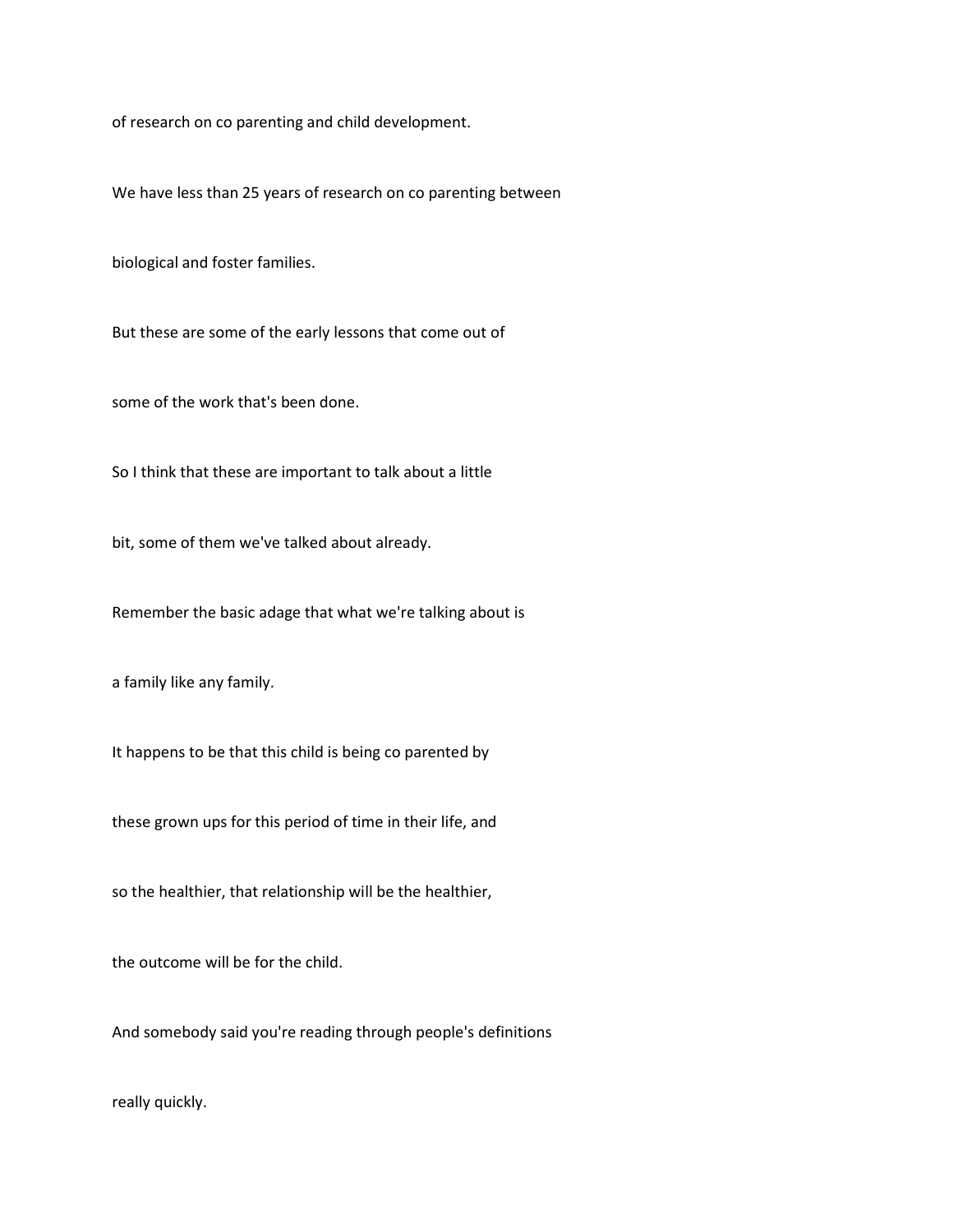Somebody said shared decision making.

That was somebody type that in.

And yes, that's really what it is that we're talking about.

So it's not unilateral decision making.

It's not that you're going to agree on every decision, but

the important decisions are being vetted and talked about

and that's not going to go smoothly at first and many families.

But you can get there if you begin to develop the report

the relationship over time.

The goal, I think, would be for really important decisions

to be consulting on those remembering also that the parents

are the expert on the child and will have information that

they can share with the foster family that will be helpful

in the foster family care of the child early on.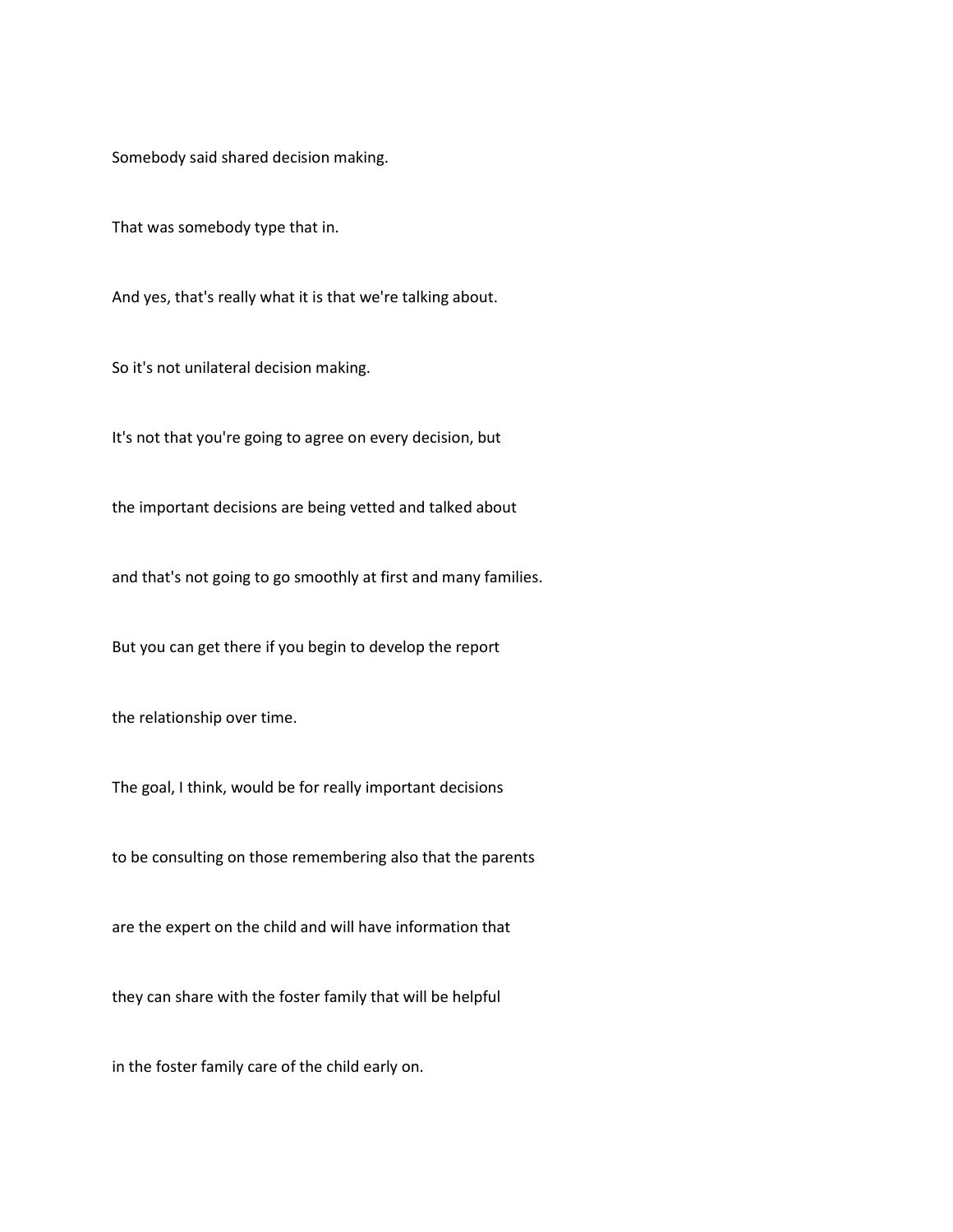So connecting as soon after placement as possible.

The data that we have suggest that that leads to time Lier,

reification and permanency the contact the time that families

are spending together.

It's not just spending time together, spending quality time

together. We were talking earlier that you can almost predict

that the first visit or two the child has after having been

separated may be messy, and it doesn't mean that the parents

do anything wrong.

If something bad going on there, it's the child is really

anxious and upset and is feeling confused.

And so we can almost predict to the parents it may not go

as well as you might envision and that we can kind of guess

it's kind of there gonna go better the second little better

the fist that there's let insect and you have that kind of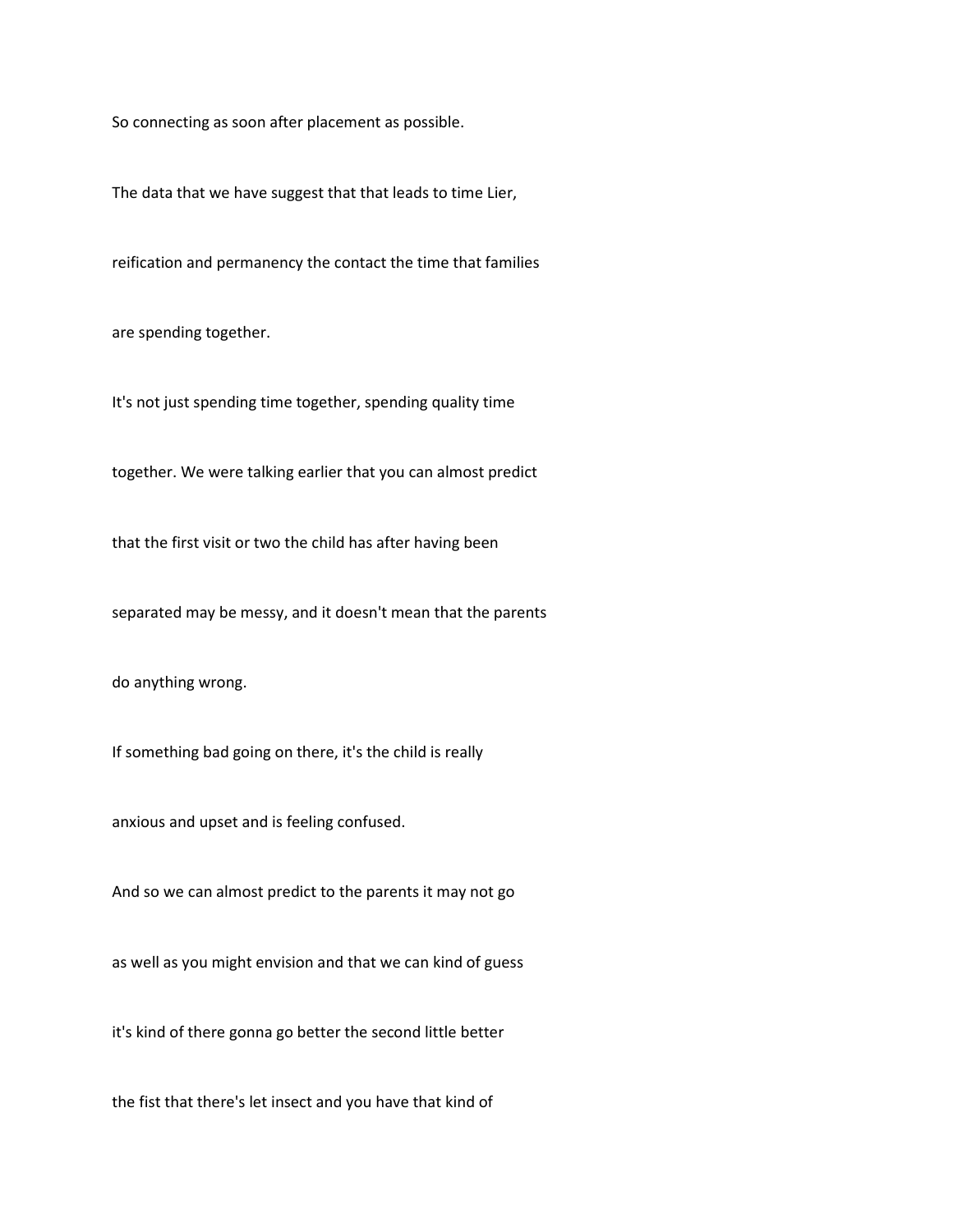conversation going between the grownups about the child that

then helps the time spent together to go better for the child.

If you're not talking about it at all, then you can start

getting your own head about what's going on and be making

assumptions, one family about the other, that may not you

right. If I recall to somebody chatted in getting rid of

misassumptions as part of cone.

And it's interesting that you say that of us forming assumptions

that may not be correct because you're not engaging in relationship

and communication with one another as the adults.

That's why I want to remind us, too.

We're talking about family systems.

There's nothing uniquely special about this is this is true.

In every coparenting relationship.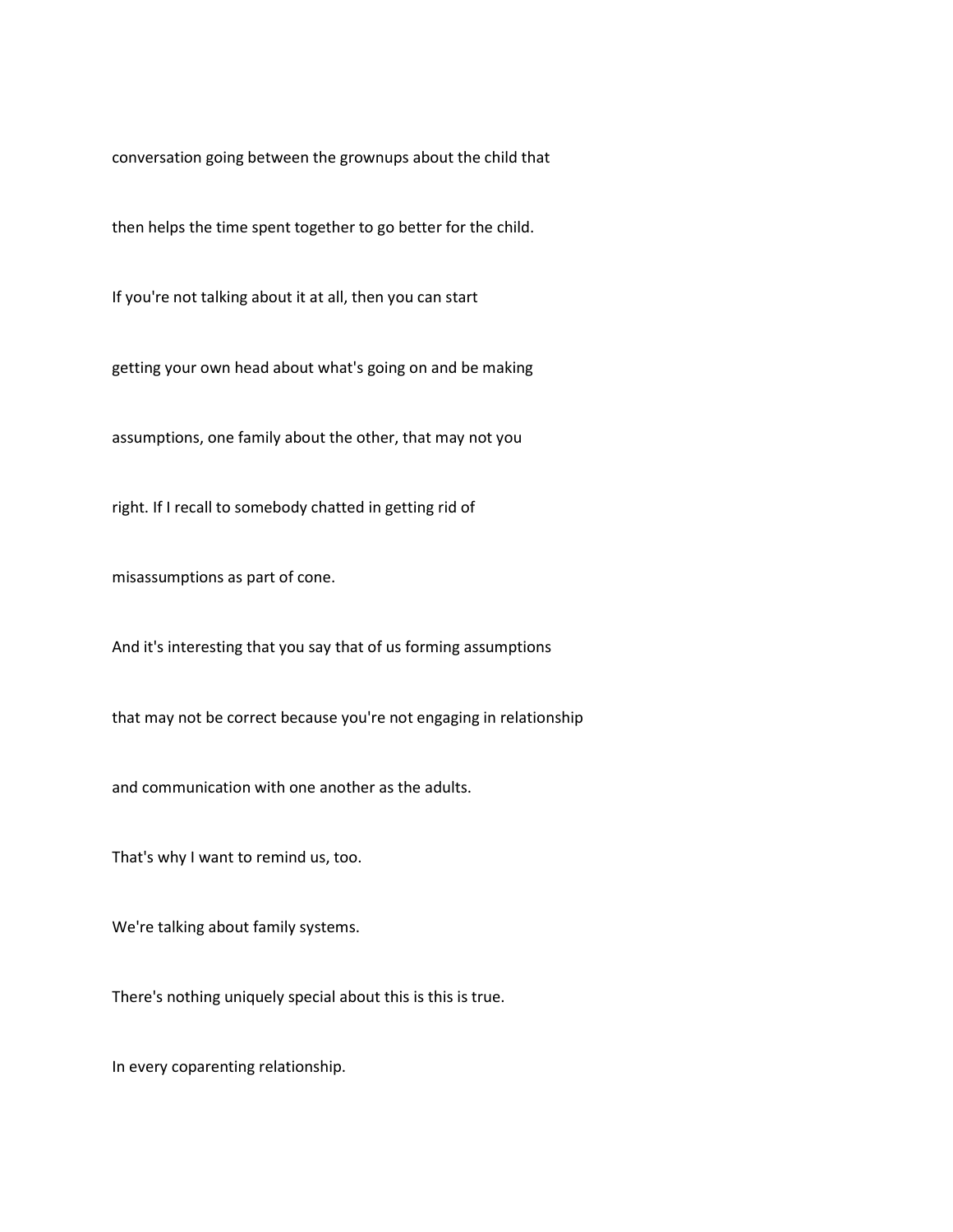There can be misassumptions.

If the grown ups aren't talking about this, it's like you

always did.

And I was like, what are you talking about?

When you're not communicating about them regularly?

You can hold onto this and confessed her and it can grow

and it can become bigger than life.

And it's not even what's going on.

So every family does this, but it's more likely to happen

in families with a communication is not occurring because

the parenting happening at a distance.

And the last bullet on here, I think that's really important

has to do with the fact that we're talking about the co parenting

alliance between the two families, but an equally important

partner. And this is the case manager, the person who is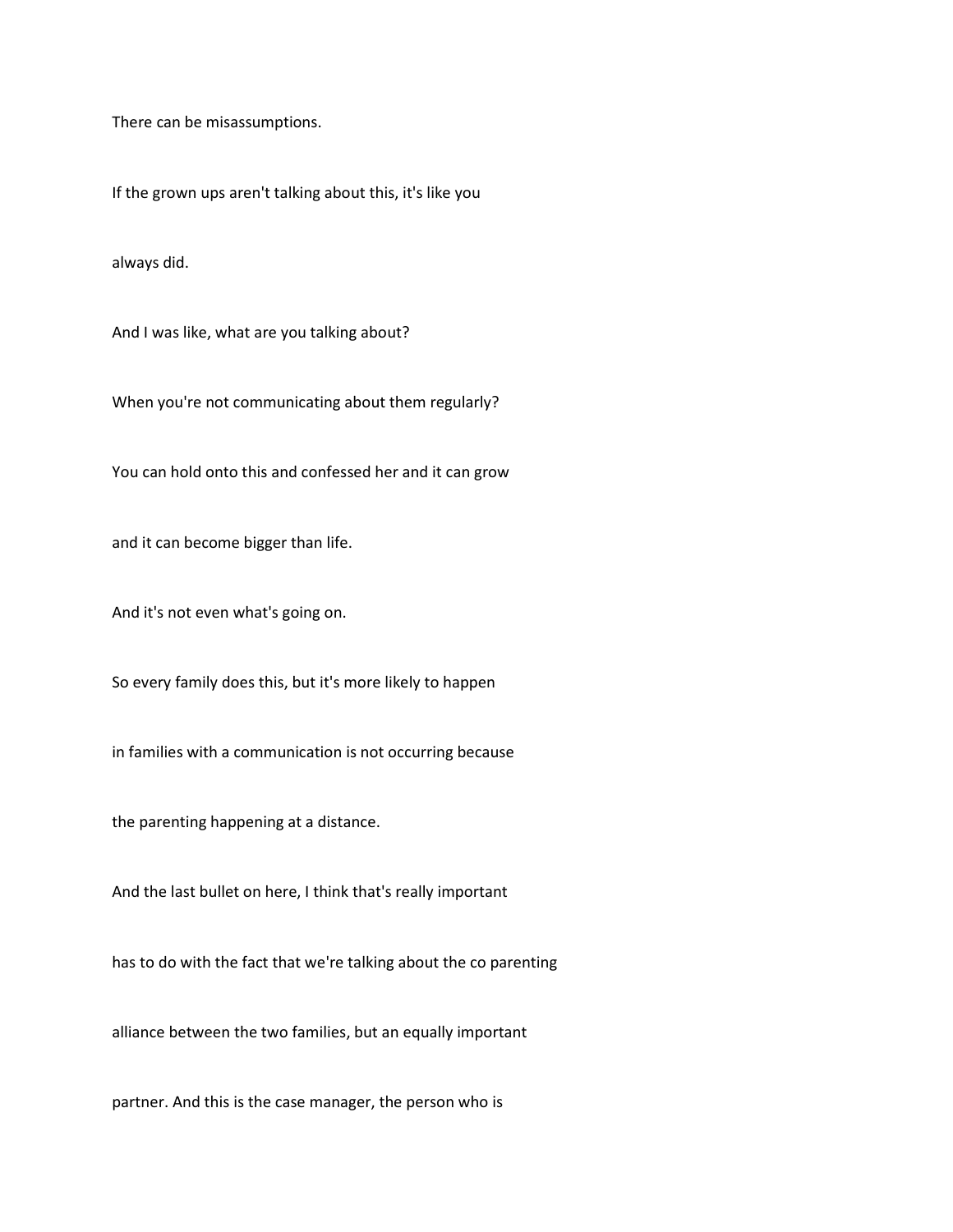with the agency who is really the glue that's kind of holding

this together.

And as we'll talk later, someone who is attending to all

of this, talking to the parents about how co parenting is

going, kind of helping to kind of step in if some additional

assistance support is needed can really help this to move

along, because everybody needs help and co parenting we all

do in case managers can play an important function.

And if they're supported by their agencies and playing that

supportive function, then the likelihood that the co printing

alliance will evolve and develop in a positive way is great.

But if the case managers are not as involved and I think

we have a video a little a little bit later talking about

a family that had both experiences, a very involved, supportive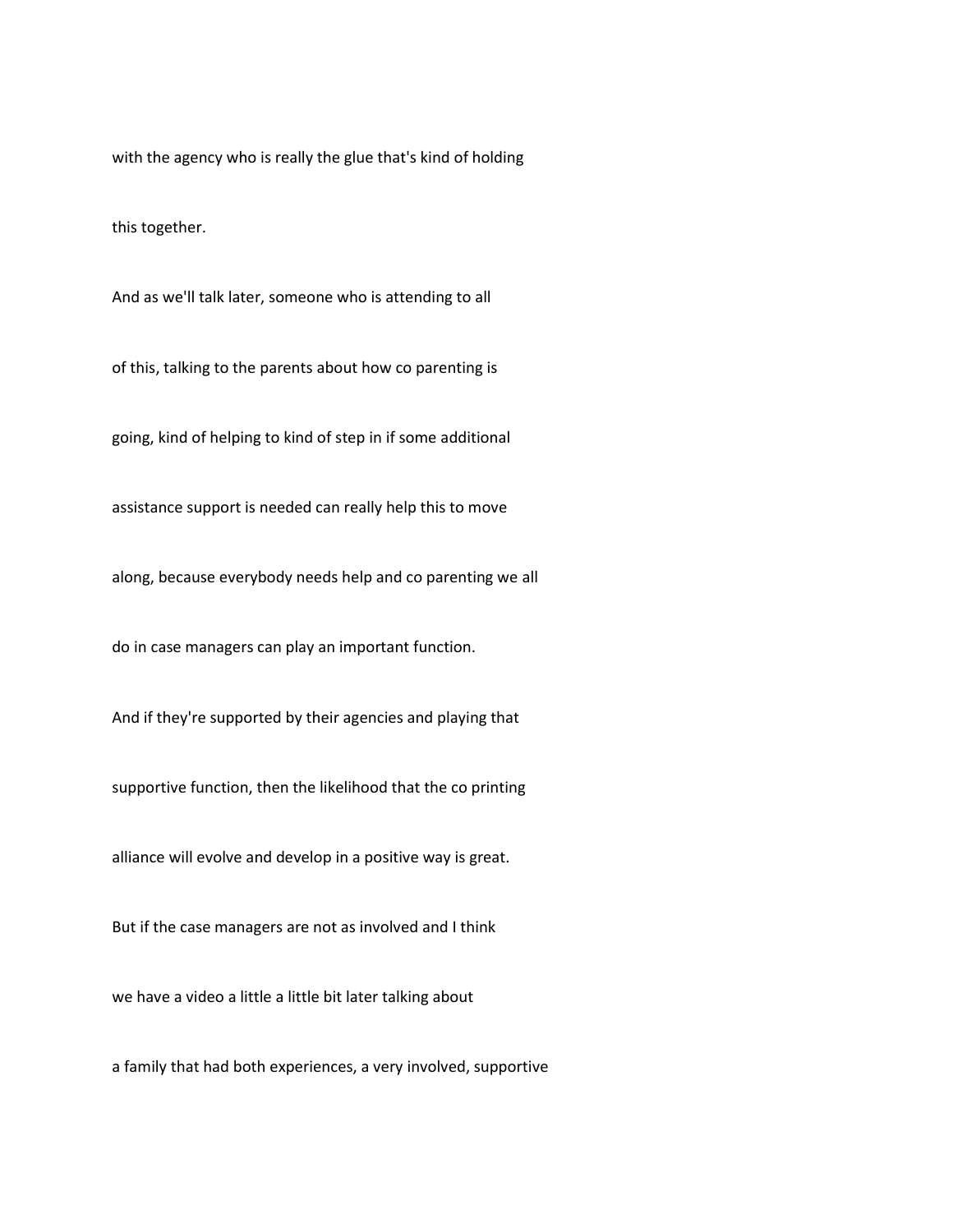case manager, and then some transition where they weren't

getting the same level of support.

And so we talked a lot about triangles, the biological family,

foster family and the child that triangle.

But this is a triangle as well with the biological and foster

family and the case manager where the agency providing the

support. So we'll get more into that later because I did

notice we had a number of agency staff are on the on the

Webinar today, and this does kind of just reiterate the same

point that co guarantee within the context that we're talking

about include really all of the adults that are interacting

with a child.

And I know we've had a lot of conversation before that.

Really co parenting relationships start before a foster parent

and our parent may ever meet each other, because the case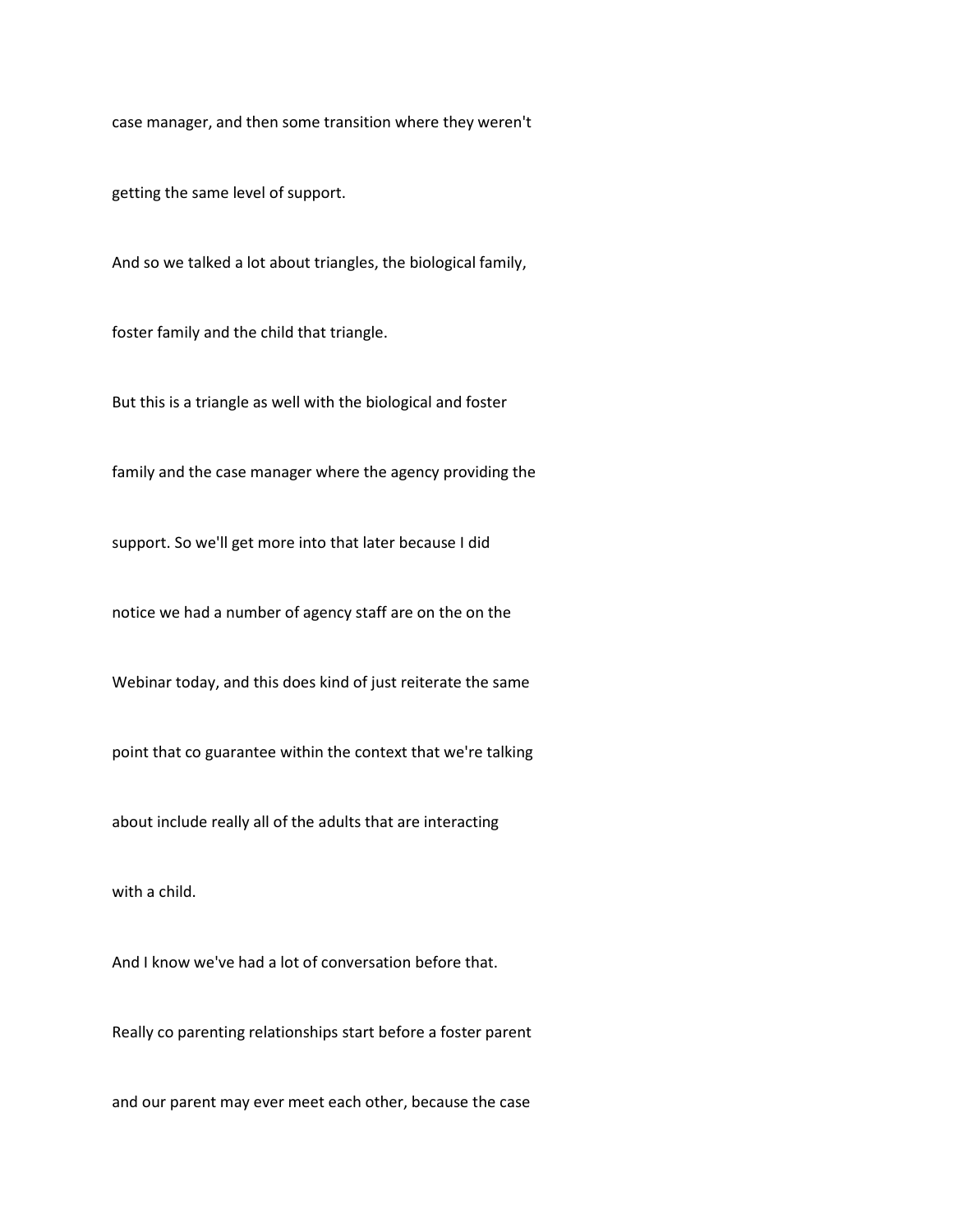manager and the person from the agency who's having that

initial contact with his family and how their interacting

with that family and either empowering them or not to develop

these relationships begins immediately, even before children

may be placed in that first home.

I was thinking also, if you are saying that sometimes even

before the case managers on the scene with the child protective

investigator who will say something to the foster family

about the biological family, the home the child has left,

and that can set a stage.

So I think that we will try to talk a little bit later about

some of the challenges to this work.

We're not presenting this work as though it's sort of a very

easy undertaking.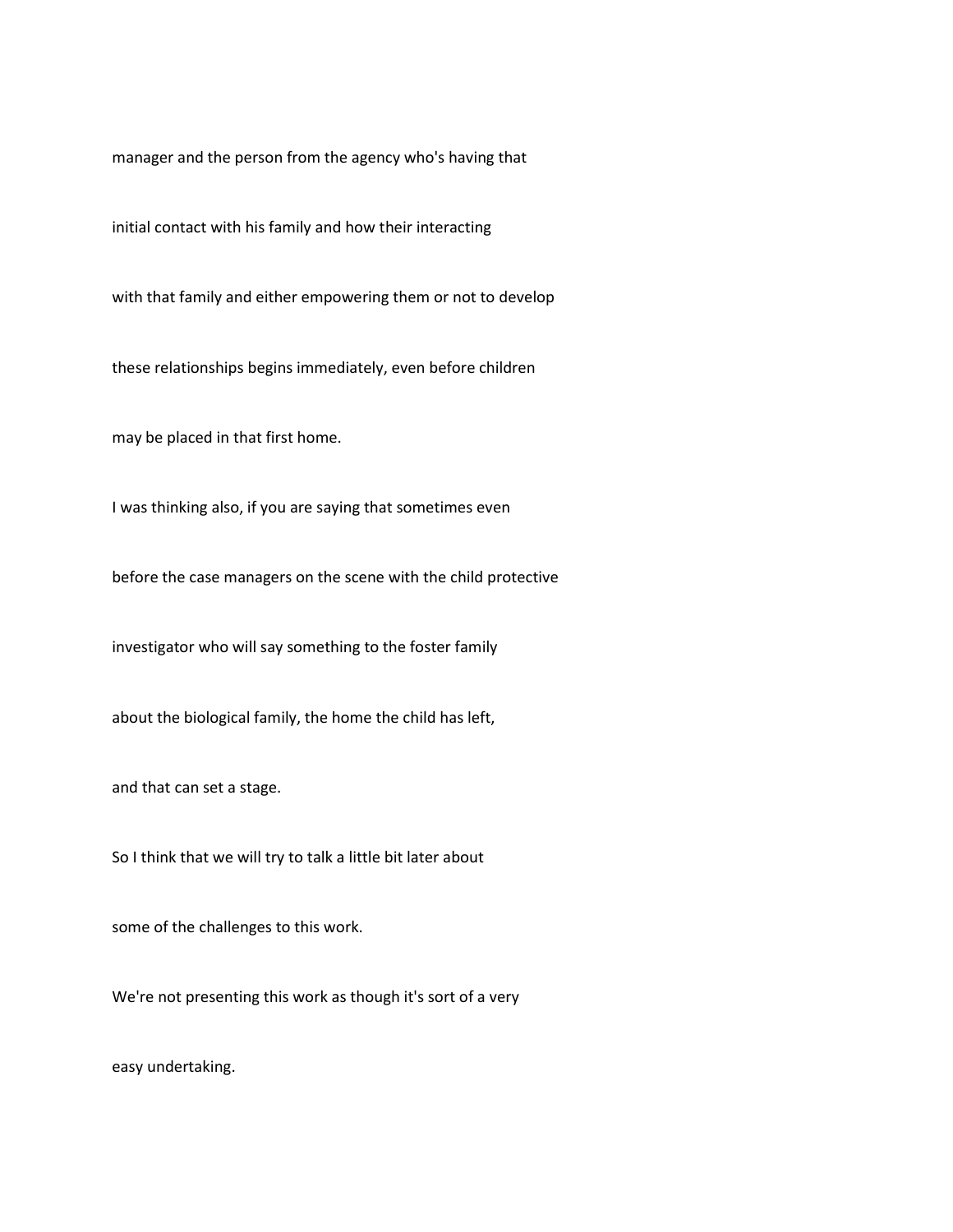It's a very challenging undertaking.

The best of cases.

But I think that the the mental image that you have is you

start the work.

I think the goal, the ideal, what we should all be trying

to do is so we're going to do this.

We're going to do this in every case, unless we discover

that there's some dangerousness, that there's some boundary

violation, that there's something going on, where it's not

going to be in the child's best interest.

But I think historically we started with the other model.

It started saying, okay, if the family sort of shows up and

everything's going well, I'll consider working with them,

but I'm going to be very cautious about doing that.

I'm not sure if it's going to be in the child's best interest.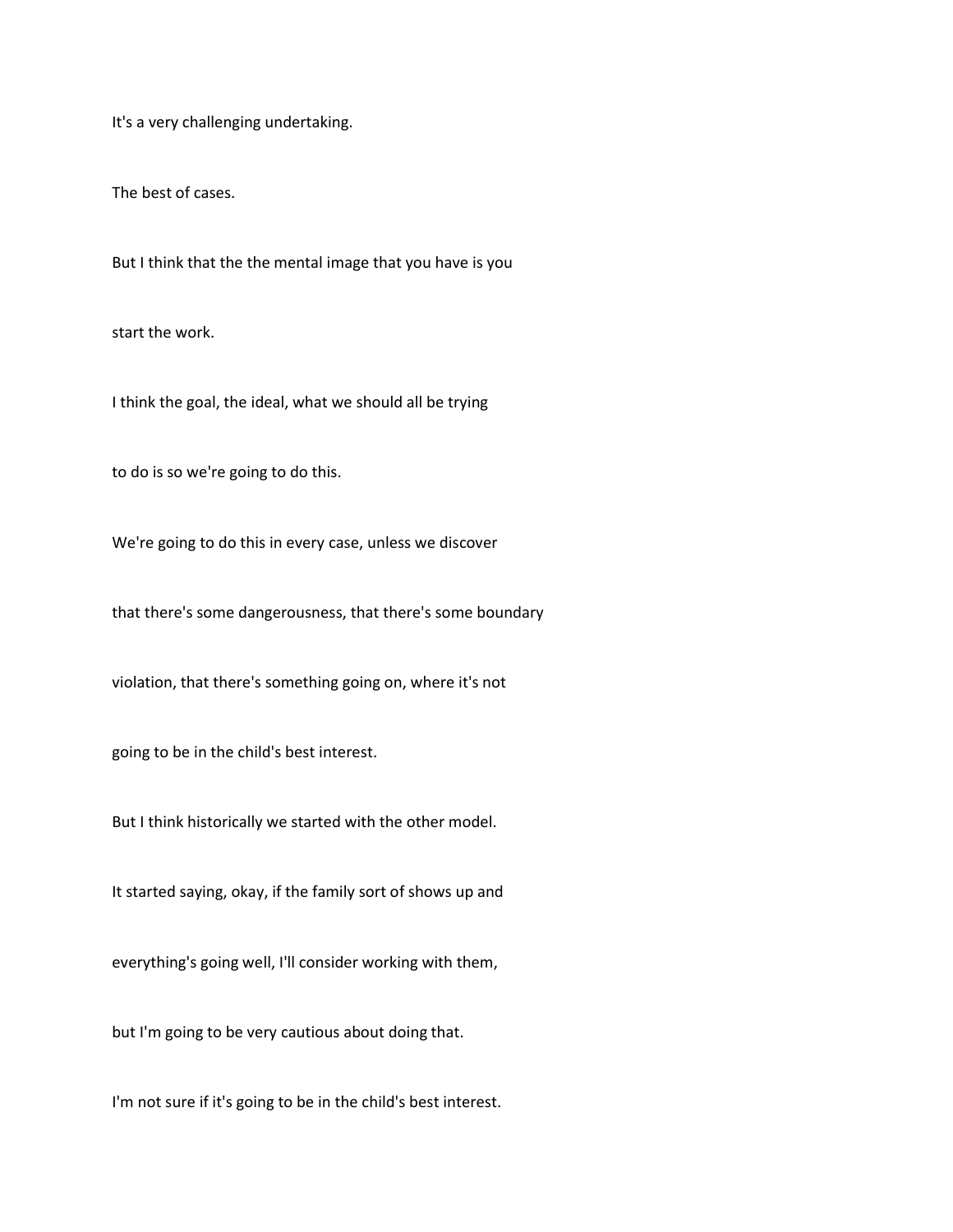I'm gonna just play it by year and we'll see how it goes.

I think, to be fair, I think that there have always been

families who did the co parenting thing right from the start.

Mentors, big brothers, big sisters, kind of took on the biological

family. But I think as we think about it was system.

It's been kind of a little bit, maybe overly cautious in

the beginning, if a family was to have a child dropped off

and I said, wow, that removal was tougher.

Let me tell you about this family.

Still, I think the ideal is that in the mind of the post

prints like, well, let's see how it goes.

Let's see what the contact looks like, rather than I've been

put on notice.

I'm not sure that this is going to be a good idea to try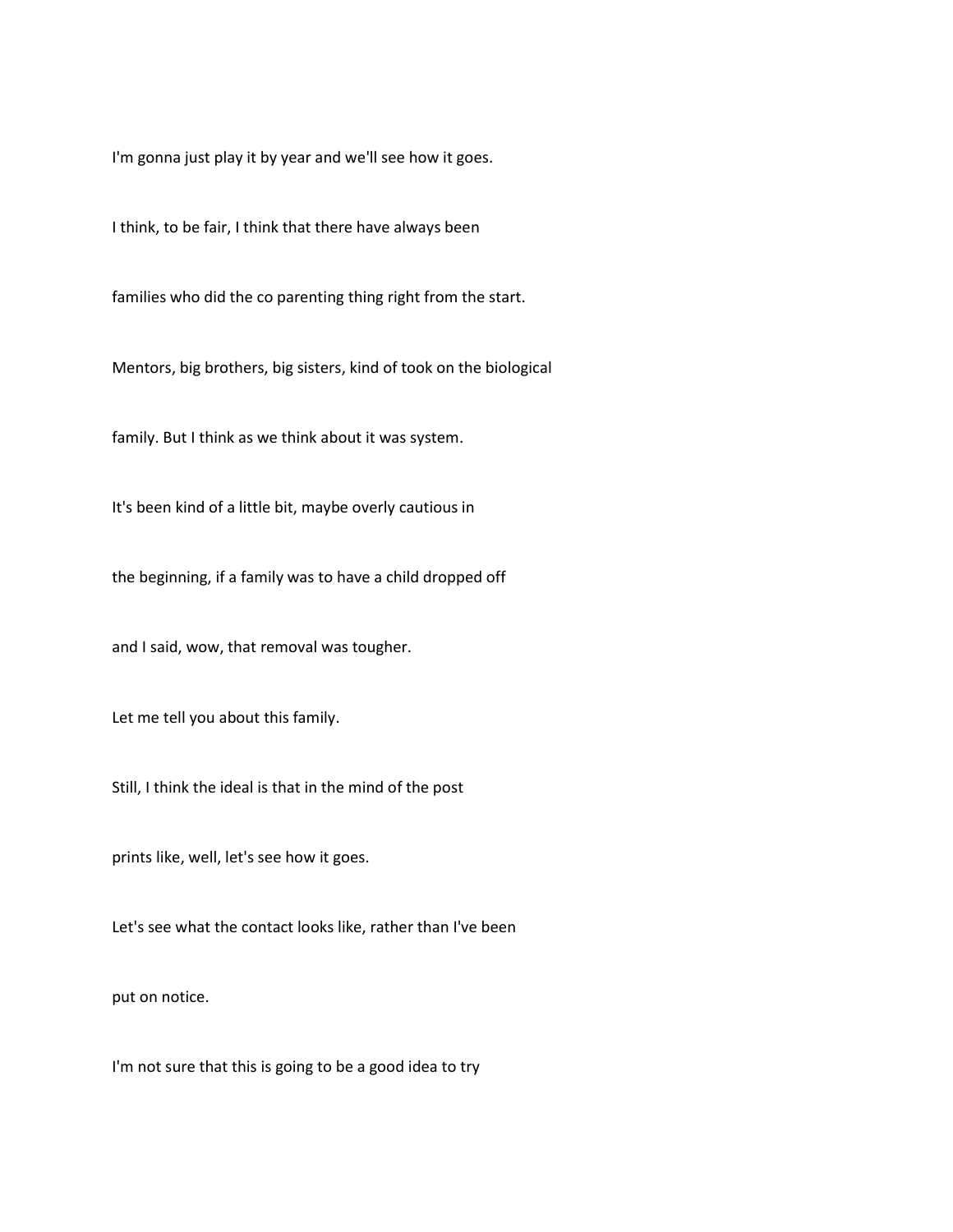to coparent here.

And we will talk more to as we continue ways to do that connection

very quickly and how case managers.

And even if it's the investigator who's doing the removal

and placement of how we can engage those relationships very

quickly. And we've talked a little bit about potential harm

that can you talk a little bit more about this just other

being a really fantastic ideal.

And we know that there are great benefits.

But what is the harm that could actually occur to our children

when we're not engaging in co parenting and moving forward

in this context, I think that we intentionally put a triangle

up here not only to remind us that it is a triangle we're

talking about, but also the child can be caught in that triangle.

The term triangulation is a term again, that characterizes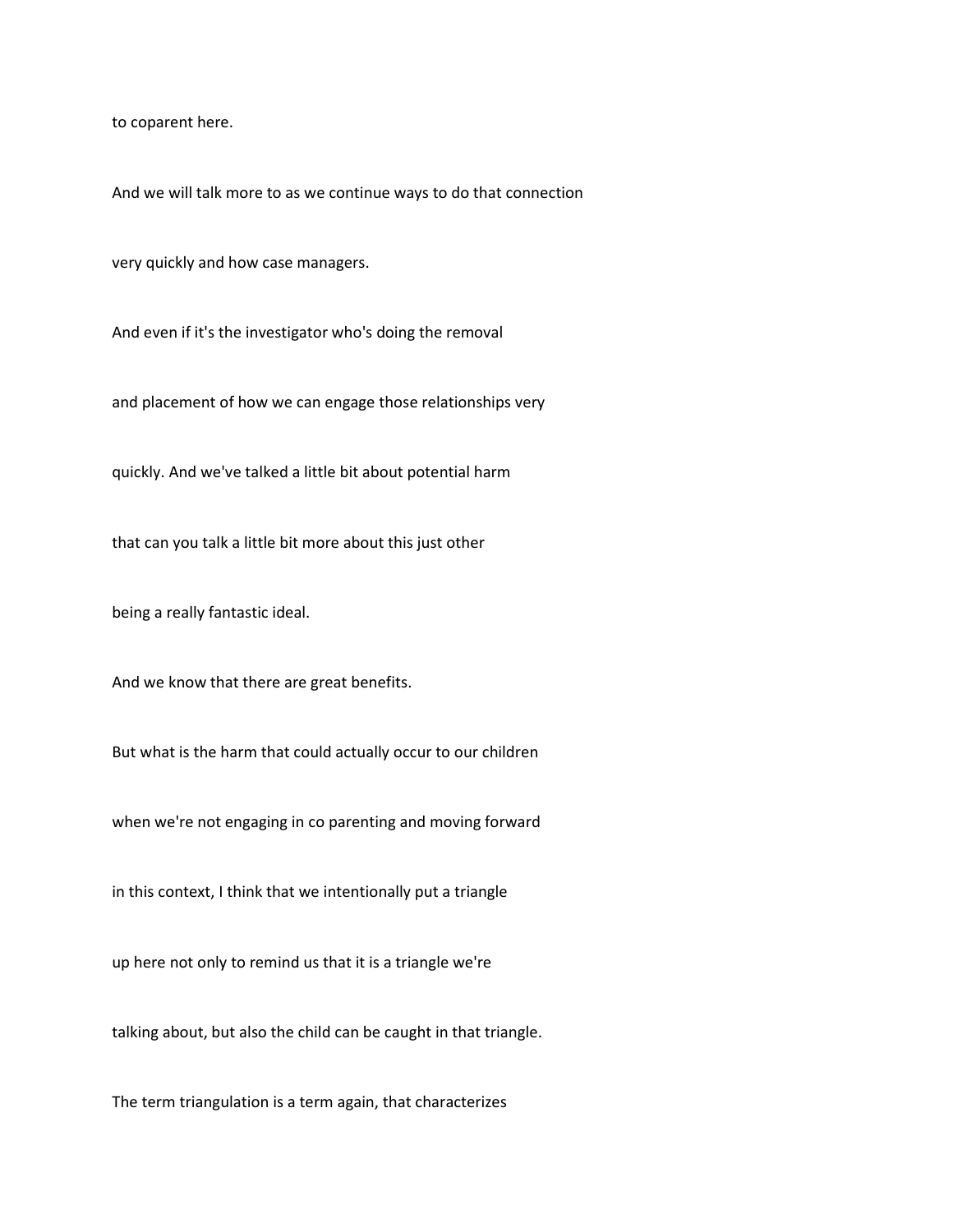every child and every family.

And the problem comes when the adults are not communicating.

So there can either be a disconnect and disengagement or

there can be actual conflict that occurs and the conflict.

You just think about this in in a family system, what does

damage to a child, the adults arguing about the child with

a child there, when a child feels caught in between one adult

disparaging the other adult and talking negatively about

the the other parent to the child when that parents not there.

So I think that these are some of the things that are normative

family processes and concur in any family system.

But when they occur here when the child is experiencing the

conflict between the families, when the child is hearing

one parent bad mouth the other.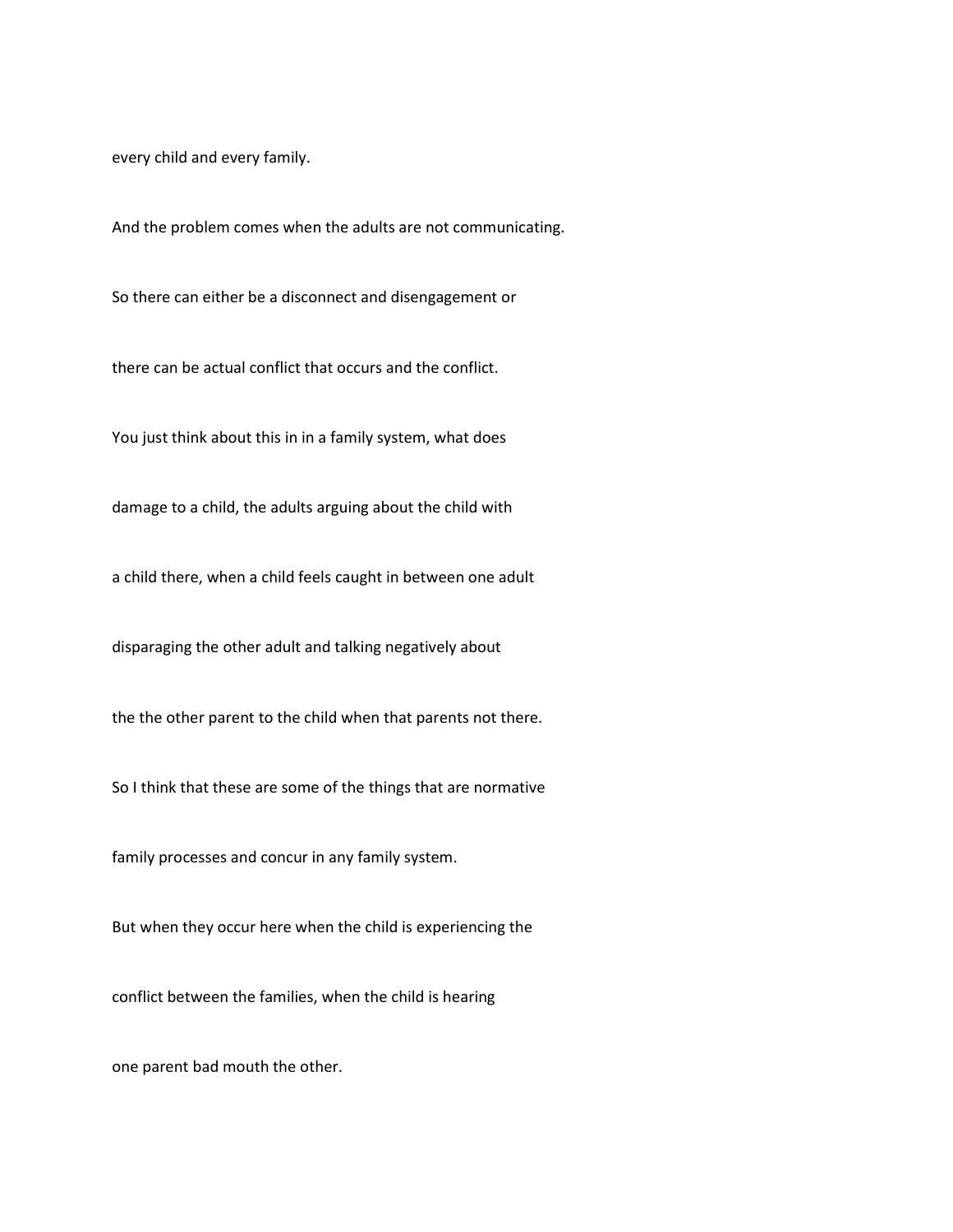And it doesn't matter if the foster parent badmouthing, the

biological parent, the biological parent badmouthing and

the foster parent.

Those are the kinds of things that places a child in the

middle, that's actual damage that can be done to the child

on top of some of the other distress at they may be experiencing

just from having been separated from their family.

So those are the kinds of things that in the ideal we get

rid of completely and try to find some ways to begin building

the the alliance in the relationship, but really trying to

not do the negative contact behavior because I think that

that's the thing that does harm and answer your question.

And I think we have touched on this a little bit, but sometimes

even the case manager gets caught in being part of that triangulation,

maybe choosing siding with a foster parent versus a birth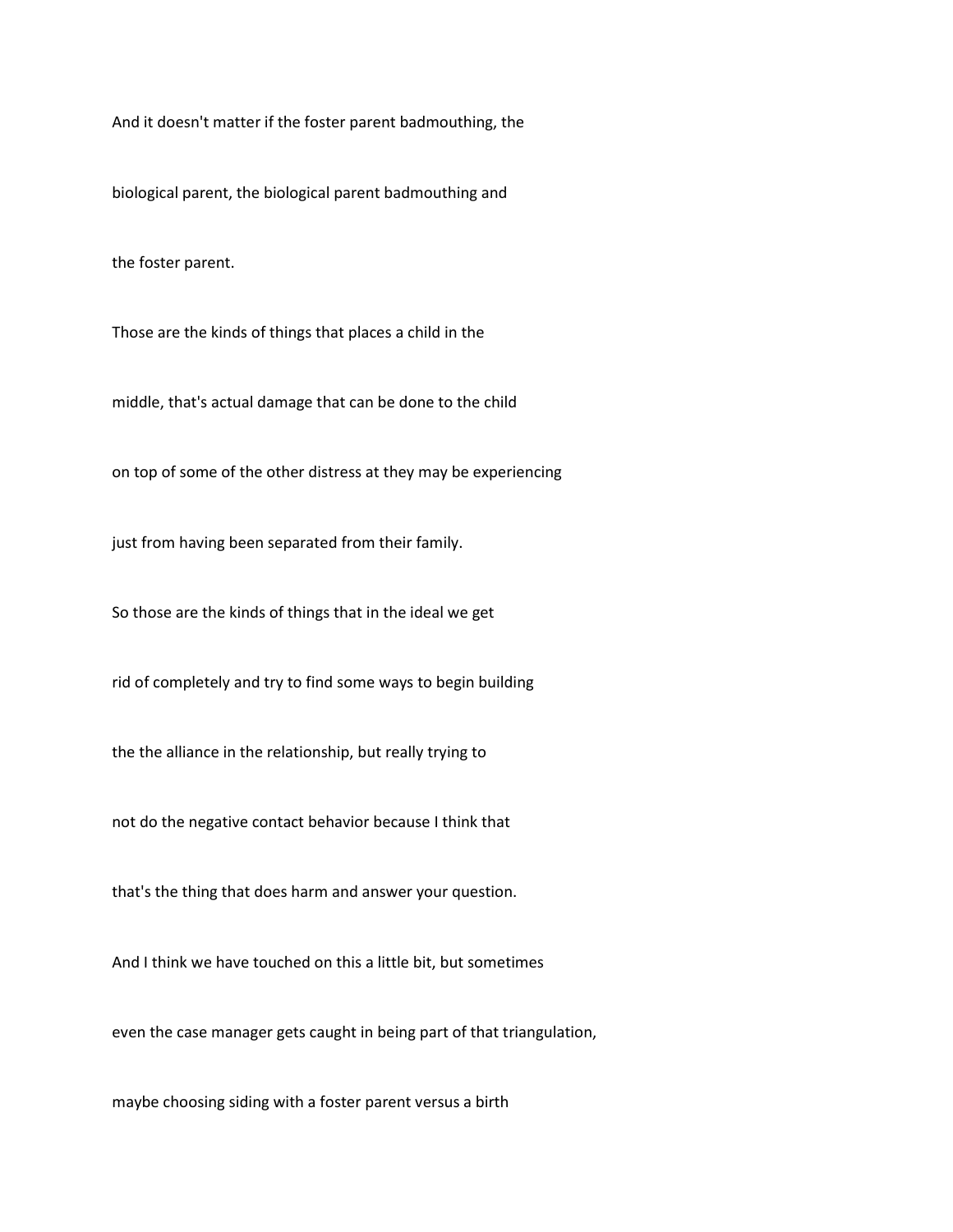parent. And can you talk a little bit a little bit about

how that can be harmful to that code here in a relationship

as well?

Well, I mean, I think that if you think about what happens

in the most harmful post divorce cases, you have this win

win scenario setup.

I'm going to win.

I'm going to win.

And so it's set up as the zero sum game as opposed to we're

just trying to communicate.

We're trying to do this so that we're helping a child to

feel secure.

So that what we've done is we've created a bridge across

the two homes that the child can walk across securely rather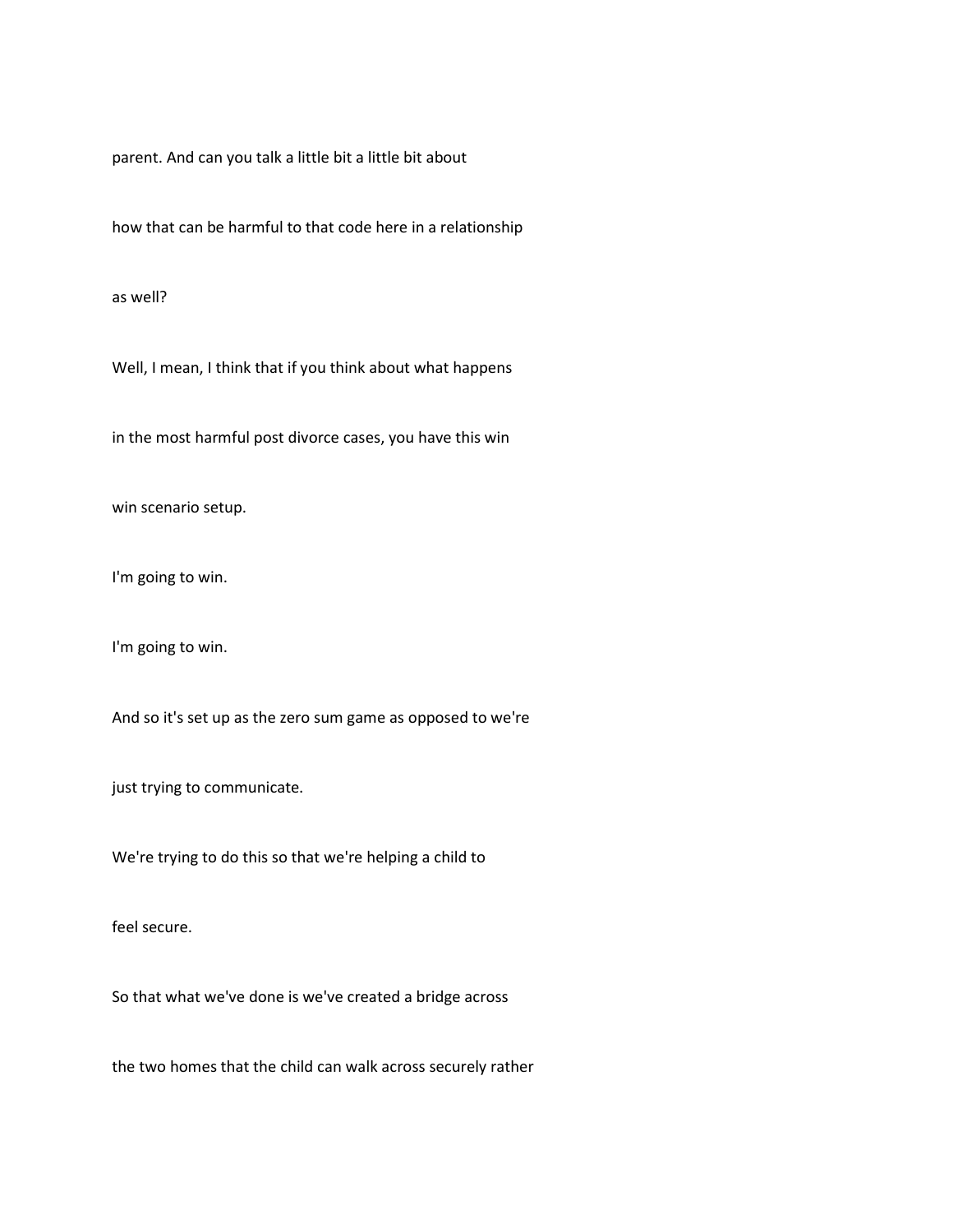than being on a tight rope.

That's the same thing here.

We can predict.

We can assume that there are going to be some disputes, some

disagreements. If the ethic that has been set up is we're

in a partnership together.

When we hit a rough passenger road, we're going to figure

it out together.

And our case manager is going to help to help us to do that.

If we can't do it alone, then that's a very, very different

situation. Like, okay, now we set up this sort of life and

death struggle here.

Who's going to win, who's going to come out on top and all

of this?

What's the eventual outcome going to be?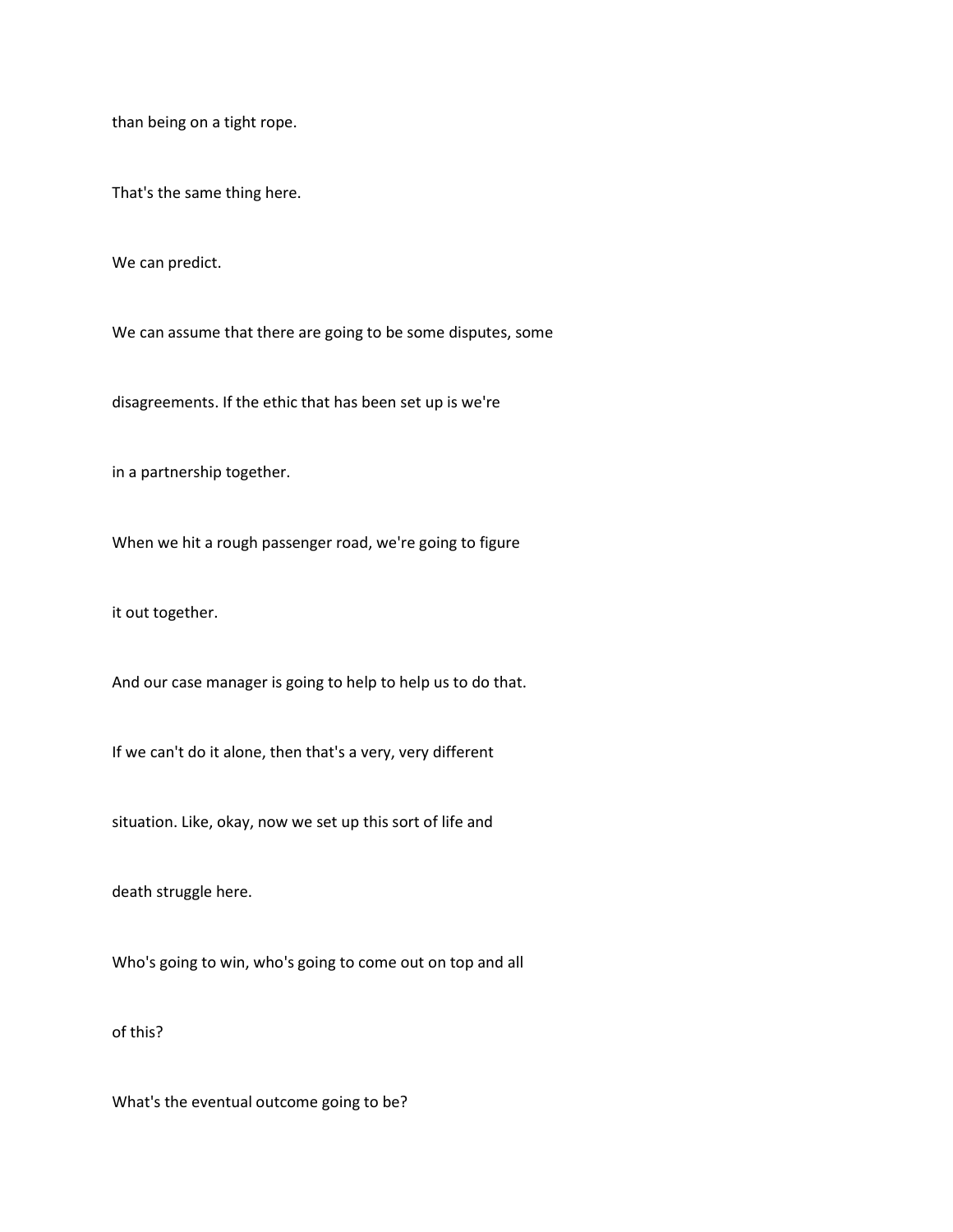Kind of a narrative is always going to be nothing but damaging

for the child.

And so the narrative really needs to be a problem solving

narrative. And the case manager trying to help the adults

when they're not able to get that problem solving down on

their own.

And that's going to probably happen in every case to a certain

extent, and to really again make that focus what's the best

needs for the child and not creating alliances between at

all. What is going to be the best for the child in the situation

and trying to see it through the child size?

Okay.

I think we've talked about most of these.

I don't think that we need to deliver these very well, but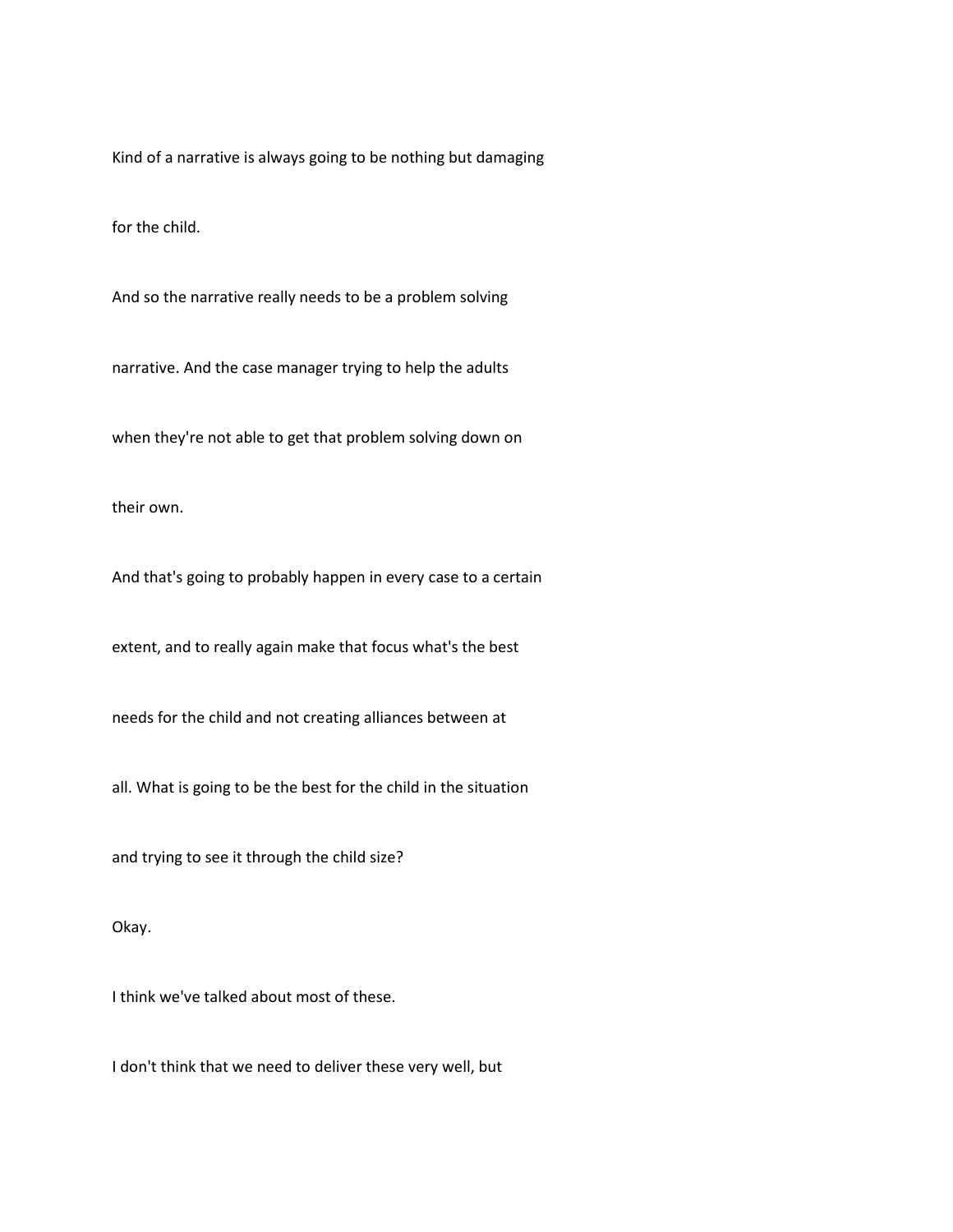the two here that I think are the most important, really

is that when parents are co parenting, what you've got is

a more supportive relationship that evolves between the two

adults that can continue to potentially even post unification.

And so rather than being another loss in the child's life

as they go back home after unification and they lose foster

family, if there's been a good relationship that's developed,

that foster part may still be on the scene is kind of like

a godparent or big sister available Perth parties for a call

from the families when times are rough and the family continues

in the child size now they're back home with their biological

parents again.

But that's a positive outcome that can occur in some cases.

And if we have time today, I think we have a video of a family

where that was the case and more timely permanency for the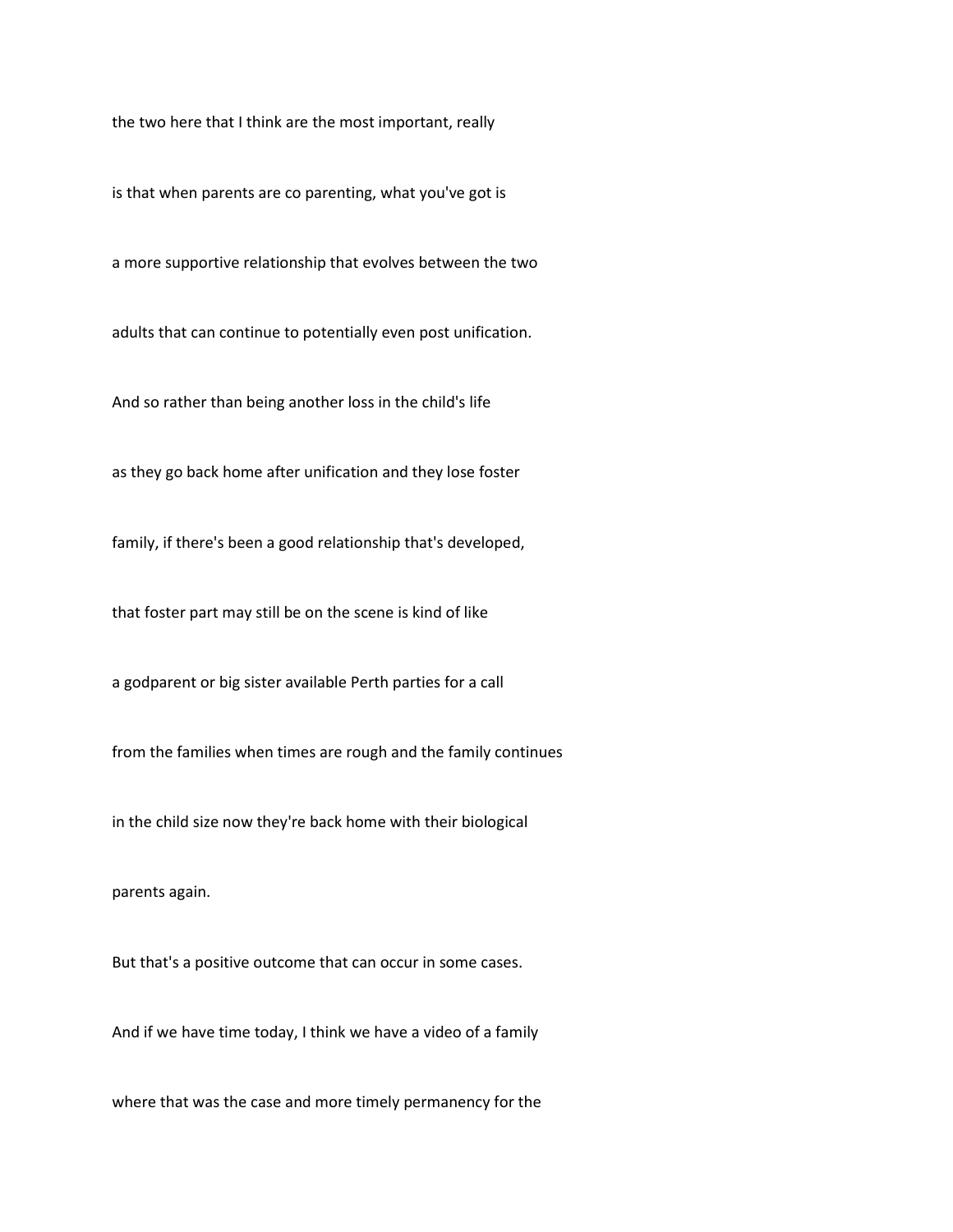kids, they'll be back home again, safer, sooner and with

a more positive waiting environment for them when they get

home. So in the end, that's the goal is to surely try to

put everything together so that when the child is back home,

there's been enough communication that the planning has occurred

as well and as deeply that needed to have and the children

aren't losing relationships and connections that they have

developed that are positive for them.

So you have heard us talk a little bit about co parenting

and some of the developmental functions of that, and we would

like to move to the next slide and engage you now in another

question. So the question is, what do you see as barriers

to developing cohering relationships?

We have acknowledged that this is not easy work and there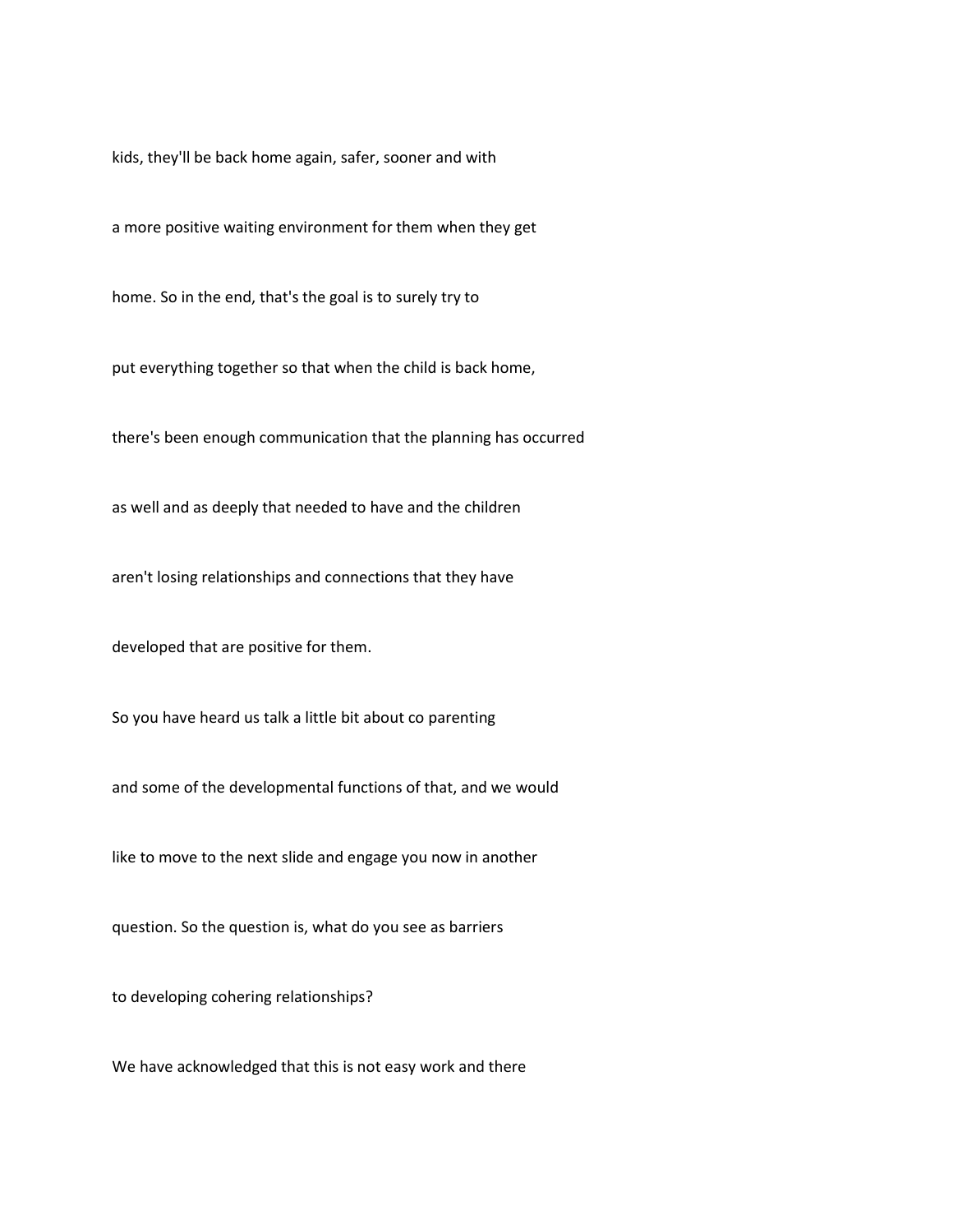are challenges.

So if you will please take an opportunity to chat in your

answers for potential barriers, and we are going to try to

address some of those barriers next case management, turnover,

protective capacity for children, potential manipulations,

lack of support, unrealistic expectations, different ideas

of what is in the best interest of children fearfulness lack

of understanding cultural barriers.

So definitely think these are all things that our potential

barriers and challenges to developing co parenting relationships.

And we acknowledge those and certainly want to kind of move

forward and using what we see as challenges, but really going

back to the role of problem solving and how do we implement

some tools to overcome these challenges?

And part of the way that we have been working to do that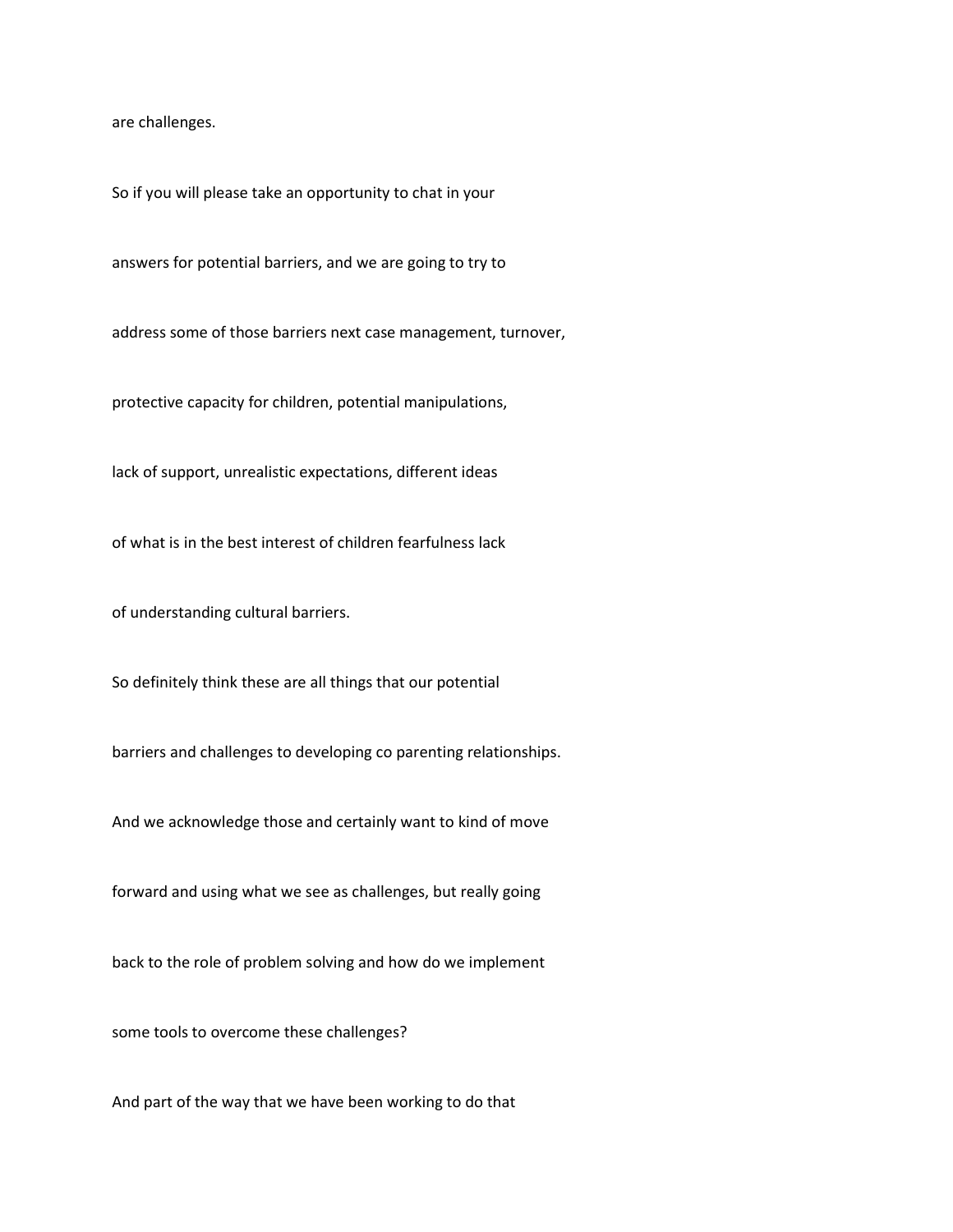is to really listen to what our foster parents and our birth

parents have to say about some of these situations and their

experiences with the system and co parenting.

And you said earlier that some of this has been happening

without the support of the system.

And that is something that we have certainly learned in focus

groups with birth parents and foster parents is that co parenting

has been happening for a very long period of time without

the support of the system and for a great deal of the foster

parents and birth parents that we've had the opportunity

to work with, they want to co parent.

They want these relationships and we're going to stop and

actually let you listen to the description of this from a

foster parent and birth parent and these videos that you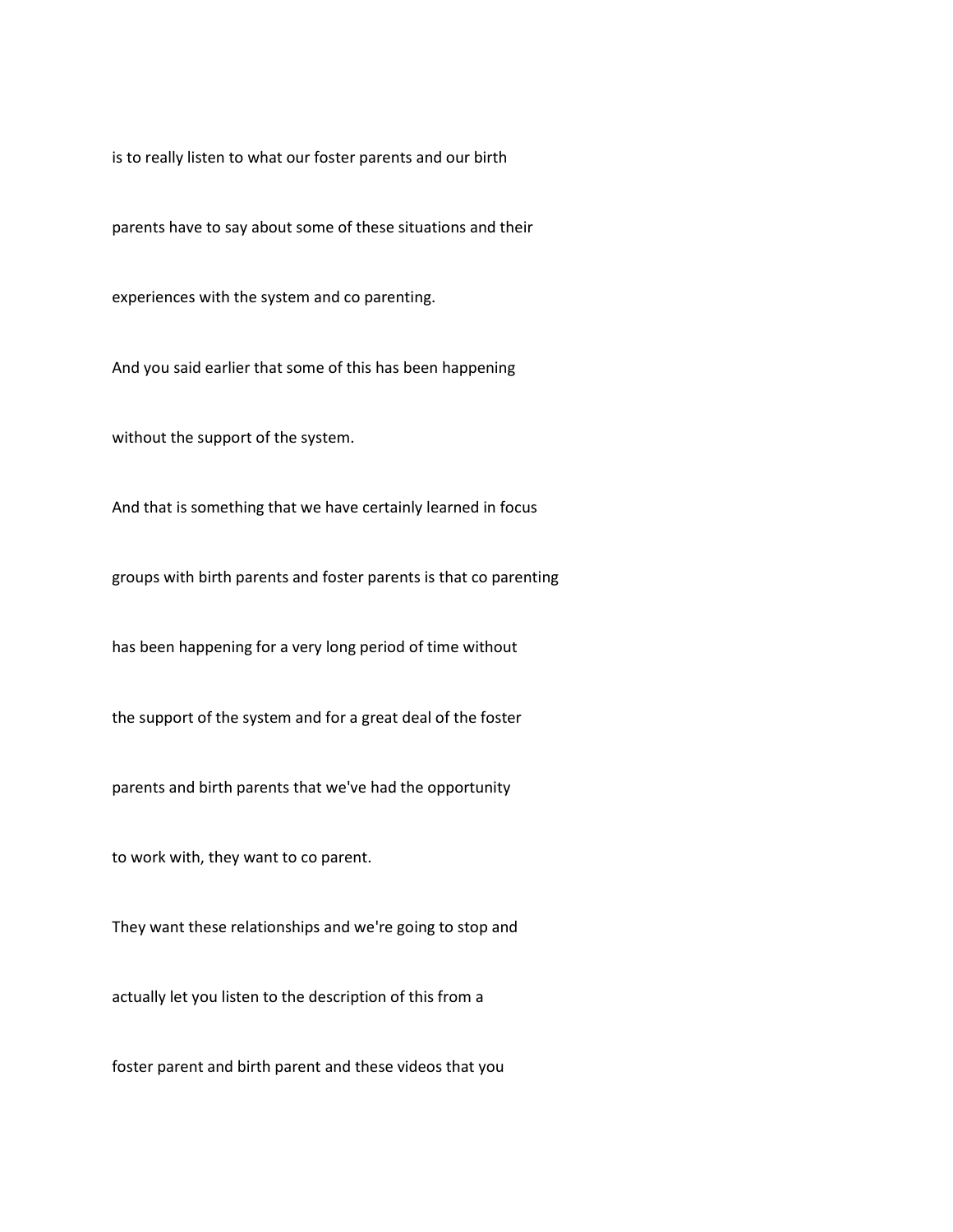are seeing our families from the state of Florida, from focus

groups that were conducted by Pi with both parents and foster

parents. And so we will listen to the first clip and hear

what they have to say.

It takes too long.

She didn't know for weeks, other than what her case manager

told her, the kids are okay.

This is what's going on.

She had no idea what our homes look like.

She has no idea what schools they've been put into because

they were put in different counties, and she's trying to

get herself together.

And those are all her stuff.

And they worry about these children, and that's why I feel

it's so important that somehow we work together as a team,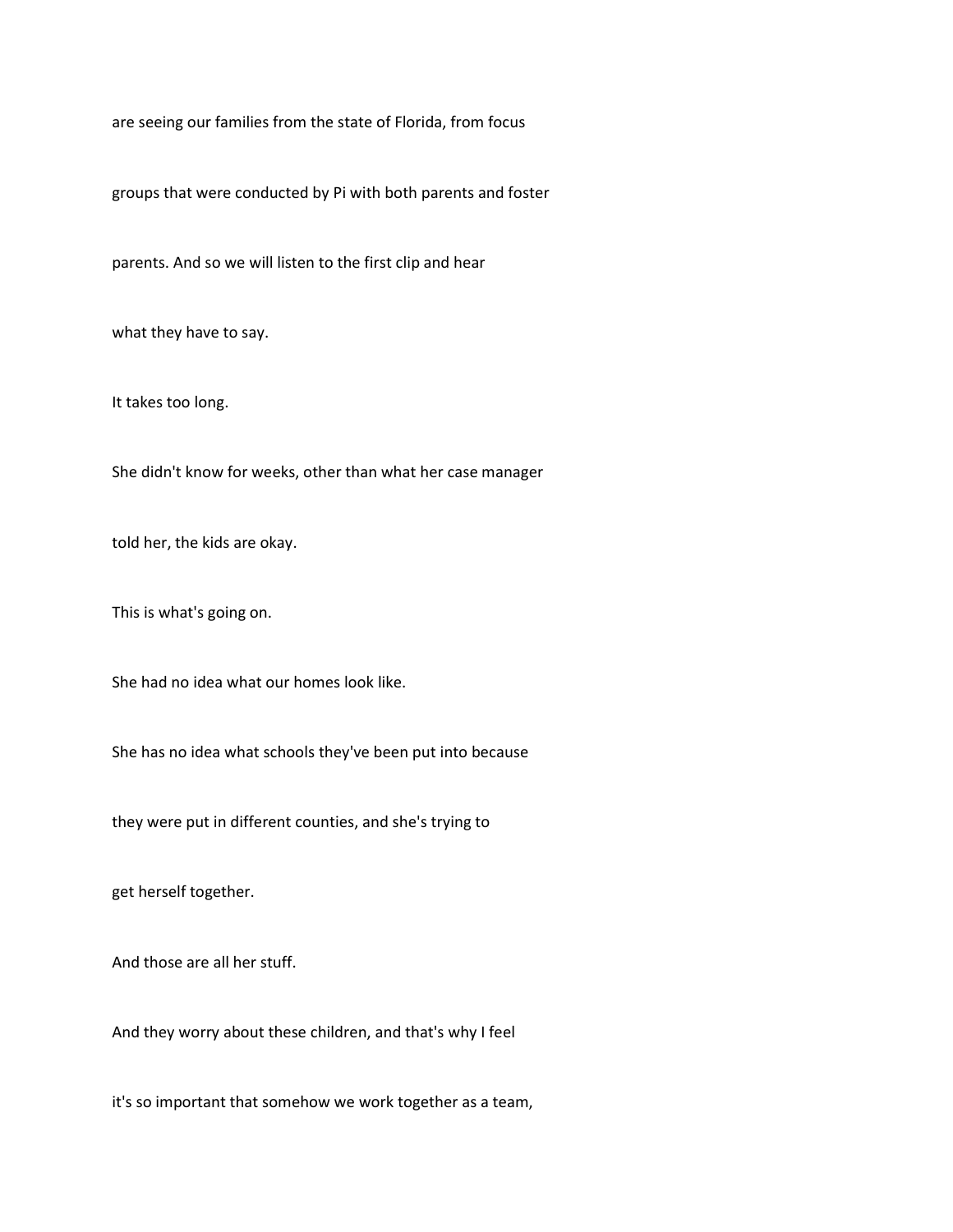all of us, and that there aren't so many separate steps that

we can work together and get parents and little ones, so

at least to know everybody's okay, and they're going to have

times back together.

Sometimes it's really hard to me that doesn't about these

things because it's more than a year.

They took my kids away from me and first the three, two weeks.

Then I don't know where they ask, I don't know who's taking

care of them.

I've been going to the office of that lady, came to me in

to the kids and go in the office every day to ask, Can I

at least talk to them if they're okay?

It did not cry because I'm not a perfect mom.

I've been to in a lot of things and just to know if my kids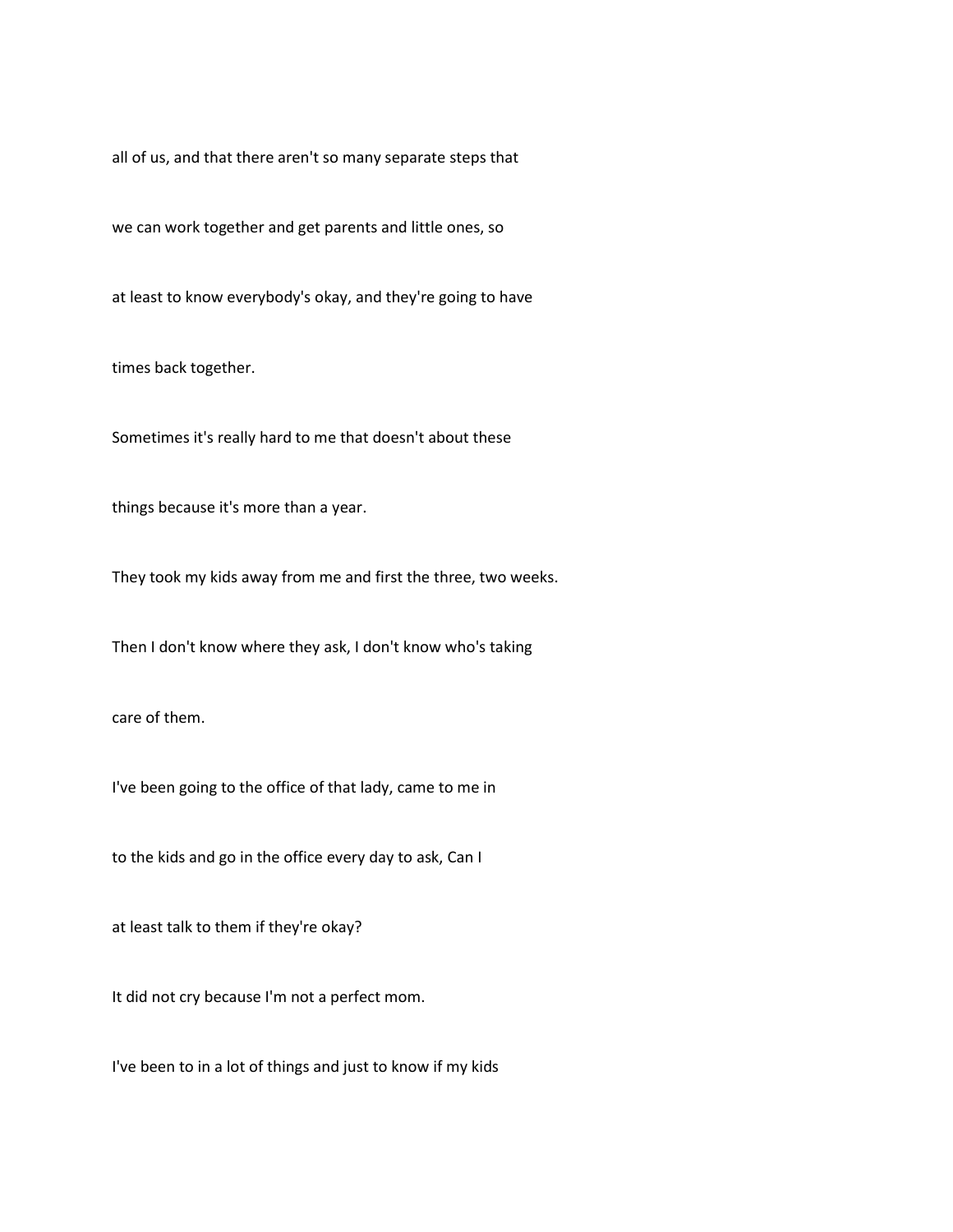are okay.

But they said, I don't know.

You need to wait till your case manager is going to be contacted

with you and all that been waiting and waiting.

In fact, almost a month.

And I said I have to go to I have to go to the course.

If I have to do anything I have to do, I'm going to do it.

So we see here the same thing that we've been talking about,

just the anxiety of a parent needing that contact quickly.

And that was a continual thing that we learned from both

parents and foster parents that the quick connections were

so important for them and also learning that they want to

engage in meaningful relationships with one another and both

really have the desire and the need to be valued as partners

in these relationships.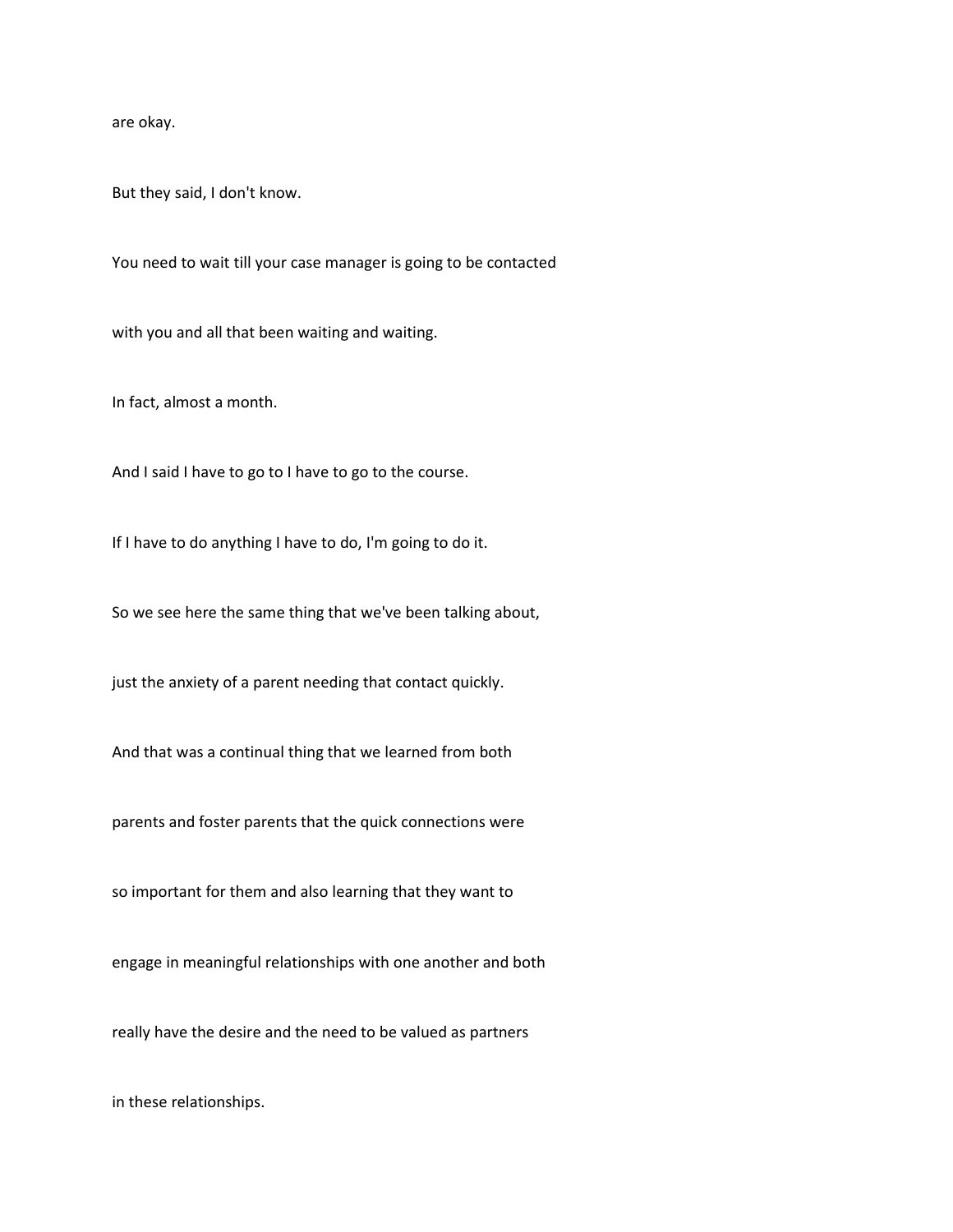And if we will play this clip as well from another birth

parents and foster parent perspective, I think one thing

that would best support co parenting in the system is really

that initial contact.

I wish we had contacted each other sooner and had already

started that relationship and built upon it because it was

so successful.

I feel like it would have been great to have him more involved

earlier in the process.

So kind of getting over that awkward first introduction with

the help of a CPI or with the help of a case worker.

I think that would have really gone far in our case, something

I had to learn the hard way and now have to do on my own.

I was fortunate to have a good case manager in the beginning.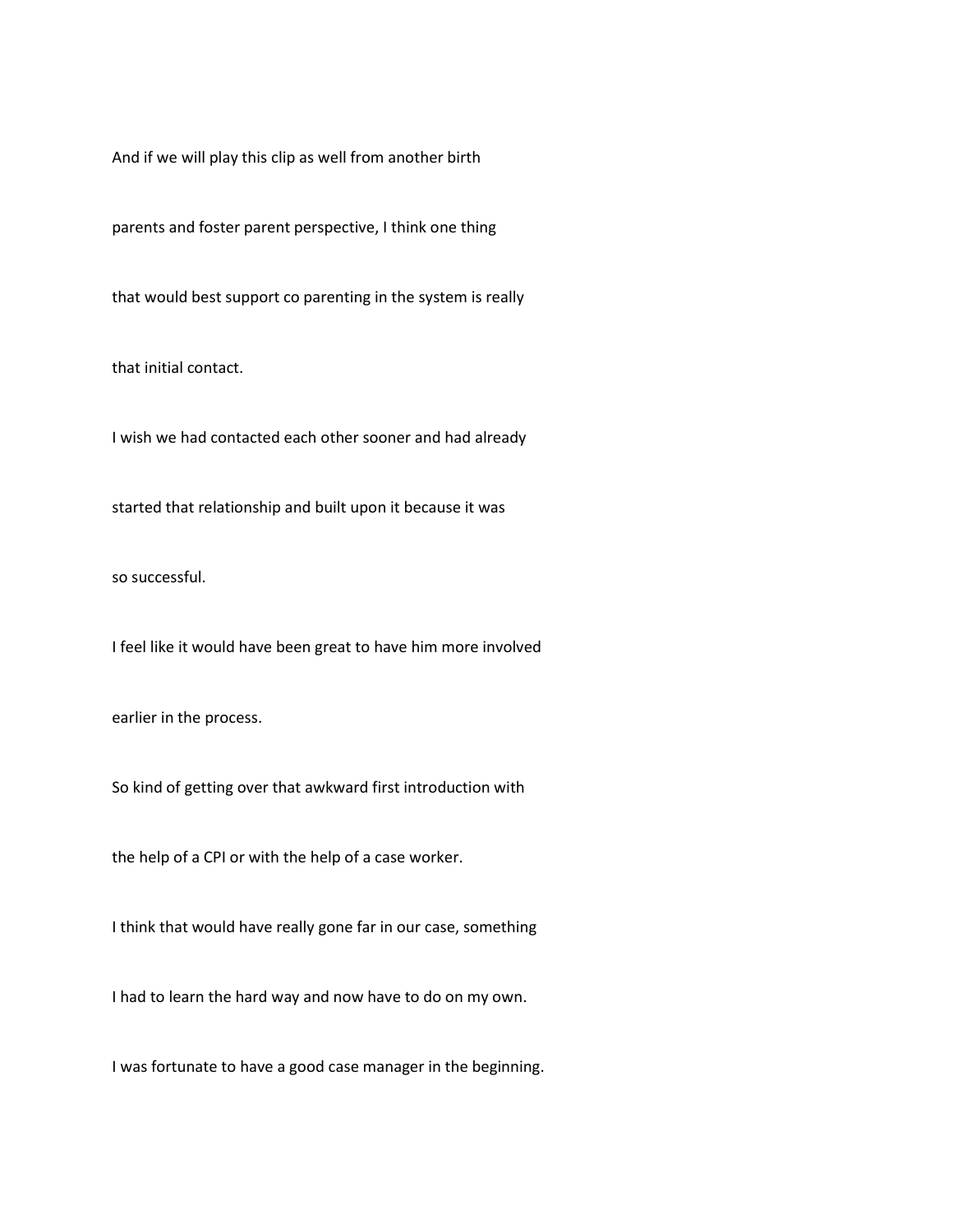That pushed me to talk to chill.

I mean, we met in court, which is always awkward.

Put up case manager said, yes, messenger is open for co parenting

is like what's co pain.

But now my case manager are complete opposite of that.

So it'd be nice to have some kind of continuity between.

I don't know how many cases and that one is so fortunate

with her.

It would be nice to have constant in the whole process.

It's okay today may not be okay tomorrow.

I think the role of the case manager and closing that triangle,

as opposed to kind of being disconnected in his comments

and his voice as he reflected on the different folks he had,

we're working with him and foster family.

Just the importance of case managers.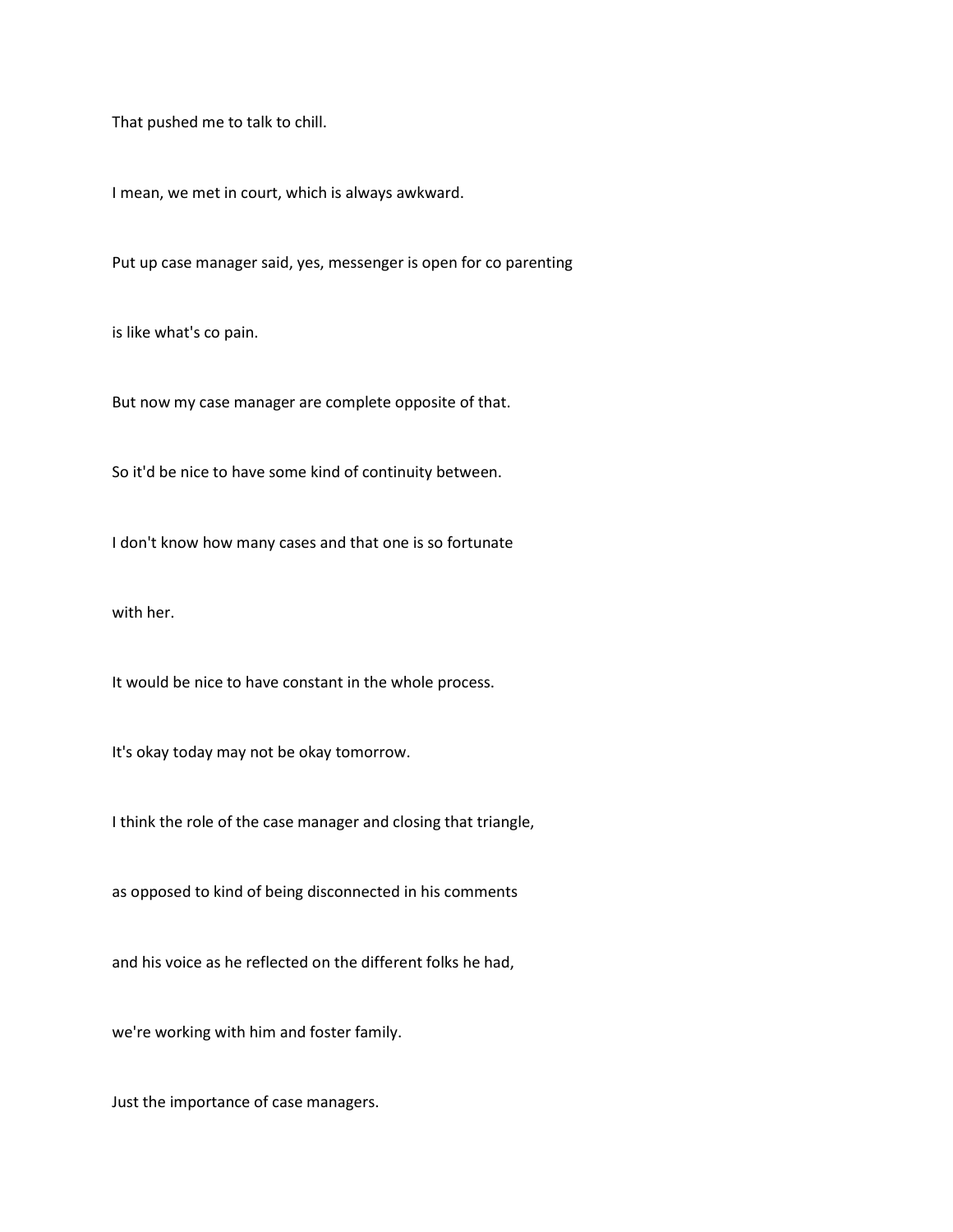And if we can go ahead and send the last ten minutes focusing

on some tools that actually can help you begin implementing

successful coparenting.

And one of those things is the use of comfort calls, and

that may be called different things in different areas, but

essentially it is going back to having contact as quickly

as possible.

And the ideal of this is for whether it be the investigator

or whoever's doing the placement of the children to facilitate

a conversation immediately at the time of placement between

the birth parent and the foster parent.

And that does several things that can reduce the anxiety

that we've heard about from the biological parent, that they

know that their children are okay, that they're in a place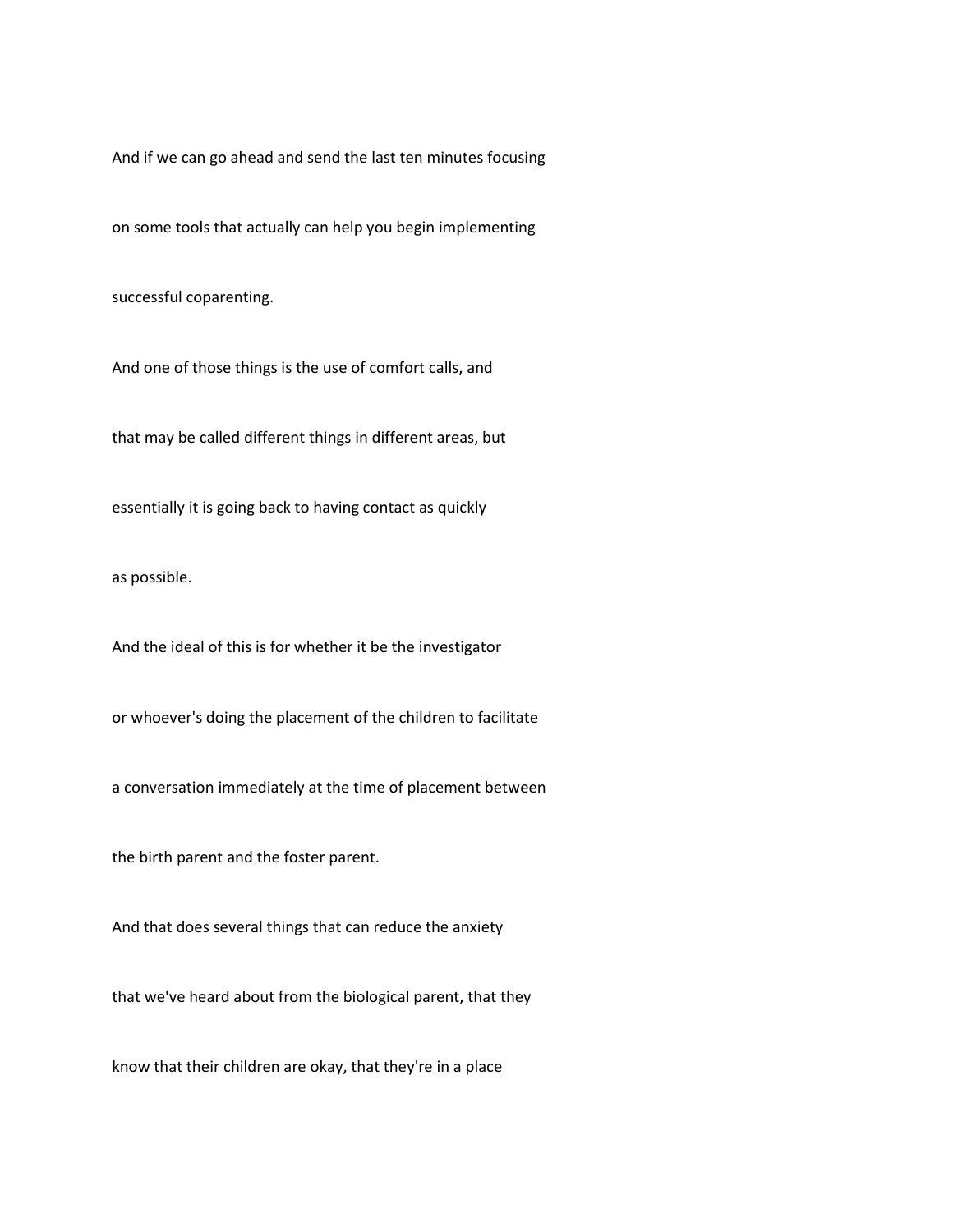that their children are going to be taken care of and especially

for older children.

They also sometimes have anxiety about the wellbeing of their

parents and to relieve that anxiety so they know that their

parent is going to be okay.

And it also becomes a great opportunity for the worker who

is facilitating this call to say, Would you like to talk

to the parent and the biological parent have an opportunity

almost immediately to talk to the foster parent and begin

this communication to learn some of the things that you've

said, what's going to help them sleep well tonight?

Are they allergic to anything or their medications that they

need to be on?

But to immediately begin that sense of communication, to

break down some of those defense of barriers that go up to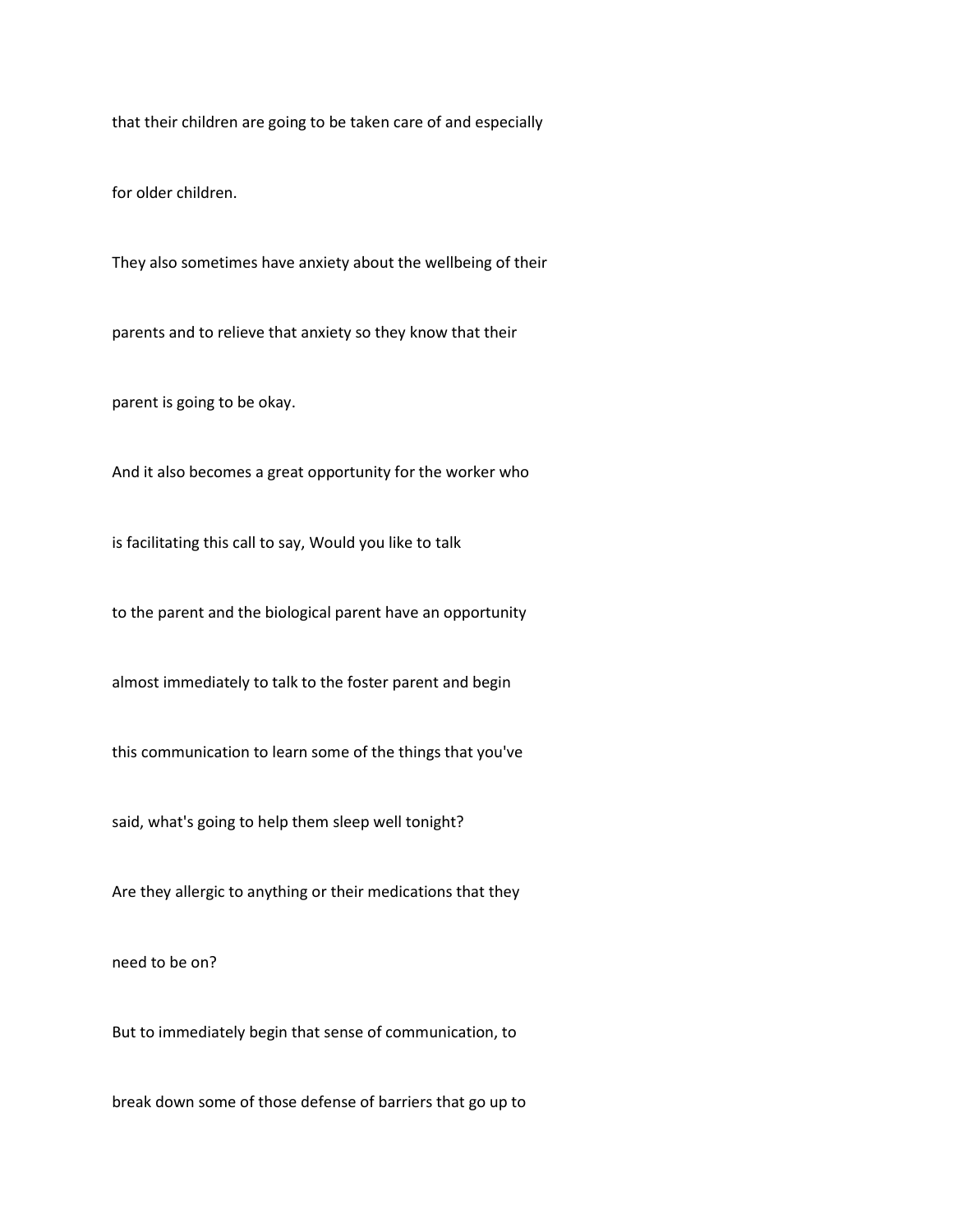reduce the adversarial nature of the process of child welfare.

And to begin that relationship quickly.

And we've heard and seen the word trust come up, and this

creates an opportunity for the agency to establish trust

pretty quickly with that parent that although that we're

in this really bad situation, we want to support you.

We want to empower you and I'm going to do this.

It's really making a promise to that parent to support them

as part of this comfort call and to do that very quickly,

not to wait till core order some formal structure, but to

make intentional efforts to create that ability to work together

immediately, as some people were talking about what some

of the challenges are.

One of the viewers Typed in the amount of time it can sometimes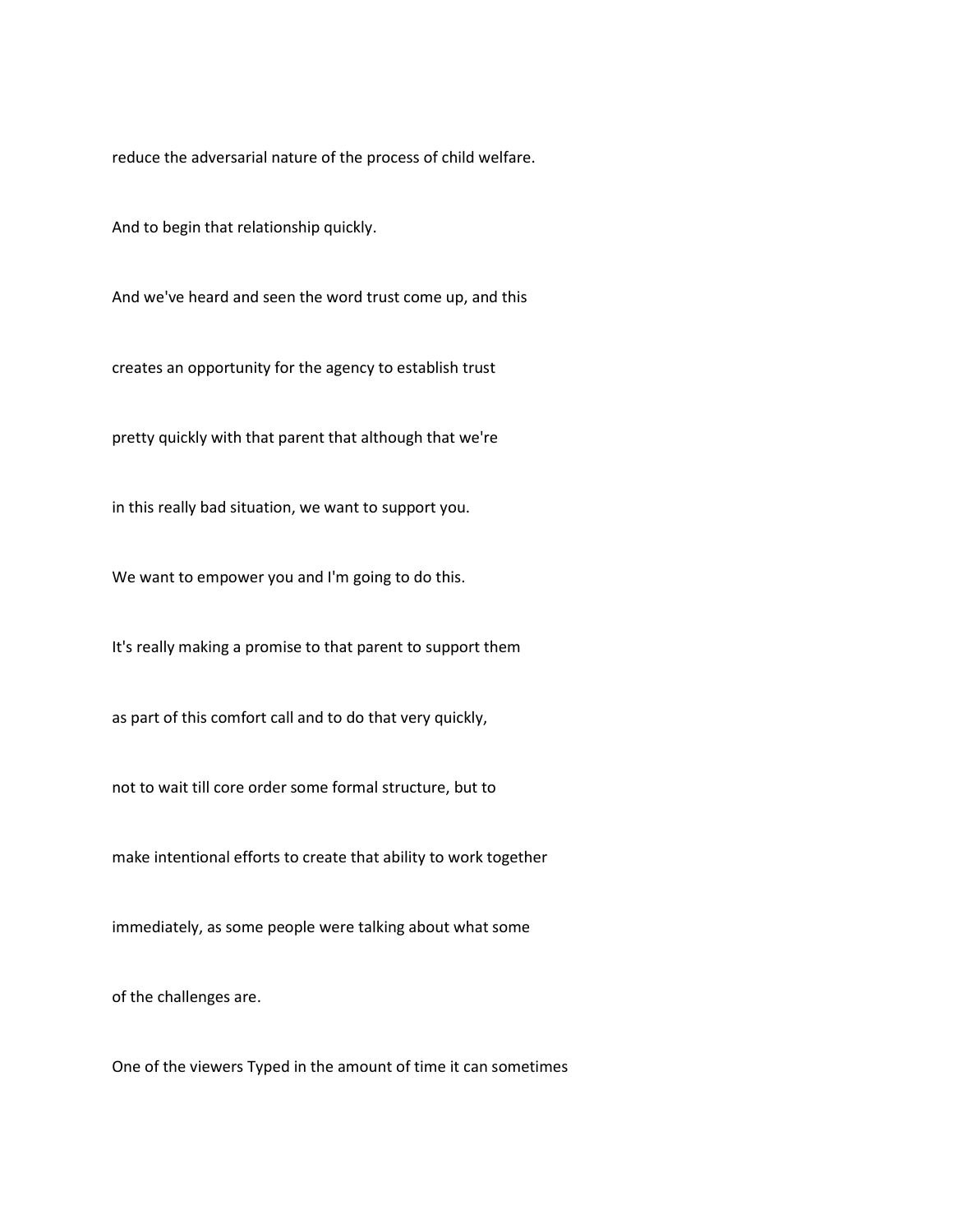take to get to an Icebreaker meeting.

And so the comfort calls are really like an immediate way

of connecting and so important in the overall landscape of

trying to build that relationship.

The ice breakers in our jurisdiction were done systematically

for a while by our lead agency and are still in the mix and

available to families.

The ice breakers came from the Case Family Foundation work,

which is bringing the biological and foster families together

to meet to get to know one another.

The line that has always stayed with me from the video is,

I'm not here to take your child away from you.

I'm just here to take good care of Virgil.

She's able to be back with you again to establish the nature

of the relationship.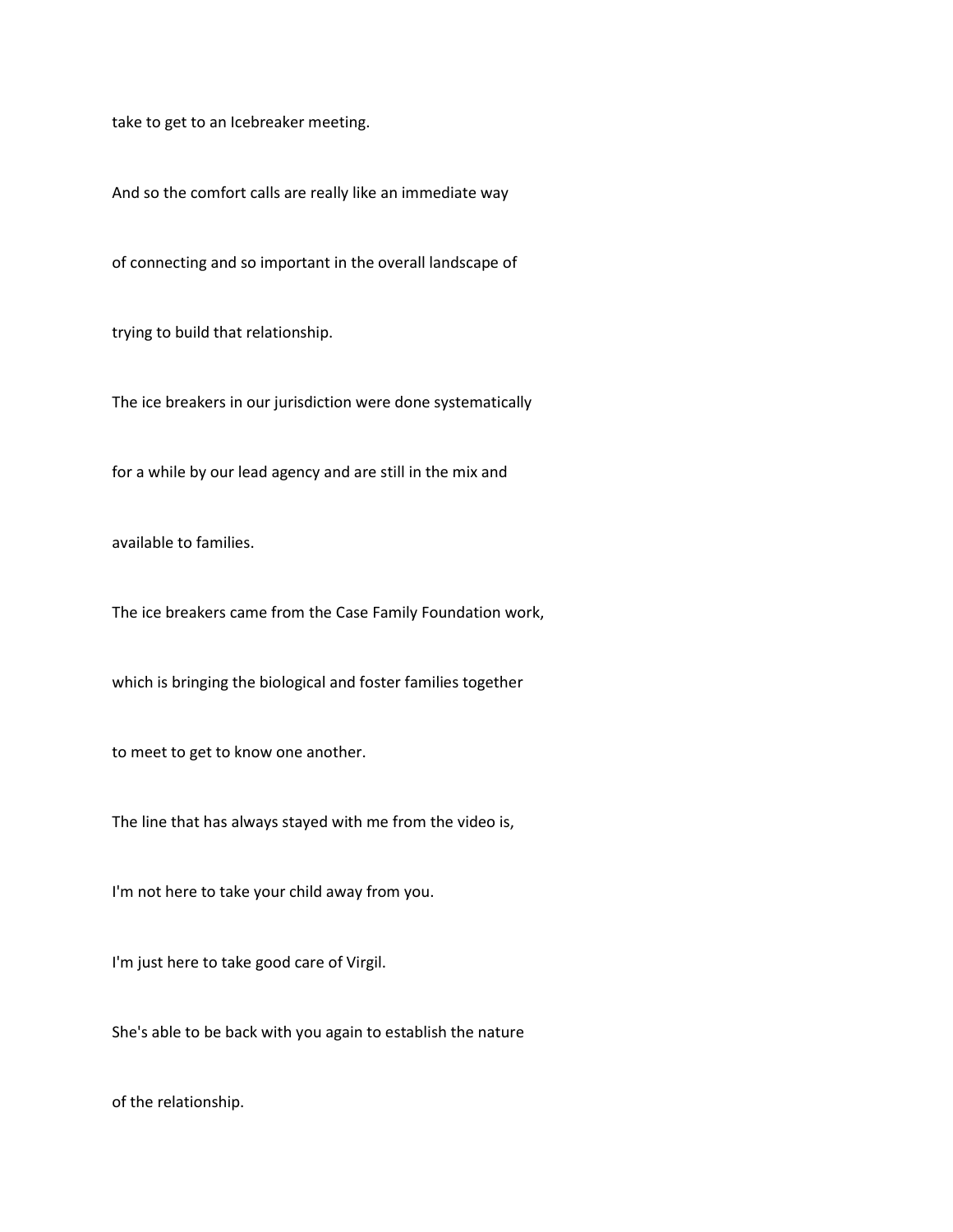It's also a time for the parents again, as the experts on

their child to be able to communicate some things about the

child who are the important people in their lives.

What are some of the comfort routines and so forth?

And we do the icebreakers systematically in our early childhood

court and Panels County.

But what I wanted to say about ice breakers is that folks

are not just put together in a room to meet one another and

say, okay, go, there's some preparation that occurs ahead

of time and by way of preparation, both the biological parents

and the foster parents are asked to think a little bit about

the relationship that they might want to build.

And these are just a few of the questions that we talk with

both biological and the foster families about, and it's framed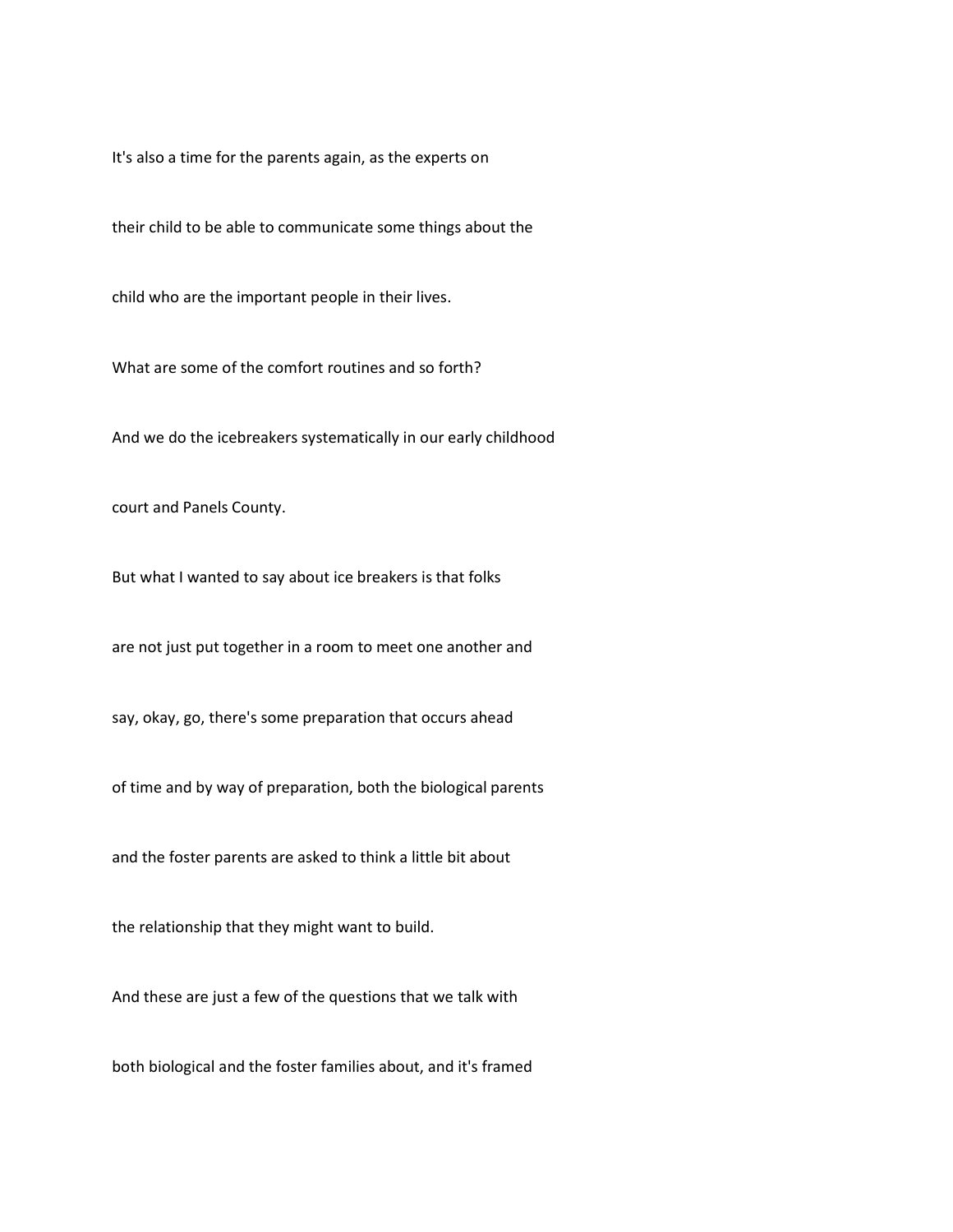in our court as a questionnaire or a set of statements, and

the person says, I'm not going to do that or I've never thought

about that or I'd be willing to try.

But I'll need some help.

I was like, yes, I'm going to do that.

And these are just a few of them.

I'll try on purpose to talk to the child's parents about

important things they know about their baby and how they

parent their baby.

I'll try on purpose to say or do things.

Let I'm alone with the baby to talk about the birth parents

in a positive way.

I'll try to be open minded about cultural traditions the

birth parents share with the baby, like special events, religious

activities, hairstyles and so forth.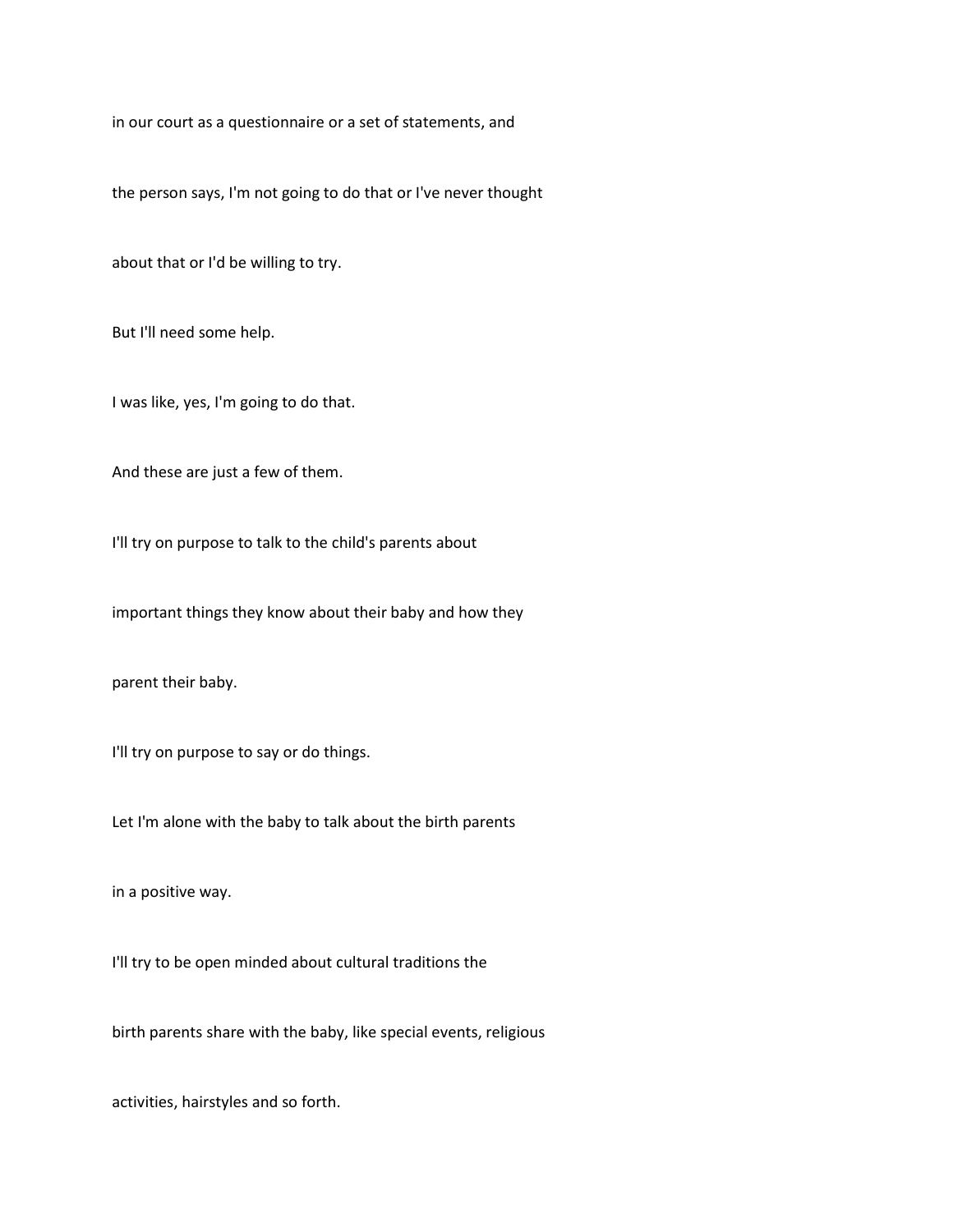These are things that you're checking in with a foster family

in the co parenting relationship you developed.

How interested in willing would you be able to do these things?

Same kinds of questions asked about the birth parents.

Can you imagine talking together with a foster family?

Can you imagine when the child is with you supporting the

things that the foster family is doing to take care of and

support your baby and so forth?

So you're doing this before you even bring them together.

And I never thought about that.

Well, that's what co parenting is.

Oh, maybe I might be willing to try.

I'm not sure I could do that.

So that when they meet together, there's some definition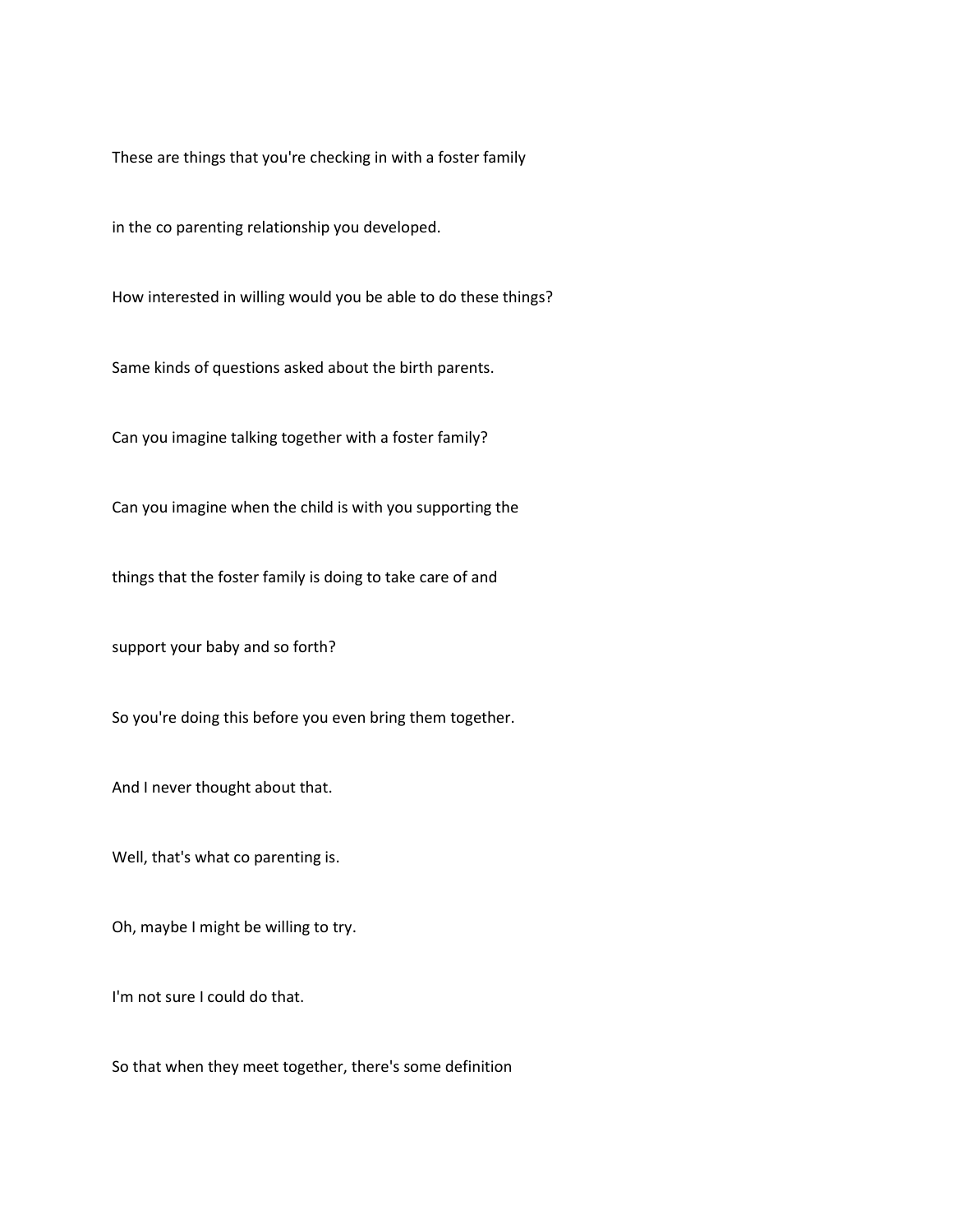of what coparenting is the guy on the video.

So what is my coparenting?

I've never heard that before.

But what we're really talking about is kind of building that

communication together.

So if we can go back to the previous slide in addition to

the ice breaker, the communication plan is so important.

What I saw is people were typing in their answers.

What are some of the obstacles that could get in a way is

like boundary violations, parents who are being manipulated

these kinds of things.

Communication plan, a good communication plan getting should

set up those expectations.

The foster friendly is not expected to bend over backwards

and be evolved at a women to sort of be changing their lives.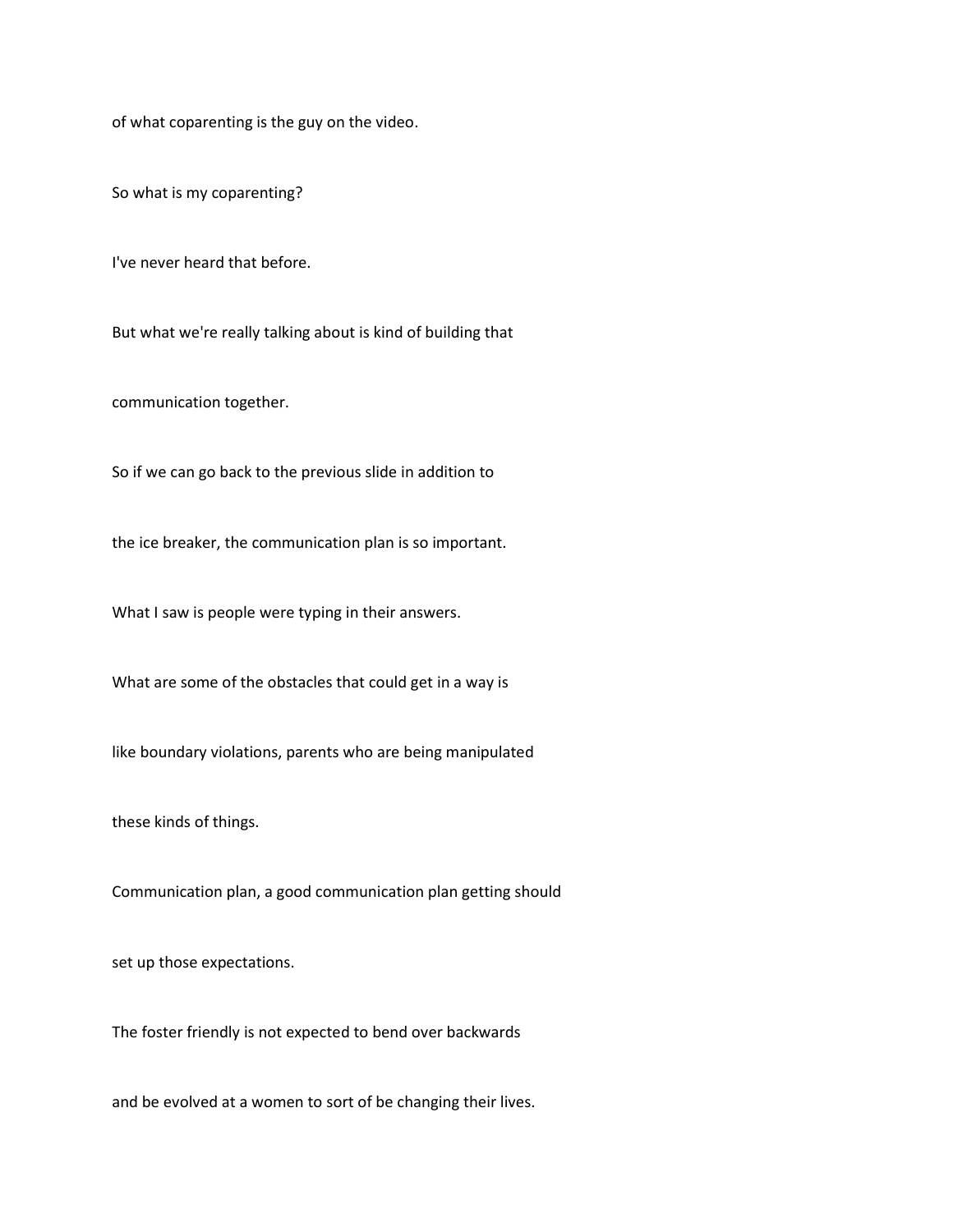But there needs to be mutual accommodation.

I think that the mutual accommodation is the piece.

If you think about the grandest wars that post divorce families

get into it's about being in there at 530, not 515 at the

drop off point.

At this time, you have to set up those kinds of really clear

plans. But the pictures on the side here the baby talking

to mom, the face time with the little one when they conceive

Daddy's Mommy's face.

If you can set up a plan that allows for those kinds of very

short, brief but safe contacts.

If the foster family is not about giving out their personal

home phone number or contact information.

There are Google options that one can use, but that has to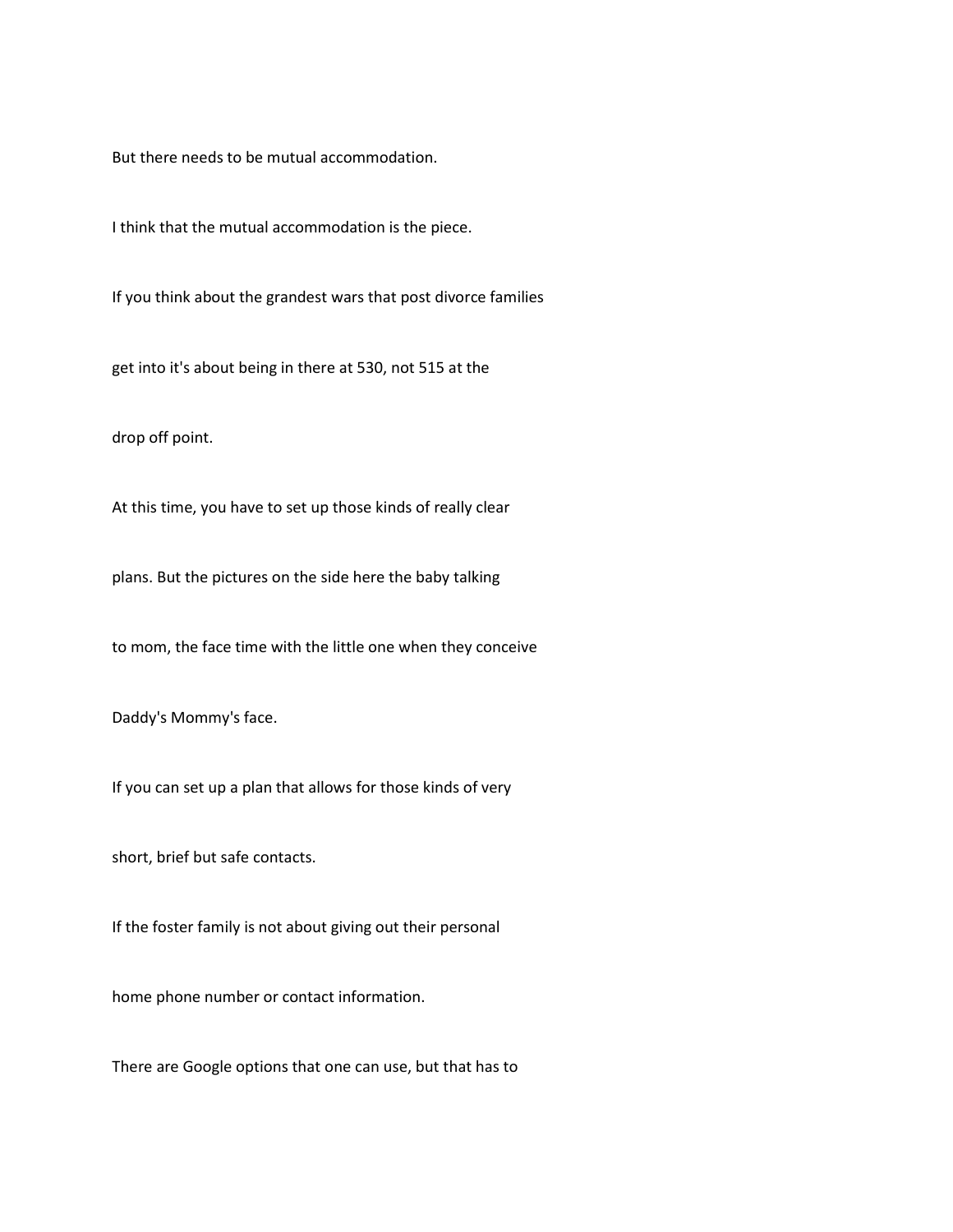be written into a communication plan that you then kind of

broker together.

The case manager oversees and you problem solve if it's not

working and you come back to it again.

But the more that that can be outlined specifically through

the eyes of the child, what's going to help the child to

have the maximum face time and contact, the more effective

that that can be.

That's the place where you deal with some of the manipulatives

where you deal with some of the boundary issues, and we're

maybe occasionally diagnosed this might not work because

that is going to happen in a small fragment of cases.

Right.

So that will allow you to kind of be revisiting the communication

plan to see how it's going.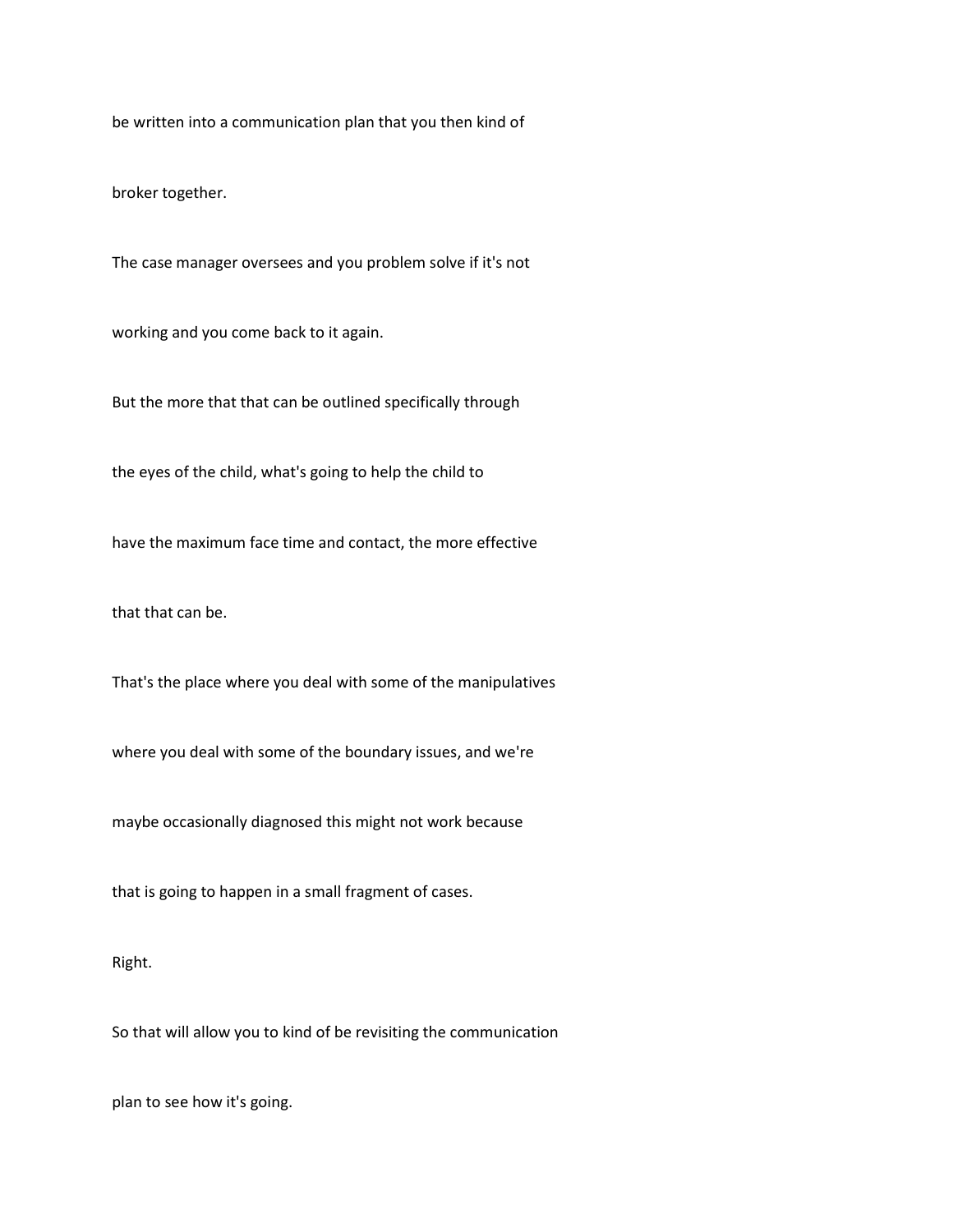Can we tweak it, or do we need to rethink this whole thing

and mentor programs?

We frequently hear about there being mentors for foster parents.

But one of the things that we have learned in our conversations

with both both parents and foster parents is the importance

of having those support for both biological families and

biological parents, as well as the caregivers I'm navigating.

Child welfare is very difficult even for those of us who

do it on a daily basis.

But to having people to come.

Besides, you to support you when you're having some of these

frustrating challenges of how can we best walk through these

things and share experiences?

And so those are some of the things that we have learned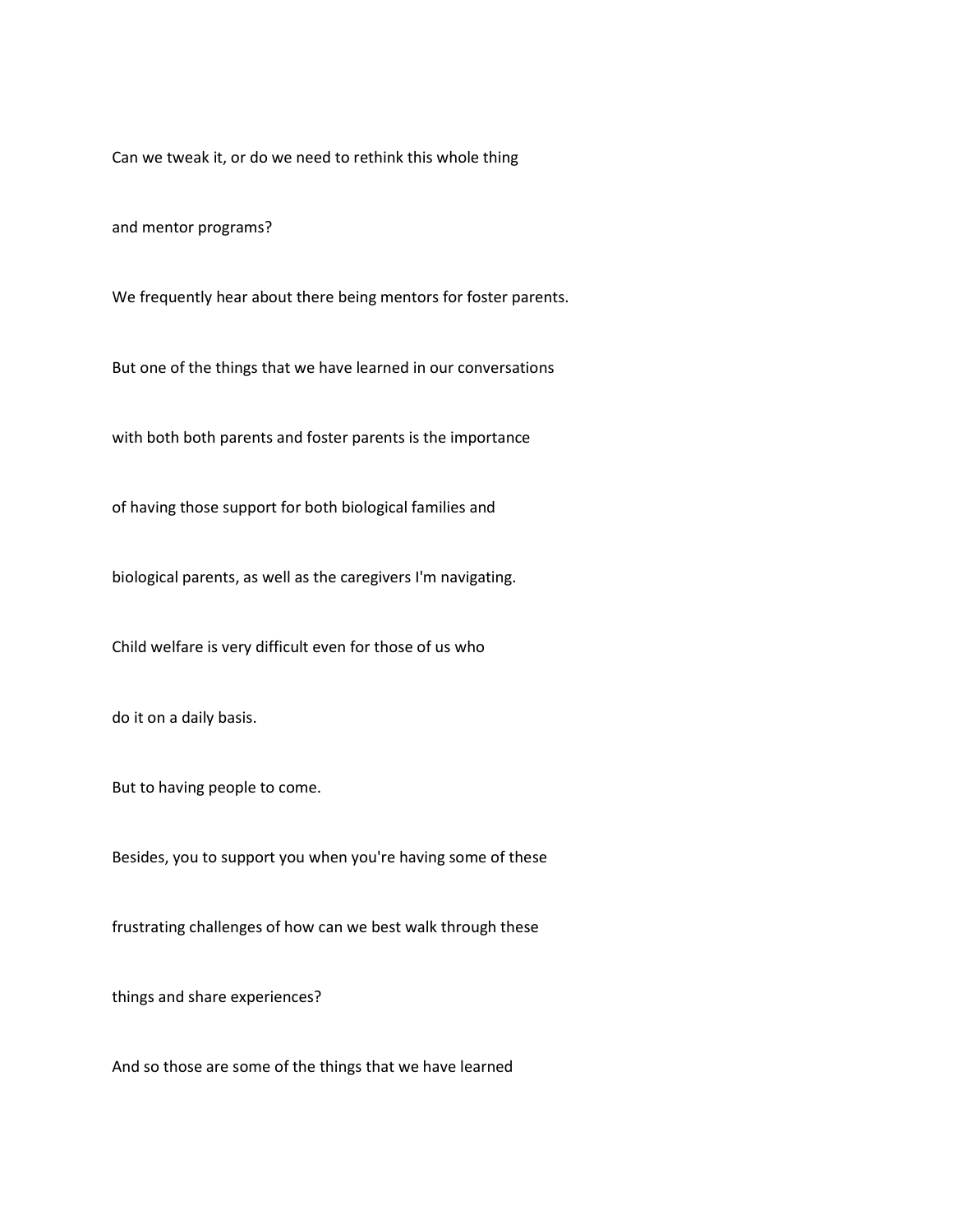that support coparenting.

And one of the things that we're just reiterating as we have

this discussion, co parenting is an intentional purposeful

relationship that we are building.

A lot of language that we use may not be shared by the folks

that we are working with and people's expectations are not

the same.

So having an opportunity where we are intentionally setting

out what those expectations are preparing for, how we're

going to embrace and overcome challenges, making intentional

efforts to facilitate those relationships.

And that goes back to the use of our case managers and support

staff and all of the professionals who are working with these

families. But I think it's a very intentional act.

And though it has challenges, the outcomes and the benefits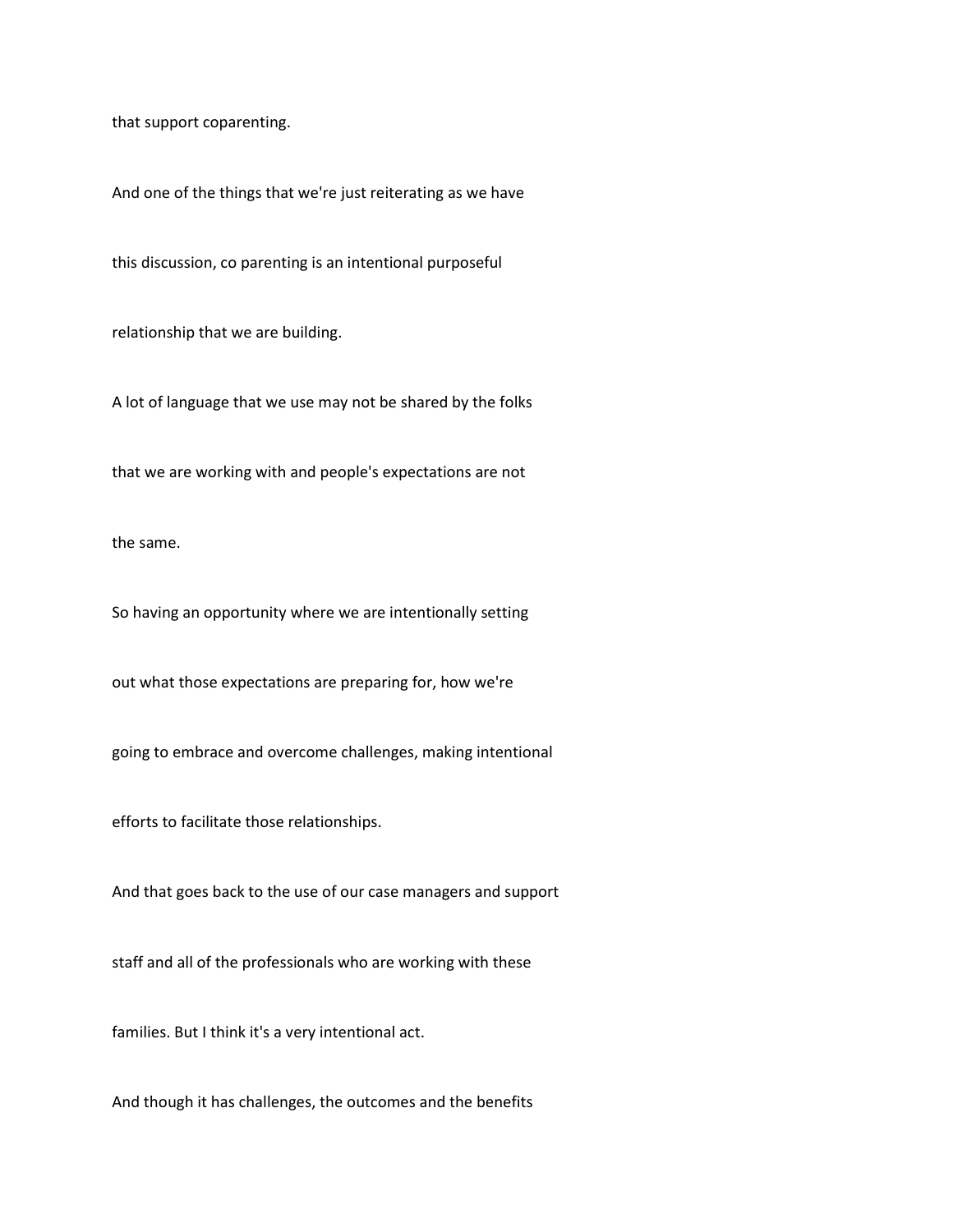to our children and our families, certainly outweigh those

challenges and the time that it takes to develop a relationship.

And there's one to end.

On a high note, there we go, another cute baby and a video.

It can work.

Foster parents and by parents can get along and both reasons

and make it work.

Give you my sister name, my son's home.

Now, I say that when one family like a child so completely

right, they sacrifice everything.

And sometimes that even means they're hard.

Right?

So we raise these children and just emotionally give them

everything we have and there is no better way to to protect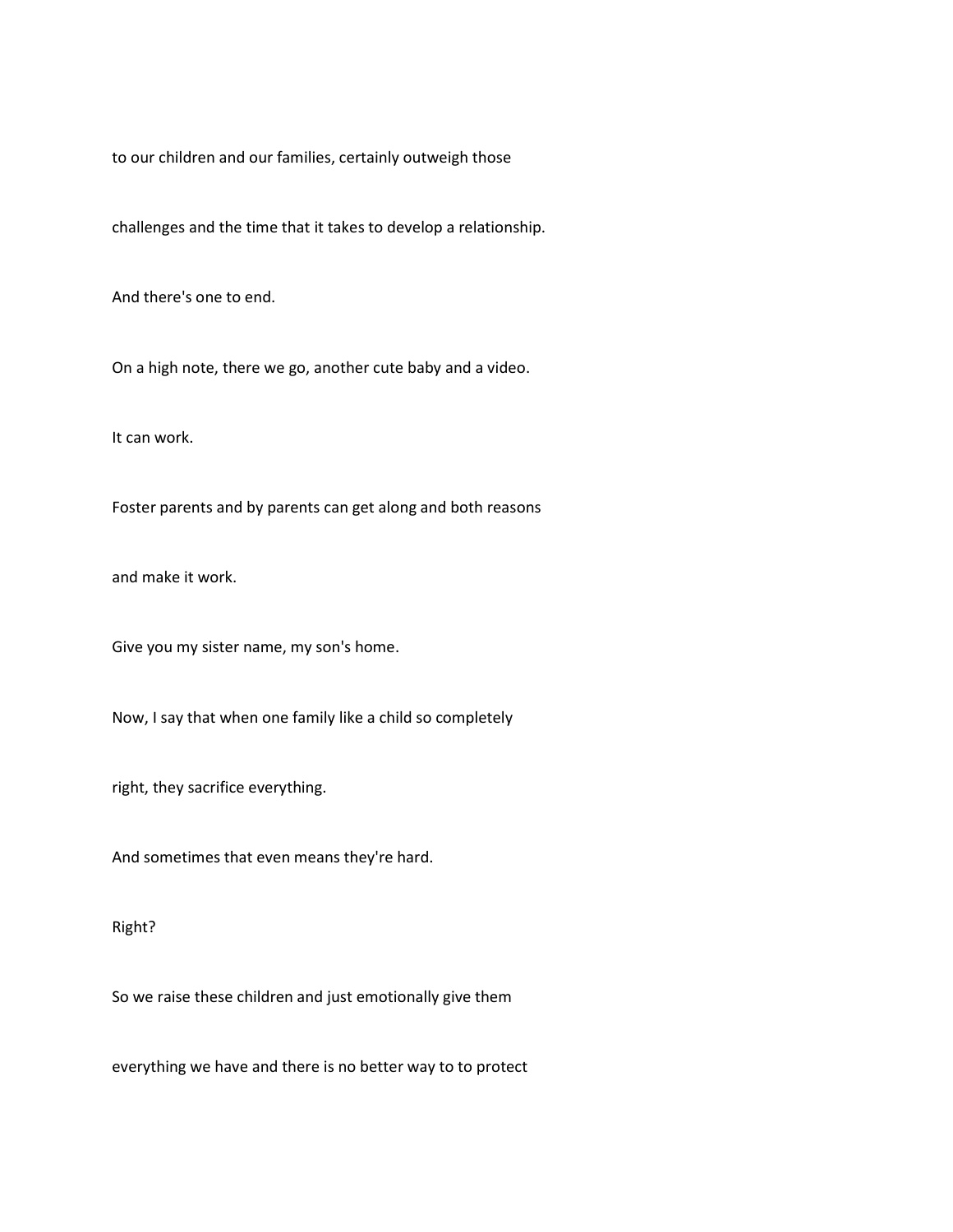your heart.

And then to know that you have a black, long relationship

with their family.

Because I know that at any point in time, I can call Josh,

and I just say, How's our baby boy and I get a picture.

I got a phone call, right?

Hey, Josh, you want to go to Cabos?

We go out to eat, right?

And I know that to work just like any relationship, right?

When you want to be friends with somebody and you want them

to be in your life, you invest time and energy into them.

And if you love this child so completely, invest the time

and energy so you can have them in your life for the rest

of yours and theirs.

We have provided a list of resources so you can continue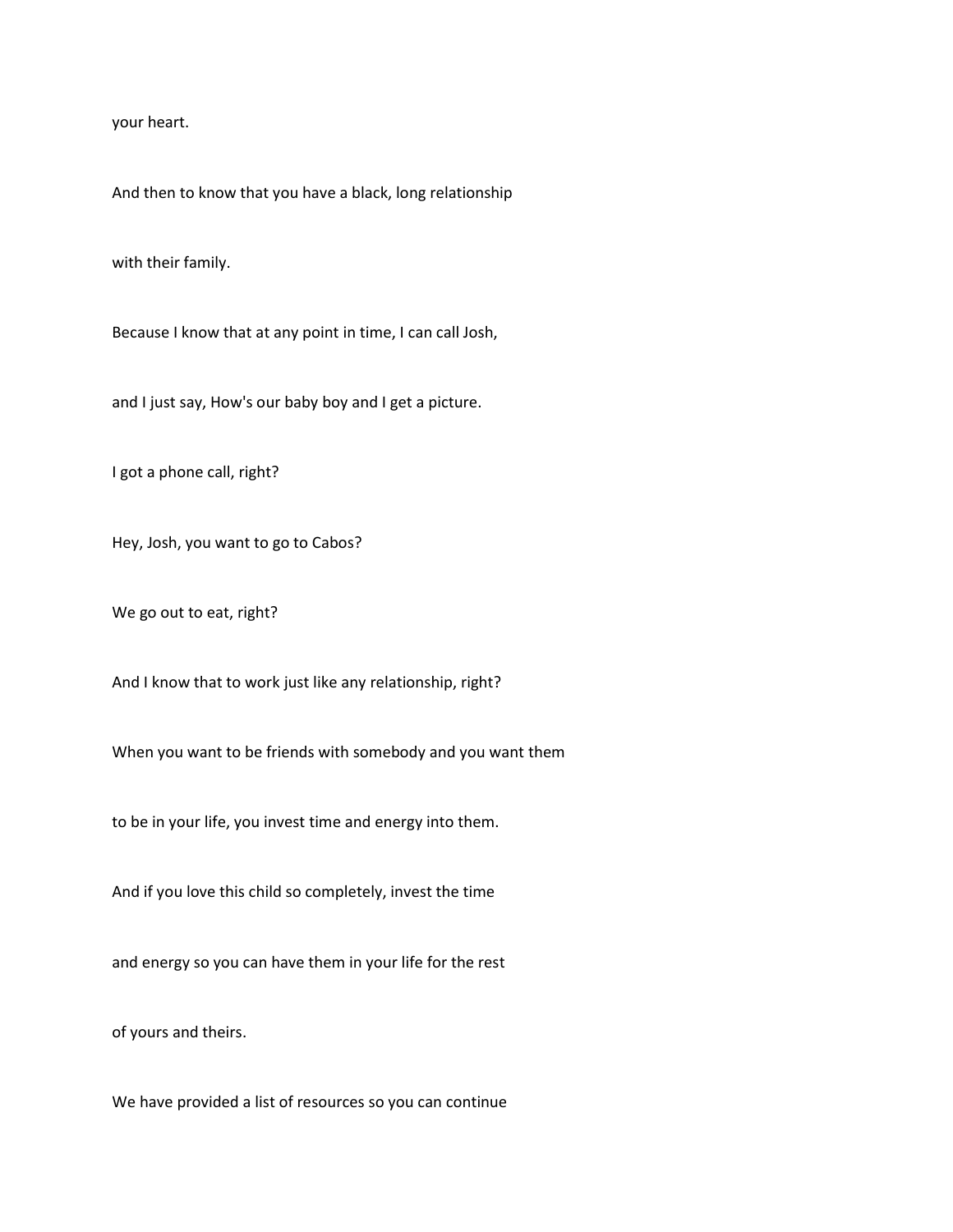to learn more about co parenting and some of the research

that we have mentioned.

The QP Florida site has a great deal of information about

co parenting and other videos that have been done with more

specific things that can be addressed through co parenting.

If you can contact myself at Javert at pic.

Org.

And if you want to send in other questions, I will make sure

those are facilitated to Dr.

Michael.

Since we have run out of time and cannot answer those on

the webcast, we will certainly continue to try to help you

move forward with co parenting, so please feel free to do

that. And we appreciate again you being available.